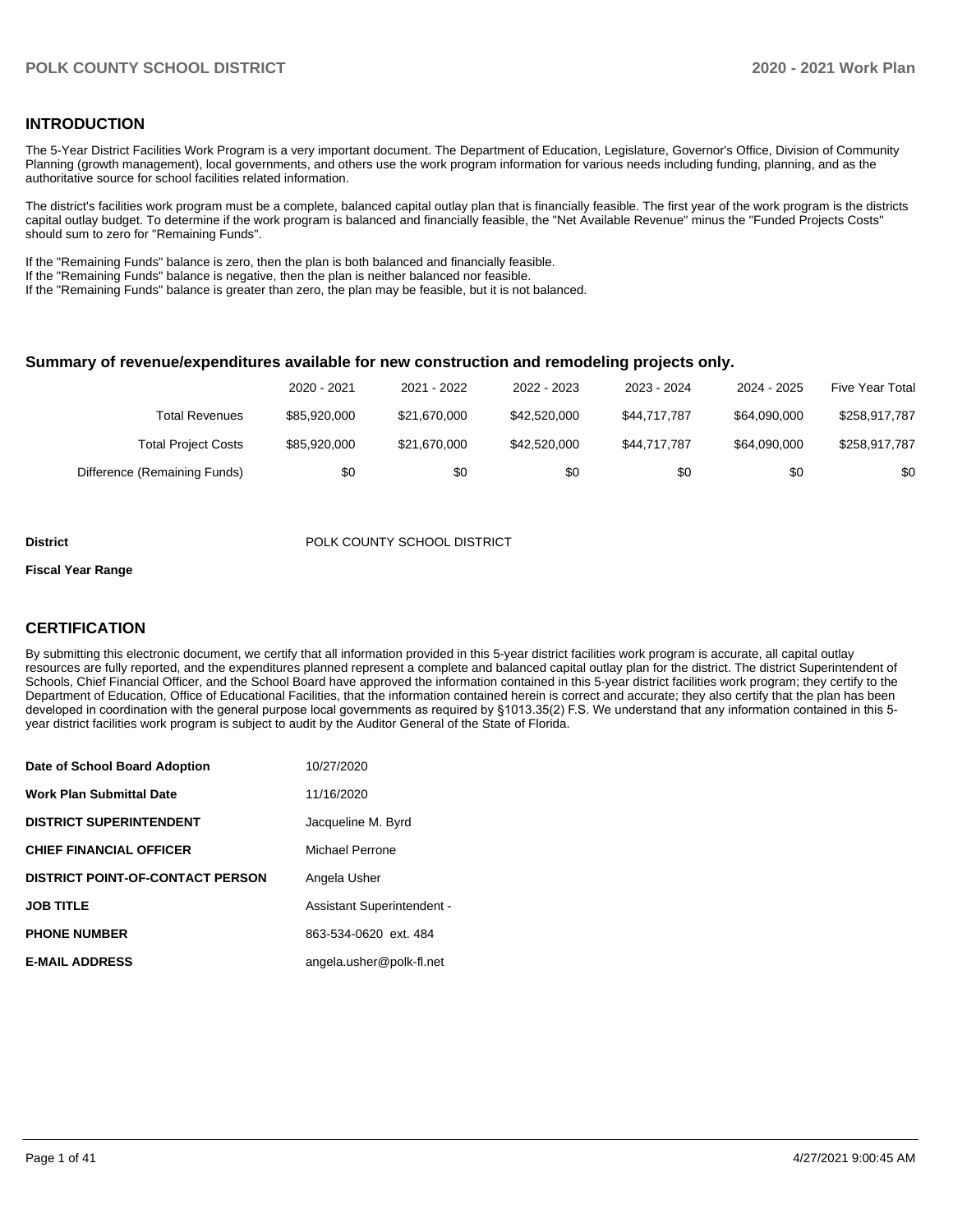# **Expenditures**

### **Expenditure for Maintenance, Repair and Renovation from 1.50-Mills and PECO**

Annually, prior to the adoption of the district school budget, each school board must prepare a tentative district facilities work program that includes a schedule of major repair and renovation projects necessary to maintain the educational and ancillary facilities of the district.

|                        | Item                                                                                                                                                                                                                                                                                                                                                                                                                                                                                                                                                                                                                                                                                                                                                                                                                                                                                                                                                                                                                                                                                                                                                                                                                                                                                                                                                                                                                                                                                                                                                                                                                                                                                                                                                                                                                                                                                                                                                                                                                                                                                                                                                                                                                                                                                                                                                                                                                                                                                                                                                                                                                                                                                                                                                                                                                                                                                                                                                                                                                                                                                                                                                                                                                                                                                                                                                                                                                                                                                                                                                                                                                                                                                                                                                                                                                                                                                                                                                                                                                                                                                                                                                                                                                                | 2020 - 2021<br><b>Actual Budget</b> | $2021 - 2022$<br>Projected | 2022 - 2023<br>Projected | 2023 - 2024<br>Projected | 2024 - 2025<br>Projected | <b>Total</b> |
|------------------------|-------------------------------------------------------------------------------------------------------------------------------------------------------------------------------------------------------------------------------------------------------------------------------------------------------------------------------------------------------------------------------------------------------------------------------------------------------------------------------------------------------------------------------------------------------------------------------------------------------------------------------------------------------------------------------------------------------------------------------------------------------------------------------------------------------------------------------------------------------------------------------------------------------------------------------------------------------------------------------------------------------------------------------------------------------------------------------------------------------------------------------------------------------------------------------------------------------------------------------------------------------------------------------------------------------------------------------------------------------------------------------------------------------------------------------------------------------------------------------------------------------------------------------------------------------------------------------------------------------------------------------------------------------------------------------------------------------------------------------------------------------------------------------------------------------------------------------------------------------------------------------------------------------------------------------------------------------------------------------------------------------------------------------------------------------------------------------------------------------------------------------------------------------------------------------------------------------------------------------------------------------------------------------------------------------------------------------------------------------------------------------------------------------------------------------------------------------------------------------------------------------------------------------------------------------------------------------------------------------------------------------------------------------------------------------------------------------------------------------------------------------------------------------------------------------------------------------------------------------------------------------------------------------------------------------------------------------------------------------------------------------------------------------------------------------------------------------------------------------------------------------------------------------------------------------------------------------------------------------------------------------------------------------------------------------------------------------------------------------------------------------------------------------------------------------------------------------------------------------------------------------------------------------------------------------------------------------------------------------------------------------------------------------------------------------------------------------------------------------------------------------------------------------------------------------------------------------------------------------------------------------------------------------------------------------------------------------------------------------------------------------------------------------------------------------------------------------------------------------------------------------------------------------------------------------------------------------------------------------------|-------------------------------------|----------------------------|--------------------------|--------------------------|--------------------------|--------------|
| <b>HVAC</b>            |                                                                                                                                                                                                                                                                                                                                                                                                                                                                                                                                                                                                                                                                                                                                                                                                                                                                                                                                                                                                                                                                                                                                                                                                                                                                                                                                                                                                                                                                                                                                                                                                                                                                                                                                                                                                                                                                                                                                                                                                                                                                                                                                                                                                                                                                                                                                                                                                                                                                                                                                                                                                                                                                                                                                                                                                                                                                                                                                                                                                                                                                                                                                                                                                                                                                                                                                                                                                                                                                                                                                                                                                                                                                                                                                                                                                                                                                                                                                                                                                                                                                                                                                                                                                                                     | \$1,500,000                         | \$1,500,000                | \$1.500.000              | \$1.700.000              | \$1.700.000              | \$7,900,000  |
| Locations:<br>Flooring | ALTA VISTA ELEMENTARY, ALTURAS ELEMENTARY, ANNA WOODBURY ELEMENTARY, AUBURNDALE CENTRAL ELEMENTARY,<br>AUBURNDALE SENIOR HIGH, BABSON PARK ELEMENTARY, BARTOW ACADEMY, BARTOW MIDDLE, BARTOW SENIOR HIGH,<br>BARTOW SERVICE FACILITY (TRANSPORTATION), BEN HILL GRIFFIN ELEMENTARY, BERKLEY ELEMENTARY, BETHUNE ACADEMY,<br> BILL DUNCAN OPPORTUNITY CENTER, BRIGHAM ACADEMY, CARLTON PALMORE ELEMENTARY, CENTRAL WAREHOUSE/B-1, B-2, B <br>3 & B-4 MAINT SHOPS, CHAIN OF LAKES ELEMENTARY, CITRUS RIDGE: A CIVICS ACADEMY, CLARENCE BOSWELL ELEMENTARY,<br>CLEVELAND COURT ELEMENTARY, COMBEE ELEMENTARY, CRYSTAL LAKE ELEMENTARY, CRYSTAL LAKE MIDDLE, DANIEL JENKIN<br>ACADEMY OF TECHNOLOGY, DAVENPORT ELEMENTARY, Davenport School of the Arts (New), DENISON MIDDLE, DISCOVERY<br>ACADEMY, DIXIELAND ELEMENTARY, DONALD E WOODS CENTER, DORIS A SANDERS LEARNING CENTER, DR N E ROBERTS<br> ELEMENTARY, DUNDEE ELEMENTARY ACADEMY, DUNDEE RIDGE MIDDLE, DWIGHT C SMITH CENTER, EAGLE LAKE ELEMENTARY,<br>EAST AREA ADULT & COMMUNITY SCHOOL, EASTSIDE ELEMENTARY, EDGAR L PADGETT ELEMENTARY, ELBERT ELEMENTARY,<br>FLORAL AVENUE ELEMENTARY, FORT MEADE MIDDLE SENIOR HIGH, FRED G GARNER ELEMENTARY, FROSTPROOF ELEMENTARY<br>FROSTPROOF MIDDLE SENIOR HIGH, GARDEN GROVE ELEMENTARY, GAUSE ACADEMY OF APPLIED TECHNOLOGY, GAUSE<br>RIVERSIDE ACADEMY, GEORGE JENKINS SENIOR HIGH, GIBBONS STREET PRE-K CENTER, GRIFFIN ELEMENTARY, Haines City<br>Fueling Facility, HAINES CITY SENIOR HIGH, High School CCC, Highland City Baseball Park, HIGHLAND CITY ELEMENTARY, HIGHLANDS<br>GROVE ELEMENTARY. HILLCREST ELEMENTARY. HORIZONS ELEMENTARY SCHOOL. INWOOD ELEMENTARY. JAMES E STEPHENS<br>ELEMENTARY, JAMES W SIKES ELEMENTARY, JANIE HOWARD WILSON ELEMENTARY, JEAN O'DELL LIFE AND LEARNING CENTER,<br>JERE L STAMBAUGH MIDDLE, JESSE KEEN ELEMENTARY, JEWETT MIDDLE ACADEMY, JEWETT SCHOOL OF THE ARTS, JIM MILES<br>PROFESSIONAL DEVELOPMENT CENTER, JOHN SNIVELY ELEMENTARY, KAREN M SIEGEL CENTER, KATHLEEN ELEMENTARY,<br>KATHLEEN MIDDLE, KATHLEEN SENIOR HIGH, KINGSFORD ELEMENTARY, LAKE ALFRED BEST AT FRUITLAND PARK, LAKE ALFRED<br>ELEMENTARY, LAKE ALFRED FUELING FACILITY, LAKE ALFRED POLYTECH ACADEMY, LAKE GIBSON MIDDLE, LAKE GIBSON SENIO<br>HIGH, Lake Hamilton Drive Warehouse, LAKE MARION CREEK SCHOOL, LAKE REGION SENIOR HIGH, LAKE SHIPP ELEMENTARY, LAKE<br>WALES SENIOR HIGH, LAKE WALES SERVICE FACILITY/LW-9 MAINT SHOP, LAKELAND ALTERNATIVE ED CTR & L-7 MAINT SHOP,<br>LAKELAND HIGHLANDS MIDDLE, LAKELAND SENIOR HIGH, LAKELAND SERVICE FACILITY/TRANSPORTATION, LAUREL<br>ELEMENTARY, LAWTON CHILES MIDDLE ACADEMY, LENA VISTA ELEMENTARY, LEWIS ELEMENTARY, LINCOLN ACADEMY,<br>LOUGHMAN OAKS ELEMENTARY, MARK WILCOX CENTER, MAYNARD E TRAVISS TECHNICAL COLLEGE, MCKEEL ACADEMY FOR<br>APPLIED TECHNOLOGY, MCLAUGHLIN MIDDLE SCHOOL AND FINE ARTS ACADEMY, MEDULLA ELEMENTARY, MULBERRY MIDDLE,<br>MULBERRY SENIOR HIGH, NORTH CENTRAL SUPPORT SERVICES, NORTH LAKELAND ELEMENTARY, NORTH LAKELAND<br>MAINTENANCE SHOP, L-4, OSCAR J POPE ELEMENTARY, PALMETTO ELEMENTARY SCHOOL, PEER CENTER, PHILIP O'BRIEN<br>ELEMENTARY, PINEWOOD ELEMENTARY, POLK AVENUE ELEMENTARY, POLK CITY ELEMENTARY, POLK SUPERINTENDENT'S<br>OFFICE, POLK SUPERINTENDENT'S OFFICE - FOOD SERVICES, PURCELL ELEMENTARY, R BRUCE WAGNER ELEMENTARY, R CLEM<br>CHURCHWELL ELEMENTARY, RIDGE COMMUNITY HIGH SCHOOL, RIDGE TECHNICAL COLLEGE, RIDGEVIEW GLOBAL STUDIES<br>ACADEMY, ROCHELLE SCHOOL OF THE ARTS, ROOSEVELT ACADEMY, ROSABELLE W BLAKE ACADEMY, SANDHILL ELEMENTARY,<br>SCOTT LAKE ELEMENTARY, SHELLEY S BOONE MIDDLE, SLEEPY HILL ELEMENTARY, SLEEPY HILL MIDDLE, SOCRUM ELEMENTARY<br>SOUTH CENTRAL ADULT & COMMUNITY SCHOOL, SOUTH LAKELAND MAINTENANCE SHOP, L-6, SOUTHWEST ELEMENTARY,<br>SOUTHWEST MIDDLE, SPESSARD HOLLAND ELEMENTARY, SPOOK HILL ELEMENTARY, TENOROC SENIOR, Tenoroc Service Facility<br>UA-1 SHOP/SC AREA, UNION ACADEMY, VALLEYVIEW ELEMENTARY, WAHNETA ELEMENTARY, WALTER CALDWELL ELEMENTARY,<br>WENDELL H WATSON ELEMENTARY, WEST AREA ADULT SCHOOL, WESTWOOD MIDDLE, WH-5 MAINTENANCE SHOP, WINSTON<br>ELEMENTARY, WINTER HAVEN SENIOR HIGH, WOODLAKE CENTER | \$0                                 | \$0 <sub>1</sub>           | \$0                      | \$0                      | \$0                      | \$0          |
|                        | Locations: No Locations for this expenditure.                                                                                                                                                                                                                                                                                                                                                                                                                                                                                                                                                                                                                                                                                                                                                                                                                                                                                                                                                                                                                                                                                                                                                                                                                                                                                                                                                                                                                                                                                                                                                                                                                                                                                                                                                                                                                                                                                                                                                                                                                                                                                                                                                                                                                                                                                                                                                                                                                                                                                                                                                                                                                                                                                                                                                                                                                                                                                                                                                                                                                                                                                                                                                                                                                                                                                                                                                                                                                                                                                                                                                                                                                                                                                                                                                                                                                                                                                                                                                                                                                                                                                                                                                                                       |                                     |                            |                          |                          |                          |              |
|                        |                                                                                                                                                                                                                                                                                                                                                                                                                                                                                                                                                                                                                                                                                                                                                                                                                                                                                                                                                                                                                                                                                                                                                                                                                                                                                                                                                                                                                                                                                                                                                                                                                                                                                                                                                                                                                                                                                                                                                                                                                                                                                                                                                                                                                                                                                                                                                                                                                                                                                                                                                                                                                                                                                                                                                                                                                                                                                                                                                                                                                                                                                                                                                                                                                                                                                                                                                                                                                                                                                                                                                                                                                                                                                                                                                                                                                                                                                                                                                                                                                                                                                                                                                                                                                                     |                                     |                            |                          |                          |                          |              |
| Roofing                |                                                                                                                                                                                                                                                                                                                                                                                                                                                                                                                                                                                                                                                                                                                                                                                                                                                                                                                                                                                                                                                                                                                                                                                                                                                                                                                                                                                                                                                                                                                                                                                                                                                                                                                                                                                                                                                                                                                                                                                                                                                                                                                                                                                                                                                                                                                                                                                                                                                                                                                                                                                                                                                                                                                                                                                                                                                                                                                                                                                                                                                                                                                                                                                                                                                                                                                                                                                                                                                                                                                                                                                                                                                                                                                                                                                                                                                                                                                                                                                                                                                                                                                                                                                                                                     | \$2,000,000                         | \$2,000,000                | \$1,000,000              | \$1,000,000              | \$1,000,000              | \$7,000,000  |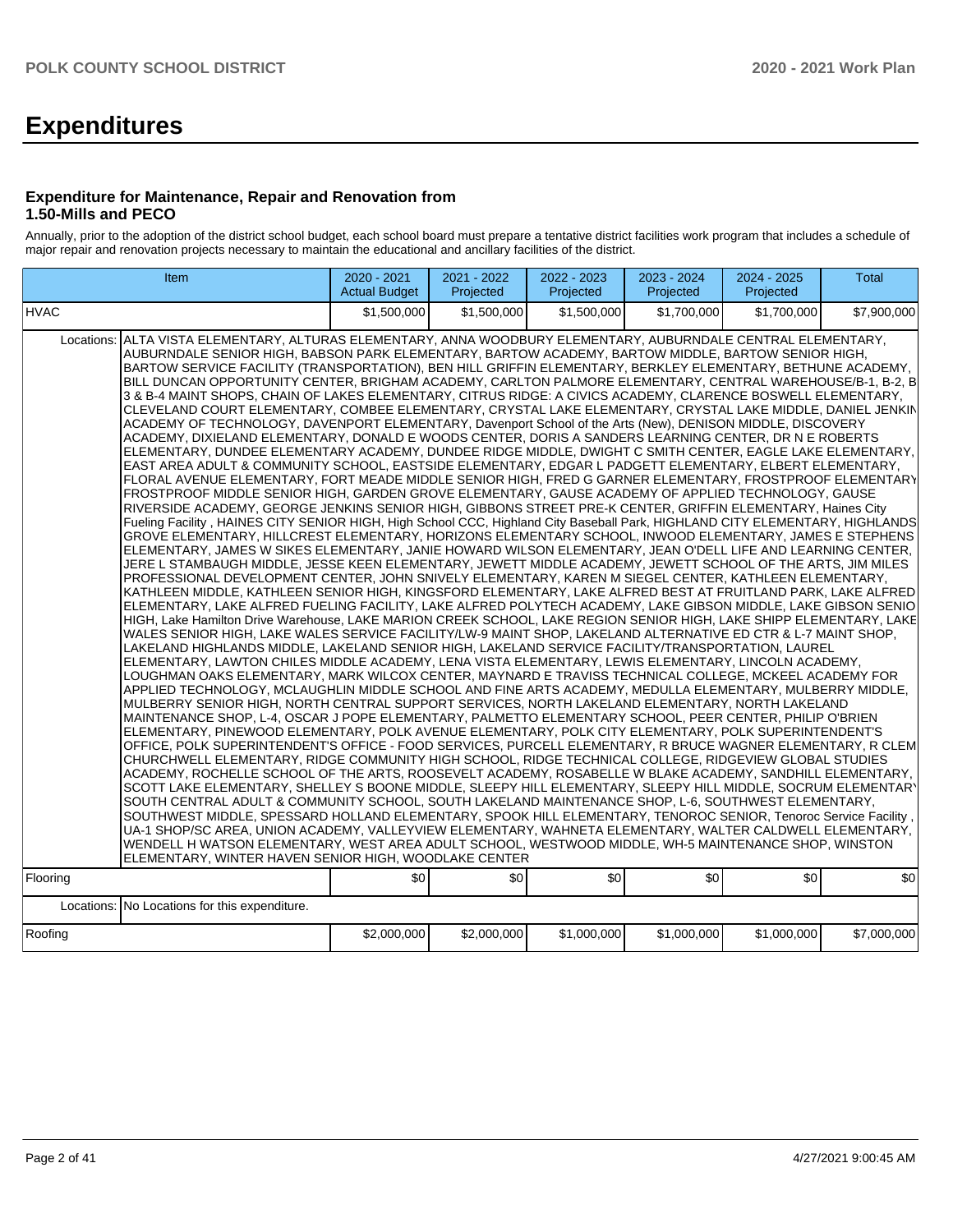| Locations: ALTA VISTA ELEMENTARY, ALTURAS ELEMENTARY, ANNA WOODBURY ELEMENTARY, AUBURNDALE CENTRAL ELEMENTARY,<br>AUBURNDALE SENIOR HIGH, BABSON PARK ELEMENTARY, BARTOW ACADEMY, BARTOW MIDDLE, BARTOW SENIOR HIGH,<br>BARTOW SERVICE FACILITY (TRANSPORTATION), BEN HILL GRIFFIN ELEMENTARY, BERKLEY ELEMENTARY, BETHUNE ACADEMY,<br>BILL DUNCAN OPPORTUNITY CENTER, BRIGHAM ACADEMY, CARLTON PALMORE ELEMENTARY, CENTRAL WAREHOUSE/B-1, B-2, B<br>3 & B-4 MAINT SHOPS, CHAIN OF LAKES ELEMENTARY, CITRUS RIDGE: A CIVICS ACADEMY, CLARENCE BOSWELL ELEMENTARY,<br>CLEVELAND COURT ELEMENTARY, COMBEE ELEMENTARY, CRYSTAL LAKE ELEMENTARY, CRYSTAL LAKE MIDDLE, DANIEL JENKIN<br>ACADEMY OF TECHNOLOGY, DAVENPORT ELEMENTARY, Davenport School of the Arts (New), DENISON MIDDLE, DISCOVERY<br>ACADEMY, DIXIELAND ELEMENTARY, DONALD E WOODS CENTER, DORIS A SANDERS LEARNING CENTER, DR N E ROBERTS<br>ELEMENTARY, DUNDEE ELEMENTARY ACADEMY, DUNDEE RIDGE MIDDLE, DWIGHT C SMITH CENTER, EAGLE LAKE ELEMENTARY,<br>EAST AREA ADULT & COMMUNITY SCHOOL, EASTSIDE ELEMENTARY, EDGAR L PADGETT ELEMENTARY, ELBERT ELEMENTARY,<br>FLORAL AVENUE ELEMENTARY, FORT MEADE MIDDLE SENIOR HIGH, FRED G GARNER ELEMENTARY, FROSTPROOF ELEMENTARY<br>FROSTPROOF MIDDLE SENIOR HIGH, GARDEN GROVE ELEMENTARY, GAUSE ACADEMY OF APPLIED TECHNOLOGY, GAUSE<br>RIVERSIDE ACADEMY, GEORGE JENKINS SENIOR HIGH, GIBBONS STREET PRE-K CENTER, GRIFFIN ELEMENTARY, Haines City<br>Fueling Facility, HAINES CITY SENIOR HIGH, High School CCC, Highland City Baseball Park, HIGHLAND CITY ELEMENTARY, HIGHLANDS<br>GROVE ELEMENTARY, HILLCREST ELEMENTARY, HORIZONS ELEMENTARY SCHOOL, INWOOD ELEMENTARY, JAMES E STEPHENS<br>ELEMENTARY, JAMES W SIKES ELEMENTARY, JANIE HOWARD WILSON ELEMENTARY, JEAN O'DELL LIFE AND LEARNING CENTER,<br>JERE L STAMBAUGH MIDDLE, JESSE KEEN ELEMENTARY, JEWETT MIDDLE ACADEMY, JEWETT SCHOOL OF THE ARTS, JIM MILES<br>PROFESSIONAL DEVELOPMENT CENTER, JOHN SNIVELY ELEMENTARY, KAREN M SIEGEL CENTER, KATHLEEN ELEMENTARY,<br>KATHLEEN MIDDLE, KATHLEEN SENIOR HIGH, KINGSFORD ELEMENTARY, LAKE ALFRED BEST AT FRUITLAND PARK, LAKE ALFRED<br>ELEMENTARY, LAKE ALFRED FUELING FACILITY, LAKE ALFRED POLYTECH ACADEMY, LAKE GIBSON MIDDLE, LAKE GIBSON SENIO<br>HIGH, Lake Hamilton Drive Warehouse, LAKE MARION CREEK SCHOOL, LAKE REGION SENIOR HIGH, LAKE SHIPP ELEMENTARY, LAKE<br>WALES SENIOR HIGH, LAKE WALES SERVICE FACILITY/LW-9 MAINT SHOP, LAKELAND ALTERNATIVE ED CTR & L-7 MAINT SHOP,<br>LAKELAND HIGHLANDS MIDDLE, LAKELAND SENIOR HIGH, LAKELAND SERVICE FACILITY/TRANSPORTATION, LAUREL<br>ELEMENTARY, LAWTON CHILES MIDDLE ACADEMY, LENA VISTA ELEMENTARY, LEWIS ELEMENTARY, LINCOLN ACADEMY,<br>LOUGHMAN OAKS ELEMENTARY, MARK WILCOX CENTER, MAYNARD E TRAVISS TECHNICAL COLLEGE, MCKEEL ACADEMY FOR<br>APPLIED TECHNOLOGY, MCLAUGHLIN MIDDLE SCHOOL AND FINE ARTS ACADEMY, MEDULLA ELEMENTARY, MULBERRY MIDDLE,<br>MULBERRY SENIOR HIGH, NORTH CENTRAL SUPPORT SERVICES, NORTH LAKELAND ELEMENTARY, NORTH LAKELAND<br>MAINTENANCE SHOP, L-4, OSCAR J POPE ELEMENTARY, PALMETTO ELEMENTARY SCHOOL, PEER CENTER, PHILIP O'BRIEN<br>ELEMENTARY, PINEWOOD ELEMENTARY, POLK AVENUE ELEMENTARY, POLK CITY ELEMENTARY, POLK SUPERINTENDENT'S |           |           |           |           |           |             |
|-----------------------------------------------------------------------------------------------------------------------------------------------------------------------------------------------------------------------------------------------------------------------------------------------------------------------------------------------------------------------------------------------------------------------------------------------------------------------------------------------------------------------------------------------------------------------------------------------------------------------------------------------------------------------------------------------------------------------------------------------------------------------------------------------------------------------------------------------------------------------------------------------------------------------------------------------------------------------------------------------------------------------------------------------------------------------------------------------------------------------------------------------------------------------------------------------------------------------------------------------------------------------------------------------------------------------------------------------------------------------------------------------------------------------------------------------------------------------------------------------------------------------------------------------------------------------------------------------------------------------------------------------------------------------------------------------------------------------------------------------------------------------------------------------------------------------------------------------------------------------------------------------------------------------------------------------------------------------------------------------------------------------------------------------------------------------------------------------------------------------------------------------------------------------------------------------------------------------------------------------------------------------------------------------------------------------------------------------------------------------------------------------------------------------------------------------------------------------------------------------------------------------------------------------------------------------------------------------------------------------------------------------------------------------------------------------------------------------------------------------------------------------------------------------------------------------------------------------------------------------------------------------------------------------------------------------------------------------------------------------------------------------------------------------------------------------------------------------------------------------------------------------------------------------------------------------------------------------------------------------------------------------------------|-----------|-----------|-----------|-----------|-----------|-------------|
|                                                                                                                                                                                                                                                                                                                                                                                                                                                                                                                                                                                                                                                                                                                                                                                                                                                                                                                                                                                                                                                                                                                                                                                                                                                                                                                                                                                                                                                                                                                                                                                                                                                                                                                                                                                                                                                                                                                                                                                                                                                                                                                                                                                                                                                                                                                                                                                                                                                                                                                                                                                                                                                                                                                                                                                                                                                                                                                                                                                                                                                                                                                                                                                                                                                                                   |           |           |           |           |           |             |
|                                                                                                                                                                                                                                                                                                                                                                                                                                                                                                                                                                                                                                                                                                                                                                                                                                                                                                                                                                                                                                                                                                                                                                                                                                                                                                                                                                                                                                                                                                                                                                                                                                                                                                                                                                                                                                                                                                                                                                                                                                                                                                                                                                                                                                                                                                                                                                                                                                                                                                                                                                                                                                                                                                                                                                                                                                                                                                                                                                                                                                                                                                                                                                                                                                                                                   |           |           |           |           |           |             |
|                                                                                                                                                                                                                                                                                                                                                                                                                                                                                                                                                                                                                                                                                                                                                                                                                                                                                                                                                                                                                                                                                                                                                                                                                                                                                                                                                                                                                                                                                                                                                                                                                                                                                                                                                                                                                                                                                                                                                                                                                                                                                                                                                                                                                                                                                                                                                                                                                                                                                                                                                                                                                                                                                                                                                                                                                                                                                                                                                                                                                                                                                                                                                                                                                                                                                   |           |           |           |           |           |             |
|                                                                                                                                                                                                                                                                                                                                                                                                                                                                                                                                                                                                                                                                                                                                                                                                                                                                                                                                                                                                                                                                                                                                                                                                                                                                                                                                                                                                                                                                                                                                                                                                                                                                                                                                                                                                                                                                                                                                                                                                                                                                                                                                                                                                                                                                                                                                                                                                                                                                                                                                                                                                                                                                                                                                                                                                                                                                                                                                                                                                                                                                                                                                                                                                                                                                                   |           |           |           |           |           |             |
|                                                                                                                                                                                                                                                                                                                                                                                                                                                                                                                                                                                                                                                                                                                                                                                                                                                                                                                                                                                                                                                                                                                                                                                                                                                                                                                                                                                                                                                                                                                                                                                                                                                                                                                                                                                                                                                                                                                                                                                                                                                                                                                                                                                                                                                                                                                                                                                                                                                                                                                                                                                                                                                                                                                                                                                                                                                                                                                                                                                                                                                                                                                                                                                                                                                                                   |           |           |           |           |           |             |
|                                                                                                                                                                                                                                                                                                                                                                                                                                                                                                                                                                                                                                                                                                                                                                                                                                                                                                                                                                                                                                                                                                                                                                                                                                                                                                                                                                                                                                                                                                                                                                                                                                                                                                                                                                                                                                                                                                                                                                                                                                                                                                                                                                                                                                                                                                                                                                                                                                                                                                                                                                                                                                                                                                                                                                                                                                                                                                                                                                                                                                                                                                                                                                                                                                                                                   |           |           |           |           |           |             |
|                                                                                                                                                                                                                                                                                                                                                                                                                                                                                                                                                                                                                                                                                                                                                                                                                                                                                                                                                                                                                                                                                                                                                                                                                                                                                                                                                                                                                                                                                                                                                                                                                                                                                                                                                                                                                                                                                                                                                                                                                                                                                                                                                                                                                                                                                                                                                                                                                                                                                                                                                                                                                                                                                                                                                                                                                                                                                                                                                                                                                                                                                                                                                                                                                                                                                   |           |           |           |           |           |             |
|                                                                                                                                                                                                                                                                                                                                                                                                                                                                                                                                                                                                                                                                                                                                                                                                                                                                                                                                                                                                                                                                                                                                                                                                                                                                                                                                                                                                                                                                                                                                                                                                                                                                                                                                                                                                                                                                                                                                                                                                                                                                                                                                                                                                                                                                                                                                                                                                                                                                                                                                                                                                                                                                                                                                                                                                                                                                                                                                                                                                                                                                                                                                                                                                                                                                                   |           |           |           |           |           |             |
|                                                                                                                                                                                                                                                                                                                                                                                                                                                                                                                                                                                                                                                                                                                                                                                                                                                                                                                                                                                                                                                                                                                                                                                                                                                                                                                                                                                                                                                                                                                                                                                                                                                                                                                                                                                                                                                                                                                                                                                                                                                                                                                                                                                                                                                                                                                                                                                                                                                                                                                                                                                                                                                                                                                                                                                                                                                                                                                                                                                                                                                                                                                                                                                                                                                                                   |           |           |           |           |           |             |
|                                                                                                                                                                                                                                                                                                                                                                                                                                                                                                                                                                                                                                                                                                                                                                                                                                                                                                                                                                                                                                                                                                                                                                                                                                                                                                                                                                                                                                                                                                                                                                                                                                                                                                                                                                                                                                                                                                                                                                                                                                                                                                                                                                                                                                                                                                                                                                                                                                                                                                                                                                                                                                                                                                                                                                                                                                                                                                                                                                                                                                                                                                                                                                                                                                                                                   |           |           |           |           |           |             |
|                                                                                                                                                                                                                                                                                                                                                                                                                                                                                                                                                                                                                                                                                                                                                                                                                                                                                                                                                                                                                                                                                                                                                                                                                                                                                                                                                                                                                                                                                                                                                                                                                                                                                                                                                                                                                                                                                                                                                                                                                                                                                                                                                                                                                                                                                                                                                                                                                                                                                                                                                                                                                                                                                                                                                                                                                                                                                                                                                                                                                                                                                                                                                                                                                                                                                   |           |           |           |           |           |             |
|                                                                                                                                                                                                                                                                                                                                                                                                                                                                                                                                                                                                                                                                                                                                                                                                                                                                                                                                                                                                                                                                                                                                                                                                                                                                                                                                                                                                                                                                                                                                                                                                                                                                                                                                                                                                                                                                                                                                                                                                                                                                                                                                                                                                                                                                                                                                                                                                                                                                                                                                                                                                                                                                                                                                                                                                                                                                                                                                                                                                                                                                                                                                                                                                                                                                                   |           |           |           |           |           |             |
|                                                                                                                                                                                                                                                                                                                                                                                                                                                                                                                                                                                                                                                                                                                                                                                                                                                                                                                                                                                                                                                                                                                                                                                                                                                                                                                                                                                                                                                                                                                                                                                                                                                                                                                                                                                                                                                                                                                                                                                                                                                                                                                                                                                                                                                                                                                                                                                                                                                                                                                                                                                                                                                                                                                                                                                                                                                                                                                                                                                                                                                                                                                                                                                                                                                                                   |           |           |           |           |           |             |
|                                                                                                                                                                                                                                                                                                                                                                                                                                                                                                                                                                                                                                                                                                                                                                                                                                                                                                                                                                                                                                                                                                                                                                                                                                                                                                                                                                                                                                                                                                                                                                                                                                                                                                                                                                                                                                                                                                                                                                                                                                                                                                                                                                                                                                                                                                                                                                                                                                                                                                                                                                                                                                                                                                                                                                                                                                                                                                                                                                                                                                                                                                                                                                                                                                                                                   |           |           |           |           |           |             |
| OFFICE, POLK SUPERINTENDENT'S OFFICE - FOOD SERVICES, PURCELL ELEMENTARY, R BRUCE WAGNER ELEMENTARY, R CLEM                                                                                                                                                                                                                                                                                                                                                                                                                                                                                                                                                                                                                                                                                                                                                                                                                                                                                                                                                                                                                                                                                                                                                                                                                                                                                                                                                                                                                                                                                                                                                                                                                                                                                                                                                                                                                                                                                                                                                                                                                                                                                                                                                                                                                                                                                                                                                                                                                                                                                                                                                                                                                                                                                                                                                                                                                                                                                                                                                                                                                                                                                                                                                                       |           |           |           |           |           |             |
| CHURCHWELL ELEMENTARY, RIDGE COMMUNITY HIGH SCHOOL, RIDGE TECHNICAL COLLEGE, RIDGEVIEW GLOBAL STUDIES                                                                                                                                                                                                                                                                                                                                                                                                                                                                                                                                                                                                                                                                                                                                                                                                                                                                                                                                                                                                                                                                                                                                                                                                                                                                                                                                                                                                                                                                                                                                                                                                                                                                                                                                                                                                                                                                                                                                                                                                                                                                                                                                                                                                                                                                                                                                                                                                                                                                                                                                                                                                                                                                                                                                                                                                                                                                                                                                                                                                                                                                                                                                                                             |           |           |           |           |           |             |
| ACADEMY, ROCHELLE SCHOOL OF THE ARTS, ROOSEVELT ACADEMY, ROSABELLE W BLAKE ACADEMY, SANDHILL ELEMENTARY,                                                                                                                                                                                                                                                                                                                                                                                                                                                                                                                                                                                                                                                                                                                                                                                                                                                                                                                                                                                                                                                                                                                                                                                                                                                                                                                                                                                                                                                                                                                                                                                                                                                                                                                                                                                                                                                                                                                                                                                                                                                                                                                                                                                                                                                                                                                                                                                                                                                                                                                                                                                                                                                                                                                                                                                                                                                                                                                                                                                                                                                                                                                                                                          |           |           |           |           |           |             |
| SCOTT LAKE ELEMENTARY, SHELLEY S BOONE MIDDLE, SLEEPY HILL ELEMENTARY, SLEEPY HILL MIDDLE, SOCRUM ELEMENTARY                                                                                                                                                                                                                                                                                                                                                                                                                                                                                                                                                                                                                                                                                                                                                                                                                                                                                                                                                                                                                                                                                                                                                                                                                                                                                                                                                                                                                                                                                                                                                                                                                                                                                                                                                                                                                                                                                                                                                                                                                                                                                                                                                                                                                                                                                                                                                                                                                                                                                                                                                                                                                                                                                                                                                                                                                                                                                                                                                                                                                                                                                                                                                                      |           |           |           |           |           |             |
| SOUTH CENTRAL ADULT & COMMUNITY SCHOOL, SOUTH LAKELAND MAINTENANCE SHOP, L-6, SOUTHWEST ELEMENTARY,                                                                                                                                                                                                                                                                                                                                                                                                                                                                                                                                                                                                                                                                                                                                                                                                                                                                                                                                                                                                                                                                                                                                                                                                                                                                                                                                                                                                                                                                                                                                                                                                                                                                                                                                                                                                                                                                                                                                                                                                                                                                                                                                                                                                                                                                                                                                                                                                                                                                                                                                                                                                                                                                                                                                                                                                                                                                                                                                                                                                                                                                                                                                                                               |           |           |           |           |           |             |
| SOUTHWEST MIDDLE, SPESSARD HOLLAND ELEMENTARY, SPOOK HILL ELEMENTARY, TENOROC SENIOR, Tenoroc Service Facility,                                                                                                                                                                                                                                                                                                                                                                                                                                                                                                                                                                                                                                                                                                                                                                                                                                                                                                                                                                                                                                                                                                                                                                                                                                                                                                                                                                                                                                                                                                                                                                                                                                                                                                                                                                                                                                                                                                                                                                                                                                                                                                                                                                                                                                                                                                                                                                                                                                                                                                                                                                                                                                                                                                                                                                                                                                                                                                                                                                                                                                                                                                                                                                   |           |           |           |           |           |             |
| UA-1 SHOP/SC AREA, UNION ACADEMY, VALLEYVIEW ELEMENTARY, WAHNETA ELEMENTARY, WALTER CALDWELL ELEMENTARY,                                                                                                                                                                                                                                                                                                                                                                                                                                                                                                                                                                                                                                                                                                                                                                                                                                                                                                                                                                                                                                                                                                                                                                                                                                                                                                                                                                                                                                                                                                                                                                                                                                                                                                                                                                                                                                                                                                                                                                                                                                                                                                                                                                                                                                                                                                                                                                                                                                                                                                                                                                                                                                                                                                                                                                                                                                                                                                                                                                                                                                                                                                                                                                          |           |           |           |           |           |             |
| WENDELL H WATSON ELEMENTARY, WEST AREA ADULT SCHOOL, WESTWOOD MIDDLE, WH-5 MAINTENANCE SHOP, WINSTON                                                                                                                                                                                                                                                                                                                                                                                                                                                                                                                                                                                                                                                                                                                                                                                                                                                                                                                                                                                                                                                                                                                                                                                                                                                                                                                                                                                                                                                                                                                                                                                                                                                                                                                                                                                                                                                                                                                                                                                                                                                                                                                                                                                                                                                                                                                                                                                                                                                                                                                                                                                                                                                                                                                                                                                                                                                                                                                                                                                                                                                                                                                                                                              |           |           |           |           |           |             |
| ELEMENTARY, WINTER HAVEN SENIOR HIGH, WOODLAKE CENTER                                                                                                                                                                                                                                                                                                                                                                                                                                                                                                                                                                                                                                                                                                                                                                                                                                                                                                                                                                                                                                                                                                                                                                                                                                                                                                                                                                                                                                                                                                                                                                                                                                                                                                                                                                                                                                                                                                                                                                                                                                                                                                                                                                                                                                                                                                                                                                                                                                                                                                                                                                                                                                                                                                                                                                                                                                                                                                                                                                                                                                                                                                                                                                                                                             |           |           |           |           |           |             |
| Safety to Life                                                                                                                                                                                                                                                                                                                                                                                                                                                                                                                                                                                                                                                                                                                                                                                                                                                                                                                                                                                                                                                                                                                                                                                                                                                                                                                                                                                                                                                                                                                                                                                                                                                                                                                                                                                                                                                                                                                                                                                                                                                                                                                                                                                                                                                                                                                                                                                                                                                                                                                                                                                                                                                                                                                                                                                                                                                                                                                                                                                                                                                                                                                                                                                                                                                                    | \$500,000 | \$500,000 | \$500,000 | \$500,000 | \$500,000 | \$2,500,000 |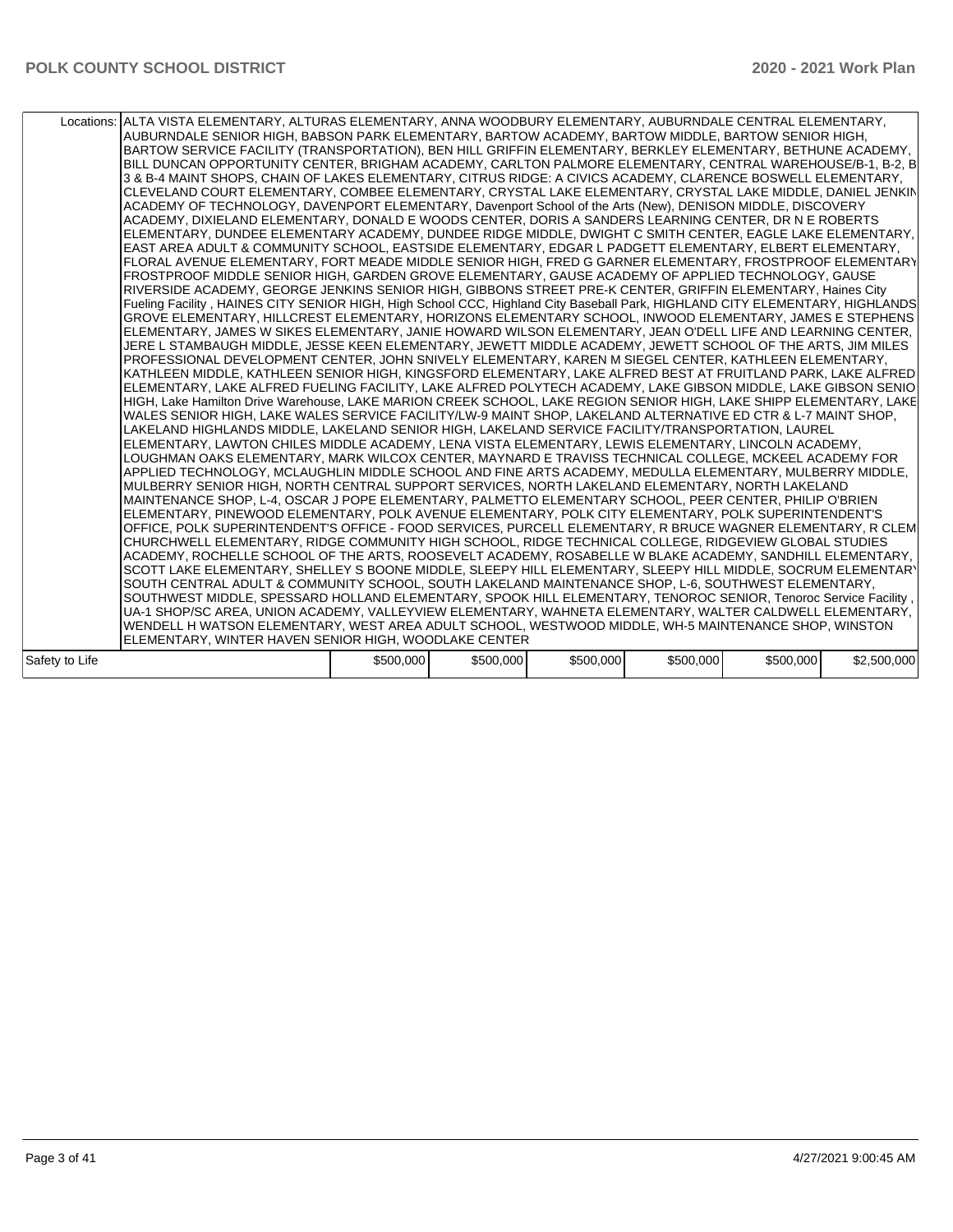| Locations: ALTA VISTA ELEMENTARY, ALTURAS ELEMENTARY, ANNA WOODBURY ELEMENTARY, AUBURNDALE CENTRAL ELEMENTARY,<br>AUBURNDALE SENIOR HIGH, BABSON PARK ELEMENTARY, BARTOW ACADEMY, BARTOW MIDDLE, BARTOW SENIOR HIGH,<br>BARTOW SERVICE FACILITY (TRANSPORTATION), BEN HILL GRIFFIN ELEMENTARY, BERKLEY ELEMENTARY, BETHUNE ACADEMY,<br>BILL DUNCAN OPPORTUNITY CENTER, BRIGHAM ACADEMY, CARLTON PALMORE ELEMENTARY, CENTRAL WAREHOUSE/B-1, B-2, B<br>3 & B-4 MAINT SHOPS, CHAIN OF LAKES ELEMENTARY, CITRUS RIDGE: A CIVICS ACADEMY, CLARENCE BOSWELL ELEMENTARY,<br>CLEVELAND COURT ELEMENTARY, COMBEE ELEMENTARY, CRYSTAL LAKE ELEMENTARY, CRYSTAL LAKE MIDDLE, DANIEL JENKIN<br>ACADEMY OF TECHNOLOGY, DAVENPORT ELEMENTARY, Davenport School of the Arts (New), DENISON MIDDLE, DISCOVERY<br>ACADEMY, DIXIELAND ELEMENTARY, DONALD E WOODS CENTER, DORIS A SANDERS LEARNING CENTER, DR N E ROBERTS<br>ELEMENTARY, DUNDEE ELEMENTARY ACADEMY, DUNDEE RIDGE MIDDLE, DWIGHT C SMITH CENTER, EAGLE LAKE ELEMENTARY,<br>EAST AREA ADULT & COMMUNITY SCHOOL, EASTSIDE ELEMENTARY, EDGAR L PADGETT ELEMENTARY, ELBERT ELEMENTARY,<br>FLORAL AVENUE ELEMENTARY, FORT MEADE MIDDLE SENIOR HIGH, FRED G GARNER ELEMENTARY, FROSTPROOF ELEMENTARY<br>FROSTPROOF MIDDLE SENIOR HIGH, GARDEN GROVE ELEMENTARY, GAUSE ACADEMY OF APPLIED TECHNOLOGY, GAUSE<br>RIVERSIDE ACADEMY, GEORGE JENKINS SENIOR HIGH, GIBBONS STREET PRE-K CENTER, GRIFFIN ELEMENTARY, Haines City<br>Fueling Facility, HAINES CITY SENIOR HIGH, High School CCC, Highland City Baseball Park, HIGHLAND CITY ELEMENTARY, HIGHLANDS<br>GROVE ELEMENTARY, HILLCREST ELEMENTARY, HORIZONS ELEMENTARY SCHOOL, INWOOD ELEMENTARY, JAMES E STEPHENS<br>ELEMENTARY, JAMES W SIKES ELEMENTARY, JANIE HOWARD WILSON ELEMENTARY, JEAN O'DELL LIFE AND LEARNING CENTER,<br>JERE L STAMBAUGH MIDDLE, JESSE KEEN ELEMENTARY, JEWETT MIDDLE ACADEMY, JEWETT SCHOOL OF THE ARTS, JIM MILES<br>PROFESSIONAL DEVELOPMENT CENTER, JOHN SNIVELY ELEMENTARY, KAREN M SIEGEL CENTER, KATHLEEN ELEMENTARY,<br>KATHLEEN MIDDLE, KATHLEEN SENIOR HIGH, KINGSFORD ELEMENTARY, LAKE ALFRED BEST AT FRUITLAND PARK, LAKE ALFRED<br>ELEMENTARY, LAKE ALFRED FUELING FACILITY, LAKE ALFRED POLYTECH ACADEMY, LAKE GIBSON MIDDLE, LAKE GIBSON SENIO<br>HIGH, Lake Hamilton Drive Warehouse, LAKE MARION CREEK SCHOOL, LAKE REGION SENIOR HIGH, LAKE SHIPP ELEMENTARY, LAKE<br>WALES SENIOR HIGH, LAKE WALES SERVICE FACILITY/LW-9 MAINT SHOP, LAKELAND ALTERNATIVE ED CTR & L-7 MAINT SHOP,<br>LAKELAND HIGHLANDS MIDDLE, LAKELAND SENIOR HIGH, LAKELAND SERVICE FACILITY/TRANSPORTATION, LAUREL<br>ELEMENTARY, LAWTON CHILES MIDDLE ACADEMY, LENA VISTA ELEMENTARY, LEWIS ELEMENTARY, LINCOLN ACADEMY,<br>LOUGHMAN OAKS ELEMENTARY, MARK WILCOX CENTER, MAYNARD E TRAVISS TECHNICAL COLLEGE, MCKEEL ACADEMY FOR<br>APPLIED TECHNOLOGY, MCLAUGHLIN MIDDLE SCHOOL AND FINE ARTS ACADEMY, MEDULLA ELEMENTARY, MULBERRY MIDDLE,<br>MULBERRY SENIOR HIGH, NORTH CENTRAL SUPPORT SERVICES, NORTH LAKELAND ELEMENTARY, NORTH LAKELAND<br>MAINTENANCE SHOP, L-4, OSCAR J POPE ELEMENTARY, PALMETTO ELEMENTARY SCHOOL, PEER CENTER, PHILIP O'BRIEN<br>ELEMENTARY, PINEWOOD ELEMENTARY, POLK AVENUE ELEMENTARY, POLK CITY ELEMENTARY, POLK SUPERINTENDENT'S<br>OFFICE, POLK SUPERINTENDENT'S OFFICE - FOOD SERVICES, PURCELL ELEMENTARY, R BRUCE WAGNER ELEMENTARY, R CLEM<br>CHURCHWELL ELEMENTARY, RIDGE COMMUNITY HIGH SCHOOL, RIDGE TECHNICAL COLLEGE, RIDGEVIEW GLOBAL STUDIES<br>ACADEMY, ROCHELLE SCHOOL OF THE ARTS, ROOSEVELT ACADEMY, ROSABELLE W BLAKE ACADEMY, SANDHILL ELEMENTARY,<br>SCOTT LAKE ELEMENTARY, SHELLEY S BOONE MIDDLE, SLEEPY HILL ELEMENTARY, SLEEPY HILL MIDDLE, SOCRUM ELEMENTARY<br>SOUTH CENTRAL ADULT & COMMUNITY SCHOOL, SOUTH LAKELAND MAINTENANCE SHOP, L-6, SOUTHWEST ELEMENTARY, |           |           |           |           |           |             |
|----------------------------------------------------------------------------------------------------------------------------------------------------------------------------------------------------------------------------------------------------------------------------------------------------------------------------------------------------------------------------------------------------------------------------------------------------------------------------------------------------------------------------------------------------------------------------------------------------------------------------------------------------------------------------------------------------------------------------------------------------------------------------------------------------------------------------------------------------------------------------------------------------------------------------------------------------------------------------------------------------------------------------------------------------------------------------------------------------------------------------------------------------------------------------------------------------------------------------------------------------------------------------------------------------------------------------------------------------------------------------------------------------------------------------------------------------------------------------------------------------------------------------------------------------------------------------------------------------------------------------------------------------------------------------------------------------------------------------------------------------------------------------------------------------------------------------------------------------------------------------------------------------------------------------------------------------------------------------------------------------------------------------------------------------------------------------------------------------------------------------------------------------------------------------------------------------------------------------------------------------------------------------------------------------------------------------------------------------------------------------------------------------------------------------------------------------------------------------------------------------------------------------------------------------------------------------------------------------------------------------------------------------------------------------------------------------------------------------------------------------------------------------------------------------------------------------------------------------------------------------------------------------------------------------------------------------------------------------------------------------------------------------------------------------------------------------------------------------------------------------------------------------------------------------------------------------------------------------------------------------------------------------------------------------------------------------------------------------------------------------------------------------------------------------------------------------------------------------------------------------------------------------------------------------------------------------------------------------------------------------------------------------------------------------------------------------------------------------------------------------------------------------------------------------------------------------------------------|-----------|-----------|-----------|-----------|-----------|-------------|
|                                                                                                                                                                                                                                                                                                                                                                                                                                                                                                                                                                                                                                                                                                                                                                                                                                                                                                                                                                                                                                                                                                                                                                                                                                                                                                                                                                                                                                                                                                                                                                                                                                                                                                                                                                                                                                                                                                                                                                                                                                                                                                                                                                                                                                                                                                                                                                                                                                                                                                                                                                                                                                                                                                                                                                                                                                                                                                                                                                                                                                                                                                                                                                                                                                                                                                                                                                                                                                                                                                                                                                                                                                                                                                                                                                                                                                              |           |           |           |           |           |             |
| SOUTHWEST MIDDLE, SPESSARD HOLLAND ELEMENTARY, SPOOK HILL ELEMENTARY, TENOROC SENIOR, Tenoroc Service Facility,                                                                                                                                                                                                                                                                                                                                                                                                                                                                                                                                                                                                                                                                                                                                                                                                                                                                                                                                                                                                                                                                                                                                                                                                                                                                                                                                                                                                                                                                                                                                                                                                                                                                                                                                                                                                                                                                                                                                                                                                                                                                                                                                                                                                                                                                                                                                                                                                                                                                                                                                                                                                                                                                                                                                                                                                                                                                                                                                                                                                                                                                                                                                                                                                                                                                                                                                                                                                                                                                                                                                                                                                                                                                                                                              |           |           |           |           |           |             |
| UA-1 SHOP/SC AREA, UNION ACADEMY, VALLEYVIEW ELEMENTARY, WAHNETA ELEMENTARY, WALTER CALDWELL ELEMENTARY,                                                                                                                                                                                                                                                                                                                                                                                                                                                                                                                                                                                                                                                                                                                                                                                                                                                                                                                                                                                                                                                                                                                                                                                                                                                                                                                                                                                                                                                                                                                                                                                                                                                                                                                                                                                                                                                                                                                                                                                                                                                                                                                                                                                                                                                                                                                                                                                                                                                                                                                                                                                                                                                                                                                                                                                                                                                                                                                                                                                                                                                                                                                                                                                                                                                                                                                                                                                                                                                                                                                                                                                                                                                                                                                                     |           |           |           |           |           |             |
|                                                                                                                                                                                                                                                                                                                                                                                                                                                                                                                                                                                                                                                                                                                                                                                                                                                                                                                                                                                                                                                                                                                                                                                                                                                                                                                                                                                                                                                                                                                                                                                                                                                                                                                                                                                                                                                                                                                                                                                                                                                                                                                                                                                                                                                                                                                                                                                                                                                                                                                                                                                                                                                                                                                                                                                                                                                                                                                                                                                                                                                                                                                                                                                                                                                                                                                                                                                                                                                                                                                                                                                                                                                                                                                                                                                                                                              |           |           |           |           |           |             |
| WENDELL H WATSON ELEMENTARY, WEST AREA ADULT SCHOOL, WESTWOOD MIDDLE, WH-5 MAINTENANCE SHOP, WINSTON                                                                                                                                                                                                                                                                                                                                                                                                                                                                                                                                                                                                                                                                                                                                                                                                                                                                                                                                                                                                                                                                                                                                                                                                                                                                                                                                                                                                                                                                                                                                                                                                                                                                                                                                                                                                                                                                                                                                                                                                                                                                                                                                                                                                                                                                                                                                                                                                                                                                                                                                                                                                                                                                                                                                                                                                                                                                                                                                                                                                                                                                                                                                                                                                                                                                                                                                                                                                                                                                                                                                                                                                                                                                                                                                         |           |           |           |           |           |             |
| ELEMENTARY, WINTER HAVEN SENIOR HIGH, WOODLAKE CENTER                                                                                                                                                                                                                                                                                                                                                                                                                                                                                                                                                                                                                                                                                                                                                                                                                                                                                                                                                                                                                                                                                                                                                                                                                                                                                                                                                                                                                                                                                                                                                                                                                                                                                                                                                                                                                                                                                                                                                                                                                                                                                                                                                                                                                                                                                                                                                                                                                                                                                                                                                                                                                                                                                                                                                                                                                                                                                                                                                                                                                                                                                                                                                                                                                                                                                                                                                                                                                                                                                                                                                                                                                                                                                                                                                                                        |           |           |           |           |           |             |
| Fencina                                                                                                                                                                                                                                                                                                                                                                                                                                                                                                                                                                                                                                                                                                                                                                                                                                                                                                                                                                                                                                                                                                                                                                                                                                                                                                                                                                                                                                                                                                                                                                                                                                                                                                                                                                                                                                                                                                                                                                                                                                                                                                                                                                                                                                                                                                                                                                                                                                                                                                                                                                                                                                                                                                                                                                                                                                                                                                                                                                                                                                                                                                                                                                                                                                                                                                                                                                                                                                                                                                                                                                                                                                                                                                                                                                                                                                      | \$500,000 | \$500,000 | \$500,000 | \$400,000 | \$400,000 | \$2,300,000 |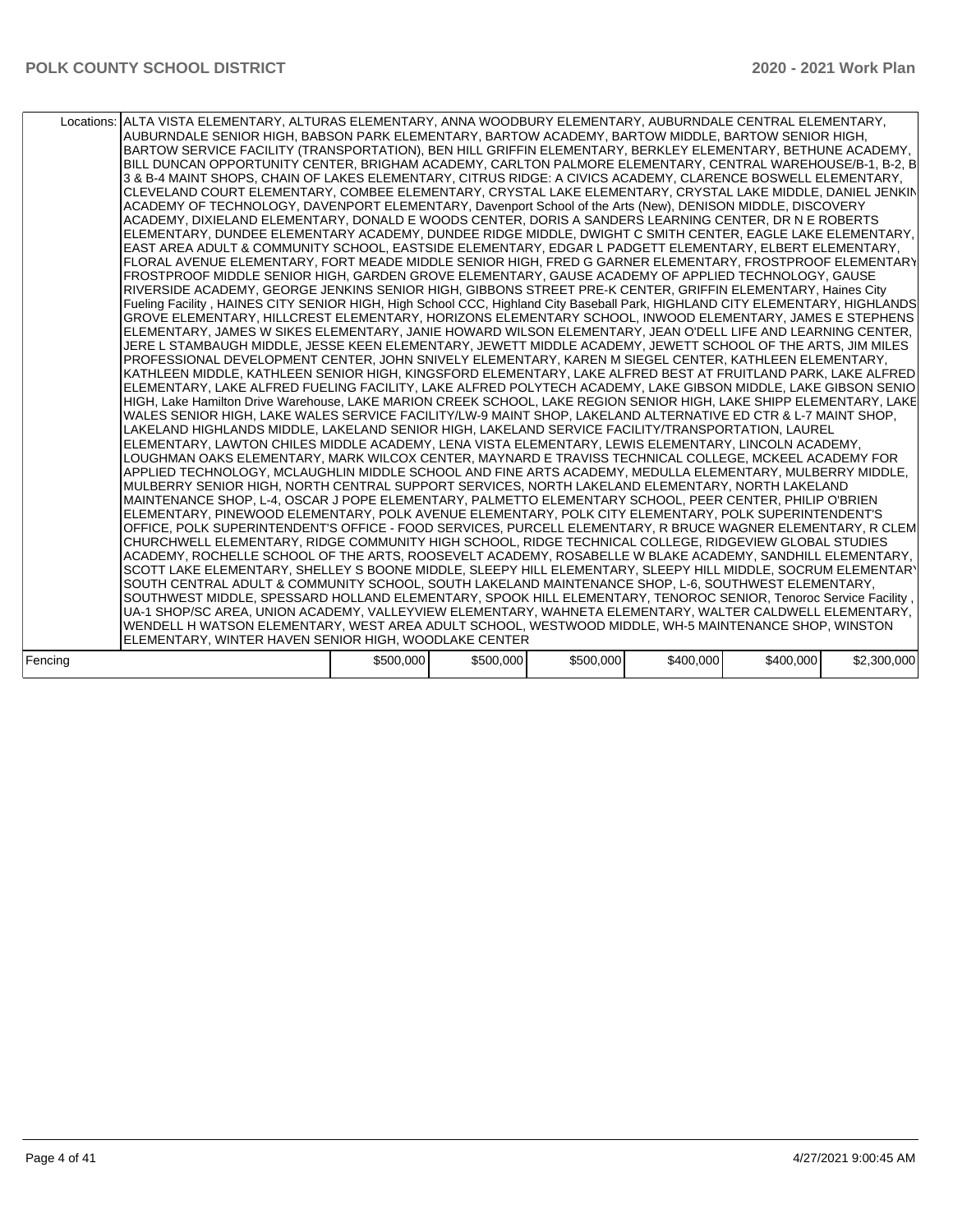|                                  | Locations: ALTA VISTA ELEMENTARY, ALTURAS ELEMENTARY, ANNA WOODBURY ELEMENTARY, AUBURNDALE CENTRAL ELEMENTARY,<br>AUBURNDALE SENIOR HIGH, BABSON PARK ELEMENTARY, BARTOW ACADEMY, BARTOW MIDDLE, BARTOW SENIOR HIGH,<br>BARTOW SERVICE FACILITY (TRANSPORTATION), BEN HILL GRIFFIN ELEMENTARY, BERKLEY ELEMENTARY, BETHUNE ACADEMY,<br>BILL DUNCAN OPPORTUNITY CENTER, BRIGHAM ACADEMY, CARLTON PALMORE ELEMENTARY, CENTRAL WAREHOUSE/B-1, B-2, B<br>3 & B-4 MAINT SHOPS, CHAIN OF LAKES ELEMENTARY, CITRUS RIDGE: A CIVICS ACADEMY, CLARENCE BOSWELL ELEMENTARY,<br>CLEVELAND COURT ELEMENTARY, COMBEE ELEMENTARY, CRYSTAL LAKE ELEMENTARY, CRYSTAL LAKE MIDDLE, DANIEL JENKIN<br>ACADEMY OF TECHNOLOGY, DAVENPORT ELEMENTARY, Davenport School of the Arts (New), DENISON MIDDLE, DISCOVERY<br>ACADEMY, DIXIELAND ELEMENTARY, DONALD E WOODS CENTER, DORIS A SANDERS LEARNING CENTER, DR N E ROBERTS<br>ELEMENTARY, DUNDEE ELEMENTARY ACADEMY, DUNDEE RIDGE MIDDLE, DWIGHT C SMITH CENTER, EAGLE LAKE ELEMENTARY,<br>EAST AREA ADULT & COMMUNITY SCHOOL, EASTSIDE ELEMENTARY, EDGAR L PADGETT ELEMENTARY, ELBERT ELEMENTARY,<br>FLORAL AVENUE ELEMENTARY, FORT MEADE MIDDLE SENIOR HIGH, FRED G GARNER ELEMENTARY, FROSTPROOF ELEMENTARY<br>FROSTPROOF MIDDLE SENIOR HIGH, GARDEN GROVE ELEMENTARY, GAUSE ACADEMY OF APPLIED TECHNOLOGY, GAUSE<br>RIVERSIDE ACADEMY, GEORGE JENKINS SENIOR HIGH, GIBBONS STREET PRE-K CENTER, GRIFFIN ELEMENTARY, Haines City<br>Fueling Facility, HAINES CITY SENIOR HIGH, High School CCC, Highland City Baseball Park, HIGHLAND CITY ELEMENTARY, HIGHLANDS<br>GROVE ELEMENTARY, HILLCREST ELEMENTARY, HORIZONS ELEMENTARY SCHOOL, INWOOD ELEMENTARY, JAMES E STEPHENS<br>ELEMENTARY, JAMES W SIKES ELEMENTARY, JANIE HOWARD WILSON ELEMENTARY, JEAN O'DELL LIFE AND LEARNING CENTER,<br>JERE L STAMBAUGH MIDDLE, JESSE KEEN ELEMENTARY, JEWETT MIDDLE ACADEMY, JEWETT SCHOOL OF THE ARTS, JIM MILES<br>PROFESSIONAL DEVELOPMENT CENTER, JOHN SNIVELY ELEMENTARY, KAREN M SIEGEL CENTER, KATHLEEN ELEMENTARY,<br>KATHLEEN MIDDLE, KATHLEEN SENIOR HIGH, KINGSFORD ELEMENTARY, LAKE ALFRED BEST AT FRUITLAND PARK, LAKE ALFRED<br>ELEMENTARY, LAKE ALFRED FUELING FACILITY, LAKE ALFRED POLYTECH ACADEMY, LAKE GIBSON MIDDLE, LAKE GIBSON SENIO<br>HIGH, Lake Hamilton Drive Warehouse, LAKE MARION CREEK SCHOOL, LAKE REGION SENIOR HIGH, LAKE SHIPP ELEMENTARY, LAKE<br>WALES SENIOR HIGH, LAKE WALES SERVICE FACILITY/LW-9 MAINT SHOP, LAKELAND ALTERNATIVE ED CTR & L-7 MAINT SHOP,<br>LAKELAND HIGHLANDS MIDDLE, LAKELAND SENIOR HIGH, LAKELAND SERVICE FACILITY/TRANSPORTATION, LAUREL<br>ELEMENTARY, LAWTON CHILES MIDDLE ACADEMY, LENA VISTA ELEMENTARY, LEWIS ELEMENTARY, LINCOLN ACADEMY,<br>LOUGHMAN OAKS ELEMENTARY, MARK WILCOX CENTER, MAYNARD E TRAVISS TECHNICAL COLLEGE, MCKEEL ACADEMY FOR<br>APPLIED TECHNOLOGY, MCLAUGHLIN MIDDLE SCHOOL AND FINE ARTS ACADEMY, MEDULLA ELEMENTARY, MULBERRY MIDDLE,<br>MULBERRY SENIOR HIGH, NORTH CENTRAL SUPPORT SERVICES, NORTH LAKELAND ELEMENTARY, NORTH LAKELAND<br>MAINTENANCE SHOP, L-4, OSCAR J POPE ELEMENTARY, PALMETTO ELEMENTARY SCHOOL, PEER CENTER, PHILIP O'BRIEN<br>ELEMENTARY, PINEWOOD ELEMENTARY, POLK AVENUE ELEMENTARY, POLK CITY ELEMENTARY, POLK SUPERINTENDENT'S<br>OFFICE, POLK SUPERINTENDENT'S OFFICE - FOOD SERVICES, PURCELL ELEMENTARY, R BRUCE WAGNER ELEMENTARY, R CLEM<br>CHURCHWELL ELEMENTARY, RIDGE COMMUNITY HIGH SCHOOL, RIDGE TECHNICAL COLLEGE, RIDGEVIEW GLOBAL STUDIES<br>ACADEMY, ROCHELLE SCHOOL OF THE ARTS, ROOSEVELT ACADEMY, ROSABELLE W BLAKE ACADEMY, SANDHILL ELEMENTARY,<br>SCOTT LAKE ELEMENTARY, SHELLEY S BOONE MIDDLE, SLEEPY HILL ELEMENTARY, SLEEPY HILL MIDDLE, SOCRUM ELEMENTARY<br>SOUTH CENTRAL ADULT & COMMUNITY SCHOOL, SOUTH LAKELAND MAINTENANCE SHOP, L-6, SOUTHWEST ELEMENTARY,<br>SOUTHWEST MIDDLE, SPESSARD HOLLAND ELEMENTARY, SPOOK HILL ELEMENTARY, TENOROC SENIOR, Tenoroc Service Facility,<br>UA-1 SHOP/SC AREA, UNION ACADEMY, VALLEYVIEW ELEMENTARY, WAHNETA ELEMENTARY, WALTER CALDWELL ELEMENTARY,<br>WENDELL H WATSON ELEMENTARY, WEST AREA ADULT SCHOOL, WESTWOOD MIDDLE, WH-5 MAINTENANCE SHOP, WINSTON<br>ELEMENTARY, WINTER HAVEN SENIOR HIGH, WOODLAKE CENTER |           |             |             |             |     |             |
|----------------------------------|----------------------------------------------------------------------------------------------------------------------------------------------------------------------------------------------------------------------------------------------------------------------------------------------------------------------------------------------------------------------------------------------------------------------------------------------------------------------------------------------------------------------------------------------------------------------------------------------------------------------------------------------------------------------------------------------------------------------------------------------------------------------------------------------------------------------------------------------------------------------------------------------------------------------------------------------------------------------------------------------------------------------------------------------------------------------------------------------------------------------------------------------------------------------------------------------------------------------------------------------------------------------------------------------------------------------------------------------------------------------------------------------------------------------------------------------------------------------------------------------------------------------------------------------------------------------------------------------------------------------------------------------------------------------------------------------------------------------------------------------------------------------------------------------------------------------------------------------------------------------------------------------------------------------------------------------------------------------------------------------------------------------------------------------------------------------------------------------------------------------------------------------------------------------------------------------------------------------------------------------------------------------------------------------------------------------------------------------------------------------------------------------------------------------------------------------------------------------------------------------------------------------------------------------------------------------------------------------------------------------------------------------------------------------------------------------------------------------------------------------------------------------------------------------------------------------------------------------------------------------------------------------------------------------------------------------------------------------------------------------------------------------------------------------------------------------------------------------------------------------------------------------------------------------------------------------------------------------------------------------------------------------------------------------------------------------------------------------------------------------------------------------------------------------------------------------------------------------------------------------------------------------------------------------------------------------------------------------------------------------------------------------------------------------------------------------------------------------------------------------------------------------------------------------------------------------------------------------------------------------------------------------------------------------------------------------------------------------------------------------------------------------------------------------------------------------------------------------------------------------------------------------------------------------------------------------------------------------------------------------|-----------|-------------|-------------|-------------|-----|-------------|
| Parking                          |                                                                                                                                                                                                                                                                                                                                                                                                                                                                                                                                                                                                                                                                                                                                                                                                                                                                                                                                                                                                                                                                                                                                                                                                                                                                                                                                                                                                                                                                                                                                                                                                                                                                                                                                                                                                                                                                                                                                                                                                                                                                                                                                                                                                                                                                                                                                                                                                                                                                                                                                                                                                                                                                                                                                                                                                                                                                                                                                                                                                                                                                                                                                                                                                                                                                                                                                                                                                                                                                                                                                                                                                                                                                                                                                                                                                                                                                                                                                                                                                                                                                                                                                                                                                                                              | \$0       | \$0         | \$0         | \$0         | \$0 | \$0         |
|                                  | Locations: No Locations for this expenditure.                                                                                                                                                                                                                                                                                                                                                                                                                                                                                                                                                                                                                                                                                                                                                                                                                                                                                                                                                                                                                                                                                                                                                                                                                                                                                                                                                                                                                                                                                                                                                                                                                                                                                                                                                                                                                                                                                                                                                                                                                                                                                                                                                                                                                                                                                                                                                                                                                                                                                                                                                                                                                                                                                                                                                                                                                                                                                                                                                                                                                                                                                                                                                                                                                                                                                                                                                                                                                                                                                                                                                                                                                                                                                                                                                                                                                                                                                                                                                                                                                                                                                                                                                                                                |           |             |             |             |     |             |
| Electrical                       |                                                                                                                                                                                                                                                                                                                                                                                                                                                                                                                                                                                                                                                                                                                                                                                                                                                                                                                                                                                                                                                                                                                                                                                                                                                                                                                                                                                                                                                                                                                                                                                                                                                                                                                                                                                                                                                                                                                                                                                                                                                                                                                                                                                                                                                                                                                                                                                                                                                                                                                                                                                                                                                                                                                                                                                                                                                                                                                                                                                                                                                                                                                                                                                                                                                                                                                                                                                                                                                                                                                                                                                                                                                                                                                                                                                                                                                                                                                                                                                                                                                                                                                                                                                                                                              | \$0       | \$0         | \$0         | \$0         | \$0 | \$0         |
|                                  | Locations: No Locations for this expenditure.                                                                                                                                                                                                                                                                                                                                                                                                                                                                                                                                                                                                                                                                                                                                                                                                                                                                                                                                                                                                                                                                                                                                                                                                                                                                                                                                                                                                                                                                                                                                                                                                                                                                                                                                                                                                                                                                                                                                                                                                                                                                                                                                                                                                                                                                                                                                                                                                                                                                                                                                                                                                                                                                                                                                                                                                                                                                                                                                                                                                                                                                                                                                                                                                                                                                                                                                                                                                                                                                                                                                                                                                                                                                                                                                                                                                                                                                                                                                                                                                                                                                                                                                                                                                |           |             |             |             |     |             |
| Fire Alarm                       |                                                                                                                                                                                                                                                                                                                                                                                                                                                                                                                                                                                                                                                                                                                                                                                                                                                                                                                                                                                                                                                                                                                                                                                                                                                                                                                                                                                                                                                                                                                                                                                                                                                                                                                                                                                                                                                                                                                                                                                                                                                                                                                                                                                                                                                                                                                                                                                                                                                                                                                                                                                                                                                                                                                                                                                                                                                                                                                                                                                                                                                                                                                                                                                                                                                                                                                                                                                                                                                                                                                                                                                                                                                                                                                                                                                                                                                                                                                                                                                                                                                                                                                                                                                                                                              | \$0       | \$0         | \$0         | \$0         | \$0 | \$0         |
|                                  | Locations: No Locations for this expenditure.                                                                                                                                                                                                                                                                                                                                                                                                                                                                                                                                                                                                                                                                                                                                                                                                                                                                                                                                                                                                                                                                                                                                                                                                                                                                                                                                                                                                                                                                                                                                                                                                                                                                                                                                                                                                                                                                                                                                                                                                                                                                                                                                                                                                                                                                                                                                                                                                                                                                                                                                                                                                                                                                                                                                                                                                                                                                                                                                                                                                                                                                                                                                                                                                                                                                                                                                                                                                                                                                                                                                                                                                                                                                                                                                                                                                                                                                                                                                                                                                                                                                                                                                                                                                |           |             |             |             |     |             |
| Telephone/Intercom System        |                                                                                                                                                                                                                                                                                                                                                                                                                                                                                                                                                                                                                                                                                                                                                                                                                                                                                                                                                                                                                                                                                                                                                                                                                                                                                                                                                                                                                                                                                                                                                                                                                                                                                                                                                                                                                                                                                                                                                                                                                                                                                                                                                                                                                                                                                                                                                                                                                                                                                                                                                                                                                                                                                                                                                                                                                                                                                                                                                                                                                                                                                                                                                                                                                                                                                                                                                                                                                                                                                                                                                                                                                                                                                                                                                                                                                                                                                                                                                                                                                                                                                                                                                                                                                                              | \$0       | \$0         | \$0         | \$0         | \$0 | \$0         |
|                                  | Locations: No Locations for this expenditure.                                                                                                                                                                                                                                                                                                                                                                                                                                                                                                                                                                                                                                                                                                                                                                                                                                                                                                                                                                                                                                                                                                                                                                                                                                                                                                                                                                                                                                                                                                                                                                                                                                                                                                                                                                                                                                                                                                                                                                                                                                                                                                                                                                                                                                                                                                                                                                                                                                                                                                                                                                                                                                                                                                                                                                                                                                                                                                                                                                                                                                                                                                                                                                                                                                                                                                                                                                                                                                                                                                                                                                                                                                                                                                                                                                                                                                                                                                                                                                                                                                                                                                                                                                                                |           |             |             |             |     |             |
| <b>Closed Circuit Television</b> |                                                                                                                                                                                                                                                                                                                                                                                                                                                                                                                                                                                                                                                                                                                                                                                                                                                                                                                                                                                                                                                                                                                                                                                                                                                                                                                                                                                                                                                                                                                                                                                                                                                                                                                                                                                                                                                                                                                                                                                                                                                                                                                                                                                                                                                                                                                                                                                                                                                                                                                                                                                                                                                                                                                                                                                                                                                                                                                                                                                                                                                                                                                                                                                                                                                                                                                                                                                                                                                                                                                                                                                                                                                                                                                                                                                                                                                                                                                                                                                                                                                                                                                                                                                                                                              | \$0       | \$0         | \$0         | \$0         | \$0 | \$0         |
|                                  | Locations: No Locations for this expenditure.                                                                                                                                                                                                                                                                                                                                                                                                                                                                                                                                                                                                                                                                                                                                                                                                                                                                                                                                                                                                                                                                                                                                                                                                                                                                                                                                                                                                                                                                                                                                                                                                                                                                                                                                                                                                                                                                                                                                                                                                                                                                                                                                                                                                                                                                                                                                                                                                                                                                                                                                                                                                                                                                                                                                                                                                                                                                                                                                                                                                                                                                                                                                                                                                                                                                                                                                                                                                                                                                                                                                                                                                                                                                                                                                                                                                                                                                                                                                                                                                                                                                                                                                                                                                |           |             |             |             |     |             |
| Paint                            |                                                                                                                                                                                                                                                                                                                                                                                                                                                                                                                                                                                                                                                                                                                                                                                                                                                                                                                                                                                                                                                                                                                                                                                                                                                                                                                                                                                                                                                                                                                                                                                                                                                                                                                                                                                                                                                                                                                                                                                                                                                                                                                                                                                                                                                                                                                                                                                                                                                                                                                                                                                                                                                                                                                                                                                                                                                                                                                                                                                                                                                                                                                                                                                                                                                                                                                                                                                                                                                                                                                                                                                                                                                                                                                                                                                                                                                                                                                                                                                                                                                                                                                                                                                                                                              | \$0       | \$0         | \$0         | \$0         | \$0 | \$0         |
|                                  | Locations: No Locations for this expenditure.                                                                                                                                                                                                                                                                                                                                                                                                                                                                                                                                                                                                                                                                                                                                                                                                                                                                                                                                                                                                                                                                                                                                                                                                                                                                                                                                                                                                                                                                                                                                                                                                                                                                                                                                                                                                                                                                                                                                                                                                                                                                                                                                                                                                                                                                                                                                                                                                                                                                                                                                                                                                                                                                                                                                                                                                                                                                                                                                                                                                                                                                                                                                                                                                                                                                                                                                                                                                                                                                                                                                                                                                                                                                                                                                                                                                                                                                                                                                                                                                                                                                                                                                                                                                |           |             |             |             |     |             |
| Maintenance/Repair               |                                                                                                                                                                                                                                                                                                                                                                                                                                                                                                                                                                                                                                                                                                                                                                                                                                                                                                                                                                                                                                                                                                                                                                                                                                                                                                                                                                                                                                                                                                                                                                                                                                                                                                                                                                                                                                                                                                                                                                                                                                                                                                                                                                                                                                                                                                                                                                                                                                                                                                                                                                                                                                                                                                                                                                                                                                                                                                                                                                                                                                                                                                                                                                                                                                                                                                                                                                                                                                                                                                                                                                                                                                                                                                                                                                                                                                                                                                                                                                                                                                                                                                                                                                                                                                              | \$725,972 | \$1,066,974 | \$1,567,765 | \$1,939,614 | \$0 | \$5,300,325 |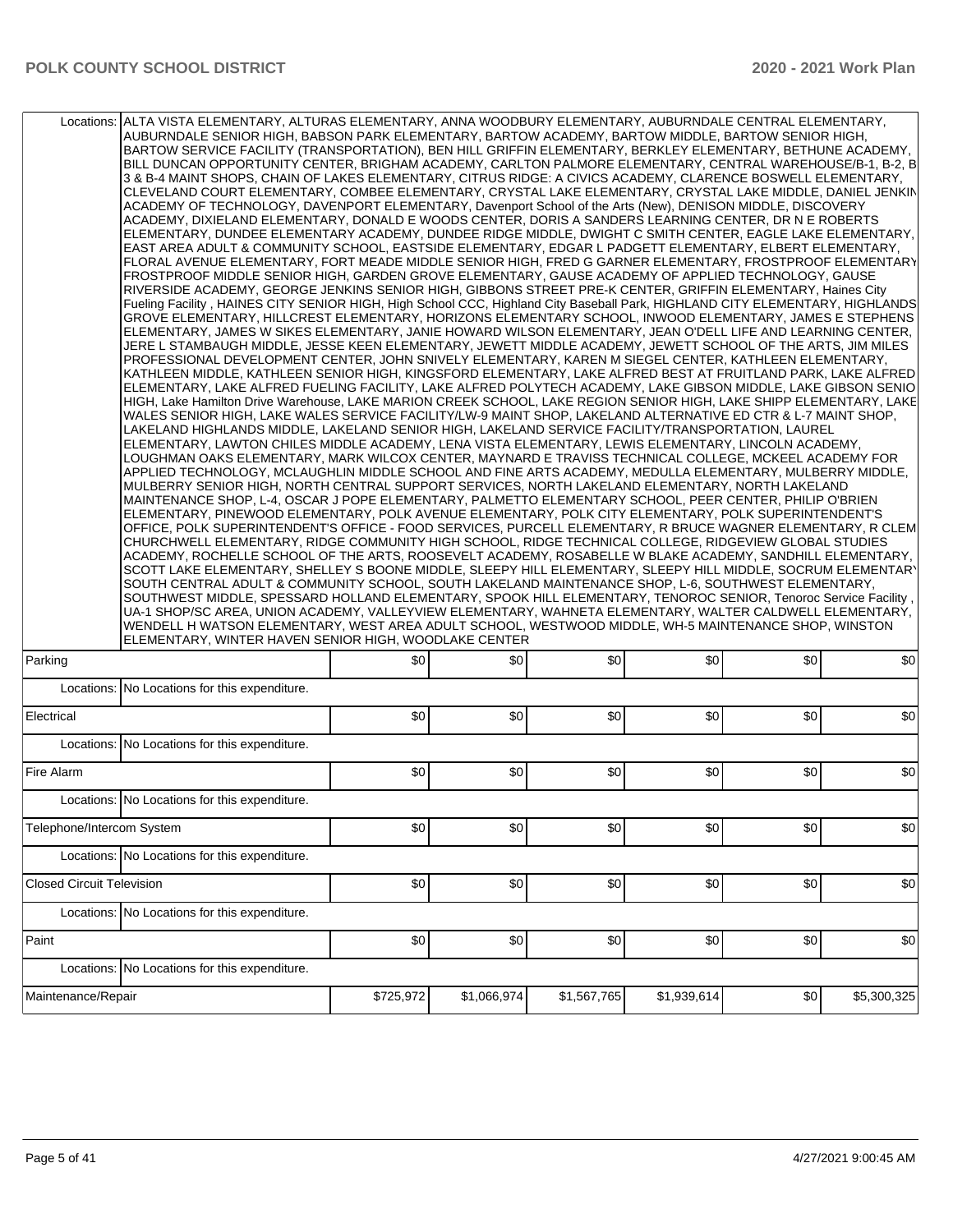| Sub Total:                                                                                                                                                                                               | \$5,225,972 | \$5,566,974 | \$5,067,765 | \$5,539,614 | \$3,600,000 | \$25,000,325 |
|----------------------------------------------------------------------------------------------------------------------------------------------------------------------------------------------------------|-------------|-------------|-------------|-------------|-------------|--------------|
| ELEMENTARY, WINTER HAVEN SENIOR HIGH, WOODLAKE CENTER                                                                                                                                                    |             |             |             |             |             |              |
| WENDELL H WATSON ELEMENTARY, WEST AREA ADULT SCHOOL, WESTWOOD MIDDLE, WH-5 MAINTENANCE SHOP, WINSTON                                                                                                     |             |             |             |             |             |              |
| UA-1 SHOP/SC AREA, UNION ACADEMY, VALLEYVIEW ELEMENTARY, WAHNETA ELEMENTARY, WALTER CALDWELL ELEMENTARY,                                                                                                 |             |             |             |             |             |              |
| SOUTHWEST MIDDLE, SPESSARD HOLLAND ELEMENTARY, SPOOK HILL ELEMENTARY, TENOROC SENIOR, Tenoroc Service Facility,                                                                                          |             |             |             |             |             |              |
| SOUTH CENTRAL ADULT & COMMUNITY SCHOOL, SOUTH LAKELAND MAINTENANCE SHOP, L-6, SOUTHWEST ELEMENTARY,                                                                                                      |             |             |             |             |             |              |
| SCOTT LAKE ELEMENTARY, SHELLEY S BOONE MIDDLE, SLEEPY HILL ELEMENTARY, SLEEPY HILL MIDDLE, SOCRUM ELEMENTARY                                                                                             |             |             |             |             |             |              |
| ACADEMY, ROCHELLE SCHOOL OF THE ARTS, ROOSEVELT ACADEMY, ROSABELLE W BLAKE ACADEMY, SANDHILL ELEMENTARY,                                                                                                 |             |             |             |             |             |              |
| CHURCHWELL ELEMENTARY, RIDGE COMMUNITY HIGH SCHOOL, RIDGE TECHNICAL COLLEGE, RIDGEVIEW GLOBAL STUDIES                                                                                                    |             |             |             |             |             |              |
| OFFICE, POLK SUPERINTENDENT'S OFFICE - FOOD SERVICES, PURCELL ELEMENTARY, R BRUCE WAGNER ELEMENTARY, R CLEM                                                                                              |             |             |             |             |             |              |
| ELEMENTARY, PINEWOOD ELEMENTARY, POLK AVENUE ELEMENTARY, POLK CITY ELEMENTARY, POLK SUPERINTENDENT'S                                                                                                     |             |             |             |             |             |              |
| MAINTENANCE SHOP, L-4, OSCAR J POPE ELEMENTARY, PALMETTO ELEMENTARY SCHOOL, PEER CENTER, PHILIP O'BRIEN                                                                                                  |             |             |             |             |             |              |
| MULBERRY SENIOR HIGH, NORTH CENTRAL SUPPORT SERVICES, NORTH LAKELAND ELEMENTARY, NORTH LAKELAND                                                                                                          |             |             |             |             |             |              |
| APPLIED TECHNOLOGY, MCLAUGHLIN MIDDLE SCHOOL AND FINE ARTS ACADEMY, MEDULLA ELEMENTARY, MULBERRY MIDDLE,                                                                                                 |             |             |             |             |             |              |
| LOUGHMAN OAKS ELEMENTARY, MARK WILCOX CENTER, MAYNARD E TRAVISS TECHNICAL COLLEGE, MCKEEL ACADEMY FOR                                                                                                    |             |             |             |             |             |              |
| LAKELAND HIGHLANDS MIDDLE, LAKELAND SENIOR HIGH, LAKELAND SERVICE FACILITY/TRANSPORTATION, LAUREL<br>ELEMENTARY, LAWTON CHILES MIDDLE ACADEMY, LENA VISTA ELEMENTARY, LEWIS ELEMENTARY, LINCOLN ACADEMY, |             |             |             |             |             |              |
| WALES SENIOR HIGH, LAKE WALES SERVICE FACILITY/LW-9 MAINT SHOP, LAKELAND ALTERNATIVE ED CTR & L-7 MAINT SHOP,                                                                                            |             |             |             |             |             |              |
| HIGH, Lake Hamilton Drive Warehouse, LAKE MARION CREEK SCHOOL, LAKE REGION SENIOR HIGH, LAKE SHIPP ELEMENTARY, LAKE                                                                                      |             |             |             |             |             |              |
| ELEMENTARY, LAKE ALFRED FUELING FACILITY, LAKE ALFRED POLYTECH ACADEMY, LAKE GIBSON MIDDLE, LAKE GIBSON SENIO                                                                                            |             |             |             |             |             |              |
| KATHLEEN MIDDLE, KATHLEEN SENIOR HIGH, KINGSFORD ELEMENTARY, LAKE ALFRED BEST AT FRUITLAND PARK, LAKE ALFRED                                                                                             |             |             |             |             |             |              |
| PROFESSIONAL DEVELOPMENT CENTER, JOHN SNIVELY ELEMENTARY, KAREN M SIEGEL CENTER, KATHLEEN ELEMENTARY,                                                                                                    |             |             |             |             |             |              |
| JERE L STAMBAUGH MIDDLE, JESSE KEEN ELEMENTARY, JEWETT MIDDLE ACADEMY, JEWETT SCHOOL OF THE ARTS, JIM MILES                                                                                              |             |             |             |             |             |              |
| ELEMENTARY, JAMES W SIKES ELEMENTARY, JANIE HOWARD WILSON ELEMENTARY, JEAN O'DELL LIFE AND LEARNING CENTER,                                                                                              |             |             |             |             |             |              |
| GROVE ELEMENTARY, HILLCREST ELEMENTARY, HORIZONS ELEMENTARY SCHOOL, INWOOD ELEMENTARY, JAMES E STEPHENS                                                                                                  |             |             |             |             |             |              |
| Fueling Facility, HAINES CITY SENIOR HIGH, High School CCC, Highland City Baseball Park, HIGHLAND CITY ELEMENTARY, HIGHLANDS                                                                             |             |             |             |             |             |              |
| RIVERSIDE ACADEMY, GEORGE JENKINS SENIOR HIGH, GIBBONS STREET PRE-K CENTER, GRIFFIN ELEMENTARY, Haines City                                                                                              |             |             |             |             |             |              |
| FROSTPROOF MIDDLE SENIOR HIGH, GARDEN GROVE ELEMENTARY, GAUSE ACADEMY OF APPLIED TECHNOLOGY, GAUSE                                                                                                       |             |             |             |             |             |              |
| FLORAL AVENUE ELEMENTARY, FORT MEADE MIDDLE SENIOR HIGH, FRED G GARNER ELEMENTARY, FROSTPROOF ELEMENTARY                                                                                                 |             |             |             |             |             |              |
| EAST AREA ADULT & COMMUNITY SCHOOL, EASTSIDE ELEMENTARY, EDGAR L PADGETT ELEMENTARY, ELBERT ELEMENTARY,                                                                                                  |             |             |             |             |             |              |
| ELEMENTARY, DUNDEE ELEMENTARY ACADEMY, DUNDEE RIDGE MIDDLE, DWIGHT C SMITH CENTER, EAGLE LAKE ELEMENTARY,                                                                                                |             |             |             |             |             |              |
| ACADEMY, DIXIELAND ELEMENTARY, DONALD E WOODS CENTER, DORIS A SANDERS LEARNING CENTER, DR N E ROBERTS                                                                                                    |             |             |             |             |             |              |
| ACADEMY OF TECHNOLOGY, DAVENPORT ELEMENTARY, Davenport School of the Arts (New), DENISON MIDDLE, DISCOVERY                                                                                               |             |             |             |             |             |              |
| CLEVELAND COURT ELEMENTARY, COMBEE ELEMENTARY, CRYSTAL LAKE ELEMENTARY, CRYSTAL LAKE MIDDLE, DANIEL JENKIN                                                                                               |             |             |             |             |             |              |
| 3 & B-4 MAINT SHOPS, CHAIN OF LAKES ELEMENTARY, CITRUS RIDGE: A CIVICS ACADEMY, CLARENCE BOSWELL ELEMENTARY,                                                                                             |             |             |             |             |             |              |
| BILL DUNCAN OPPORTUNITY CENTER, BRIGHAM ACADEMY, CARLTON PALMORE ELEMENTARY, CENTRAL WAREHOUSE/B-1, B-2, B                                                                                               |             |             |             |             |             |              |
| BARTOW SERVICE FACILITY (TRANSPORTATION), BEN HILL GRIFFIN ELEMENTARY, BERKLEY ELEMENTARY, BETHUNE ACADEMY,                                                                                              |             |             |             |             |             |              |
| AUBURNDALE SENIOR HIGH, BABSON PARK ELEMENTARY, BARTOW ACADEMY, BARTOW MIDDLE, BARTOW SENIOR HIGH,                                                                                                       |             |             |             |             |             |              |
| Locations: ALTA VISTA ELEMENTARY, ALTURAS ELEMENTARY, ANNA WOODBURY ELEMENTARY, AUBURNDALE CENTRAL ELEMENTARY,                                                                                           |             |             |             |             |             |              |
|                                                                                                                                                                                                          |             |             |             |             |             |              |

| <b>IPECO Maintenance Expenditures</b> | \$0         | ሶሳ<br>ъU    | <b>SO</b>    | ሶስ<br>υU     | ا 30        | \$0          |
|---------------------------------------|-------------|-------------|--------------|--------------|-------------|--------------|
| 1.50 Mill Sub Total: I                | \$7,025,972 | \$9,516,974 | \$11.167.765 | \$12,995,542 | \$9,875,000 | \$50,581,253 |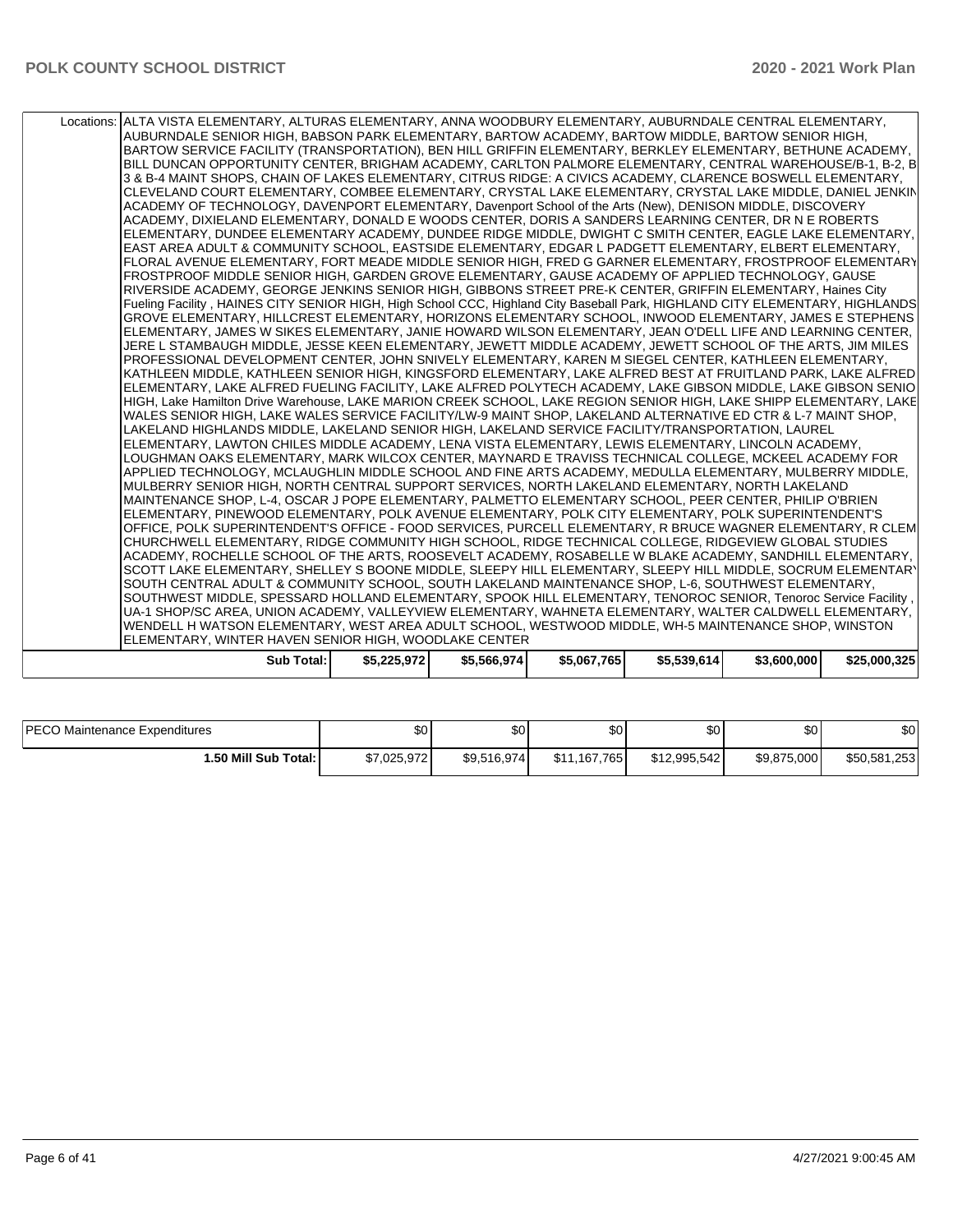| Other Items                                                                                                                                                                                                                                                                                                                                                                                                                                                                                                                                                                                                                                                                                                                                                                                                                                                                                                                                                                                                                                                                                                                                                                                                                                                                                                                                                                                                                                                                                                                                                                                                                                                                                                                                                                                                                                                                                                                                                                                                                                                                                                                                                                                                                                                                                                                                                                                                                                                                                                                                                                                                                                                                                                                                                                                                                                                                                                                                                                                                                                                                                                                                                                                                                                                                                                                                                                                                                                                                                                                                                                                                                                                                                                                                                                                                                                                                                                                                                                                                                                                                                                                                                                                                                                  | 2020 - 2021<br><b>Actual Budget</b> | 2021 - 2022<br>Projected | 2022 - 2023<br>Projected | 2023 - 2024<br>Projected | 2024 - 2025<br>Projected | Total       |
|----------------------------------------------------------------------------------------------------------------------------------------------------------------------------------------------------------------------------------------------------------------------------------------------------------------------------------------------------------------------------------------------------------------------------------------------------------------------------------------------------------------------------------------------------------------------------------------------------------------------------------------------------------------------------------------------------------------------------------------------------------------------------------------------------------------------------------------------------------------------------------------------------------------------------------------------------------------------------------------------------------------------------------------------------------------------------------------------------------------------------------------------------------------------------------------------------------------------------------------------------------------------------------------------------------------------------------------------------------------------------------------------------------------------------------------------------------------------------------------------------------------------------------------------------------------------------------------------------------------------------------------------------------------------------------------------------------------------------------------------------------------------------------------------------------------------------------------------------------------------------------------------------------------------------------------------------------------------------------------------------------------------------------------------------------------------------------------------------------------------------------------------------------------------------------------------------------------------------------------------------------------------------------------------------------------------------------------------------------------------------------------------------------------------------------------------------------------------------------------------------------------------------------------------------------------------------------------------------------------------------------------------------------------------------------------------------------------------------------------------------------------------------------------------------------------------------------------------------------------------------------------------------------------------------------------------------------------------------------------------------------------------------------------------------------------------------------------------------------------------------------------------------------------------------------------------------------------------------------------------------------------------------------------------------------------------------------------------------------------------------------------------------------------------------------------------------------------------------------------------------------------------------------------------------------------------------------------------------------------------------------------------------------------------------------------------------------------------------------------------------------------------------------------------------------------------------------------------------------------------------------------------------------------------------------------------------------------------------------------------------------------------------------------------------------------------------------------------------------------------------------------------------------------------------------------------------------------------------------------------|-------------------------------------|--------------------------|--------------------------|--------------------------|--------------------------|-------------|
| <b>ADA Compliance</b>                                                                                                                                                                                                                                                                                                                                                                                                                                                                                                                                                                                                                                                                                                                                                                                                                                                                                                                                                                                                                                                                                                                                                                                                                                                                                                                                                                                                                                                                                                                                                                                                                                                                                                                                                                                                                                                                                                                                                                                                                                                                                                                                                                                                                                                                                                                                                                                                                                                                                                                                                                                                                                                                                                                                                                                                                                                                                                                                                                                                                                                                                                                                                                                                                                                                                                                                                                                                                                                                                                                                                                                                                                                                                                                                                                                                                                                                                                                                                                                                                                                                                                                                                                                                                        | \$300,000                           | \$300,000                | \$300,000                | \$200,000                | \$200,000                | \$1,300,000 |
| ALTA VISTA ELEMENTARY, ALTURAS ELEMENTARY, ANNA WOODBURY ELEMENTARY, AUBURNDALE CENTRAL ELEMENTARY,<br>Locations<br>AUBURNDALE SENIOR HIGH, BABSON PARK ELEMENTARY, BARTOW ACADEMY, BARTOW MIDDLE, BARTOW SENIOR HIGH,<br>BARTOW SERVICE FACILITY (TRANSPORTATION), BEN HILL GRIFFIN ELEMENTARY, BERKLEY ELEMENTARY, BETHUNE ACADEM<br>BILL DUNCAN OPPORTUNITY CENTER, BRIGHAM ACADEMY, CARLTON PALMORE ELEMENTARY, CENTRAL WAREHOUSE/B-1, B-2<br>B-3 & B-4 MAINT SHOPS, CHAIN OF LAKES ELEMENTARY, CITRUS RIDGE: A CIVICS ACADEMY, CLARENCE BOSWELL<br>ELEMENTARY, CLEVELAND COURT ELEMENTARY, COMBEE ELEMENTARY, CRYSTAL LAKE ELEMENTARY, CRYSTAL LAKE MIDDL<br>DANIEL JENKINS ACADEMY OF TECHNOLOGY, DAVENPORT ELEMENTARY, Davenport School of the Arts (New), DENISON MIDDLE,<br>DISCOVERY ACADEMY, DIXIELAND ELEMENTARY, DONALD E WOODS CENTER, DORIS A SANDERS LEARNING CENTER, DR N E<br>ROBERTS ELEMENTARY, DUNDEE ELEMENTARY ACADEMY, DUNDEE RIDGE MIDDLE, DWIGHT C SMITH CENTER, EAGLE LAKE<br>ELEMENTARY, EAST AREA ADULT & COMMUNITY SCHOOL, EASTSIDE ELEMENTARY, EDGAR L PADGETT ELEMENTARY, ELBERT<br>ELEMENTARY, FLORAL AVENUE ELEMENTARY, FORT MEADE MIDDLE SENIOR HIGH, FRED G GARNER ELEMENTARY,<br>FROSTPROOF ELEMENTARY, FROSTPROOF MIDDLE SENIOR HIGH, GARDEN GROVE ELEMENTARY, GAUSE ACADEMY OF<br>APPLIED TECHNOLOGY, GAUSE RIVERSIDE ACADEMY, GEORGE JENKINS SENIOR HIGH, GIBBONS STREET PRE-K CENTER,<br>GRIFFIN ELEMENTARY, Haines City Fueling Facility, HAINES CITY SENIOR HIGH, High School CCC, Highland City Baseball Park,<br>HIGHLAND CITY ELEMENTARY, HIGHLANDS GROVE ELEMENTARY, HILLCREST ELEMENTARY, HORIZONS ELEMENTARY SCHOOL<br>INWOOD ELEMENTARY, JAMES E STEPHENS ELEMENTARY, JAMES W SIKES ELEMENTARY, JANIE HOWARD WILSON<br>ELEMENTARY, JEAN O'DELL LIFE AND LEARNING CENTER, JERE L STAMBAUGH MIDDLE, JESSE KEEN ELEMENTARY, JEWETT<br>MIDDLE ACADEMY, JEWETT SCHOOL OF THE ARTS, JIM MILES PROFESSIONAL DEVELOPMENT CENTER, JOHN SNIVELY<br>ELEMENTARY, KAREN M SIEGEL CENTER, KATHLEEN ELEMENTARY, KATHLEEN MIDDLE, KATHLEEN SENIOR HIGH, KINGSFORD<br>ELEMENTARY, LAKE ALFRED BEST AT FRUITLAND PARK, LAKE ALFRED ELEMENTARY, LAKE ALFRED FUELING FACILITY, LAKE<br>ALFRED POLYTECH ACADEMY, LAKE GIBSON MIDDLE, LAKE GIBSON SENIOR HIGH, Lake Hamilton Drive Warehouse, LAKE<br>MARION CREEK SCHOOL, LAKE REGION SENIOR HIGH, LAKE SHIPP ELEMENTARY, LAKE WALES SENIOR HIGH, LAKE WALES<br>SERVICE FACILITY/LW-9 MAINT SHOP, LAKELAND ALTERNATIVE ED CTR & L-7 MAINT SHOP, LAKELAND HIGHLANDS MIDDLE,<br>LAKELAND SENIOR HIGH, LAKELAND SERVICE FACILITY/TRANSPORTATION, LAUREL ELEMENTARY, LAWTON CHILES MIDDLE<br>ACADEMY, LENA VISTA ELEMENTARY, LEWIS ELEMENTARY, LINCOLN ACADEMY, LOUGHMAN OAKS ELEMENTARY, MARK WILCC<br>CENTER, MAYNARD E TRAVISS TECHNICAL COLLEGE, MCKEEL ACADEMY FOR APPLIED TECHNOLOGY, MCLAUGHLIN MIDDLE<br>SCHOOL AND FINE ARTS ACADEMY, MEDULLA ELEMENTARY, MULBERRY MIDDLE, MULBERRY SENIOR HIGH, NORTH CENTRAL<br>SUPPORT SERVICES, NORTH LAKELAND ELEMENTARY, NORTH LAKELAND MAINTENANCE SHOP, L-4, OSCAR J POPE<br>ELEMENTARY, PALMETTO ELEMENTARY SCHOOL, PEER CENTER, PHILIP O'BRIEN ELEMENTARY, PINEWOOD ELEMENTARY,<br>POLK AVENUE ELEMENTARY, POLK CITY ELEMENTARY, POLK SUPERINTENDENT'S OFFICE, POLK SUPERINTENDENT'S OFFICE<br>FOOD SERVICES, PURCELL ELEMENTARY, R BRUCE WAGNER ELEMENTARY, R CLEM CHURCHWELL ELEMENTARY, RIDGE<br>COMMUNITY HIGH SCHOOL, RIDGE TECHNICAL COLLEGE, RIDGEVIEW GLOBAL STUDIES ACADEMY, ROCHELLE SCHOOL OF<br>THE ARTS, ROOSEVELT ACADEMY, ROSABELLE W BLAKE ACADEMY, SANDHILL ELEMENTARY, SCOTT LAKE ELEMENTARY,<br>SHELLEY S BOONE MIDDLE, SLEEPY HILL ELEMENTARY, SLEEPY HILL MIDDLE, SOCRUM ELEMENTARY, SOUTH CENTRAL ADUL'<br>& COMMUNITY SCHOOL, SOUTH LAKELAND MAINTENANCE SHOP, L-6, SOUTHWEST ELEMENTARY, SOUTHWEST MIDDLE,<br>SPESSARD HOLLAND ELEMENTARY, SPOOK HILL ELEMENTARY, TENOROC SENIOR, Tenoroc Service Facility, UA-1 SHOP/SC<br>AREA, UNION ACADEMY, VALLEYVIEW ELEMENTARY, WAHNETA ELEMENTARY, WALTER CALDWELL ELEMENTARY, WENDELL H <br>WATSON ELEMENTARY, WEST AREA ADULT SCHOOL, WESTWOOD MIDDLE, WH-5 MAINTENANCE SHOP, WINSTON ELEMENTARY<br>WINTER HAVEN SENIOR HIGH, WOODLAKE CENTER |                                     |                          |                          |                          |                          |             |
| <b>Interior Upgrades</b>                                                                                                                                                                                                                                                                                                                                                                                                                                                                                                                                                                                                                                                                                                                                                                                                                                                                                                                                                                                                                                                                                                                                                                                                                                                                                                                                                                                                                                                                                                                                                                                                                                                                                                                                                                                                                                                                                                                                                                                                                                                                                                                                                                                                                                                                                                                                                                                                                                                                                                                                                                                                                                                                                                                                                                                                                                                                                                                                                                                                                                                                                                                                                                                                                                                                                                                                                                                                                                                                                                                                                                                                                                                                                                                                                                                                                                                                                                                                                                                                                                                                                                                                                                                                                     | \$500,000                           | \$500,000                | \$500,000                | \$500,000                | \$500,000                | \$2,500,000 |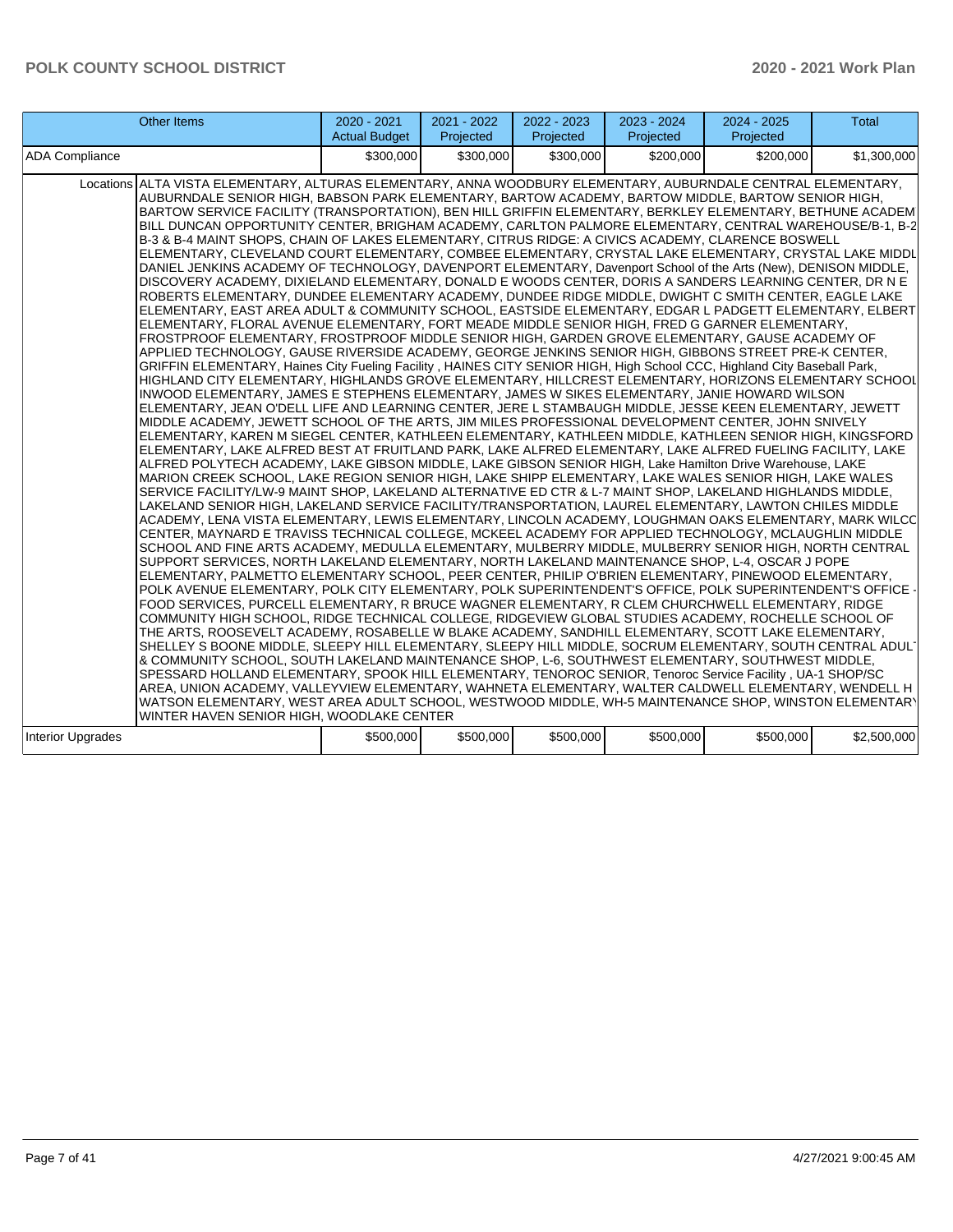|                   | Locations ALTA VISTA ELEMENTARY, ALTURAS ELEMENTARY, ANNA WOODBURY ELEMENTARY, AUBURNDALE CENTRAL ELEMENTARY,<br>AUBURNDALE SENIOR HIGH, BABSON PARK ELEMENTARY, BARTOW ACADEMY, BARTOW MIDDLE, BARTOW SENIOR HIGH,<br>BARTOW SERVICE FACILITY (TRANSPORTATION), BEN HILL GRIFFIN ELEMENTARY, BERKLEY ELEMENTARY, BETHUNE ACADEMI<br>BILL DUNCAN OPPORTUNITY CENTER, BRIGHAM ACADEMY, CARLTON PALMORE ELEMENTARY, CENTRAL WAREHOUSE/B-1, B-2<br>B-3 & B-4 MAINT SHOPS, CHAIN OF LAKES ELEMENTARY, CITRUS RIDGE: A CIVICS ACADEMY, CLARENCE BOSWELL<br>ELEMENTARY, CLEVELAND COURT ELEMENTARY, COMBEE ELEMENTARY, CRYSTAL LAKE ELEMENTARY, CRYSTAL LAKE MIDDL<br>DANIEL JENKINS ACADEMY OF TECHNOLOGY, DAVENPORT ELEMENTARY, Davenport School of the Arts (New), DENISON MIDDLE,<br>DISCOVERY ACADEMY, DIXIELAND ELEMENTARY, DONALD E WOODS CENTER, DORIS A SANDERS LEARNING CENTER, DR N E<br>ROBERTS ELEMENTARY, DUNDEE ELEMENTARY ACADEMY, DUNDEE RIDGE MIDDLE, DWIGHT C SMITH CENTER, EAGLE LAKE<br>ELEMENTARY, EAST AREA ADULT & COMMUNITY SCHOOL, EASTSIDE ELEMENTARY, EDGAR L PADGETT ELEMENTARY, ELBERT<br>ELEMENTARY, FLORAL AVENUE ELEMENTARY, FORT MEADE MIDDLE SENIOR HIGH, FRED G GARNER ELEMENTARY,<br>FROSTPROOF ELEMENTARY, FROSTPROOF MIDDLE SENIOR HIGH, GARDEN GROVE ELEMENTARY, GAUSE ACADEMY OF<br>APPLIED TECHNOLOGY, GAUSE RIVERSIDE ACADEMY, GEORGE JENKINS SENIOR HIGH, GIBBONS STREET PRE-K CENTER,<br>GRIFFIN ELEMENTARY, Haines City Fueling Facility, HAINES CITY SENIOR HIGH, High School CCC, Highland City Baseball Park,<br>HIGHLAND CITY ELEMENTARY, HIGHLANDS GROVE ELEMENTARY, HILLCREST ELEMENTARY, HORIZONS ELEMENTARY SCHOOL<br>INWOOD ELEMENTARY, JAMES E STEPHENS ELEMENTARY, JAMES W SIKES ELEMENTARY, JANIE HOWARD WILSON<br>ELEMENTARY, JEAN O'DELL LIFE AND LEARNING CENTER, JERE L STAMBAUGH MIDDLE, JESSE KEEN ELEMENTARY, JEWETT<br>MIDDLE ACADEMY, JEWETT SCHOOL OF THE ARTS, JIM MILES PROFESSIONAL DEVELOPMENT CENTER, JOHN SNIVELY<br>ELEMENTARY, KAREN M SIEGEL CENTER, KATHLEEN ELEMENTARY, KATHLEEN MIDDLE, KATHLEEN SENIOR HIGH, KINGSFORD<br>ELEMENTARY, LAKE ALFRED BEST AT FRUITLAND PARK, LAKE ALFRED ELEMENTARY, LAKE ALFRED FUELING FACILITY, LAKE<br>ALFRED POLYTECH ACADEMY, LAKE GIBSON MIDDLE, LAKE GIBSON SENIOR HIGH, Lake Hamilton Drive Warehouse, LAKE<br>MARION CREEK SCHOOL, LAKE REGION SENIOR HIGH, LAKE SHIPP ELEMENTARY, LAKE WALES SENIOR HIGH, LAKE WALES<br>SERVICE FACILITY/LW-9 MAINT SHOP, LAKELAND ALTERNATIVE ED CTR & L-7 MAINT SHOP, LAKELAND HIGHLANDS MIDDLE,<br>LAKELAND SENIOR HIGH, LAKELAND SERVICE FACILITY/TRANSPORTATION, LAUREL ELEMENTARY, LAWTON CHILES MIDDLE<br>ACADEMY, LENA VISTA ELEMENTARY, LEWIS ELEMENTARY, LINCOLN ACADEMY, LOUGHMAN OAKS ELEMENTARY, MARK WILCC<br>ICENTER. MAYNARD E TRAVISS TECHNICAL COLLEGE. MCKEEL ACADEMY FOR APPLIED TECHNOLOGY. MCLAUGHLIN MIDDLE<br>SCHOOL AND FINE ARTS ACADEMY, MEDULLA ELEMENTARY, MULBERRY MIDDLE, MULBERRY SENIOR HIGH, NORTH CENTRAL<br>SUPPORT SERVICES, NORTH LAKELAND ELEMENTARY, NORTH LAKELAND MAINTENANCE SHOP, L-4, OSCAR J POPE<br>ELEMENTARY, PALMETTO ELEMENTARY SCHOOL, PEER CENTER, PHILIP O'BRIEN ELEMENTARY, PINEWOOD ELEMENTARY,<br>POLK AVENUE ELEMENTARY, POLK CITY ELEMENTARY, POLK SUPERINTENDENT'S OFFICE, POLK SUPERINTENDENT'S OFFICE ·<br>FOOD SERVICES, PURCELL ELEMENTARY, R BRUCE WAGNER ELEMENTARY, R CLEM CHURCHWELL ELEMENTARY, RIDGE<br>COMMUNITY HIGH SCHOOL, RIDGE TECHNICAL COLLEGE, RIDGEVIEW GLOBAL STUDIES ACADEMY, ROCHELLE SCHOOL OF<br>THE ARTS, ROOSEVELT ACADEMY, ROSABELLE W BLAKE ACADEMY, SANDHILL ELEMENTARY, SCOTT LAKE ELEMENTARY,<br>SHELLEY S BOONE MIDDLE, SLEEPY HILL ELEMENTARY, SLEEPY HILL MIDDLE, SOCRUM ELEMENTARY, SOUTH CENTRAL ADUL'<br>& COMMUNITY SCHOOL, SOUTH LAKELAND MAINTENANCE SHOP, L-6, SOUTHWEST ELEMENTARY, SOUTHWEST MIDDLE,<br>SPESSARD HOLLAND ELEMENTARY, SPOOK HILL ELEMENTARY, TENOROC SENIOR, Tenoroc Service Facility, UA-1 SHOP/SC<br>AREA, UNION ACADEMY, VALLEYVIEW ELEMENTARY, WAHNETA ELEMENTARY, WALTER CALDWELL ELEMENTARY, WENDELL H <br>WATSON ELEMENTARY, WEST AREA ADULT SCHOOL, WESTWOOD MIDDLE, WH-5 MAINTENANCE SHOP, WINSTON ELEMENTARY<br>WINTER HAVEN SENIOR HIGH, WOODLAKE CENTER |           |           |           |           |           |             |
|-------------------|-----------------------------------------------------------------------------------------------------------------------------------------------------------------------------------------------------------------------------------------------------------------------------------------------------------------------------------------------------------------------------------------------------------------------------------------------------------------------------------------------------------------------------------------------------------------------------------------------------------------------------------------------------------------------------------------------------------------------------------------------------------------------------------------------------------------------------------------------------------------------------------------------------------------------------------------------------------------------------------------------------------------------------------------------------------------------------------------------------------------------------------------------------------------------------------------------------------------------------------------------------------------------------------------------------------------------------------------------------------------------------------------------------------------------------------------------------------------------------------------------------------------------------------------------------------------------------------------------------------------------------------------------------------------------------------------------------------------------------------------------------------------------------------------------------------------------------------------------------------------------------------------------------------------------------------------------------------------------------------------------------------------------------------------------------------------------------------------------------------------------------------------------------------------------------------------------------------------------------------------------------------------------------------------------------------------------------------------------------------------------------------------------------------------------------------------------------------------------------------------------------------------------------------------------------------------------------------------------------------------------------------------------------------------------------------------------------------------------------------------------------------------------------------------------------------------------------------------------------------------------------------------------------------------------------------------------------------------------------------------------------------------------------------------------------------------------------------------------------------------------------------------------------------------------------------------------------------------------------------------------------------------------------------------------------------------------------------------------------------------------------------------------------------------------------------------------------------------------------------------------------------------------------------------------------------------------------------------------------------------------------------------------------------------------------------------------------------------------------------------------------------------------------------------------------------------------------------------------------------------------------------------------------------------------------------------------------------------------------------------------------------------------------------------------------------------------------------------------------------------------------------------------------------------------------------------------------------------------------------------------|-----------|-----------|-----------|-----------|-----------|-------------|
| Site Improvements |                                                                                                                                                                                                                                                                                                                                                                                                                                                                                                                                                                                                                                                                                                                                                                                                                                                                                                                                                                                                                                                                                                                                                                                                                                                                                                                                                                                                                                                                                                                                                                                                                                                                                                                                                                                                                                                                                                                                                                                                                                                                                                                                                                                                                                                                                                                                                                                                                                                                                                                                                                                                                                                                                                                                                                                                                                                                                                                                                                                                                                                                                                                                                                                                                                                                                                                                                                                                                                                                                                                                                                                                                                                                                                                                                                                                                                                                                                                                                                                                                                                                                                                                                                                                                                               | \$500,000 | \$500,000 | \$500,000 | \$500,000 | \$500,000 | \$2,500,000 |
|                   |                                                                                                                                                                                                                                                                                                                                                                                                                                                                                                                                                                                                                                                                                                                                                                                                                                                                                                                                                                                                                                                                                                                                                                                                                                                                                                                                                                                                                                                                                                                                                                                                                                                                                                                                                                                                                                                                                                                                                                                                                                                                                                                                                                                                                                                                                                                                                                                                                                                                                                                                                                                                                                                                                                                                                                                                                                                                                                                                                                                                                                                                                                                                                                                                                                                                                                                                                                                                                                                                                                                                                                                                                                                                                                                                                                                                                                                                                                                                                                                                                                                                                                                                                                                                                                               |           |           |           |           |           |             |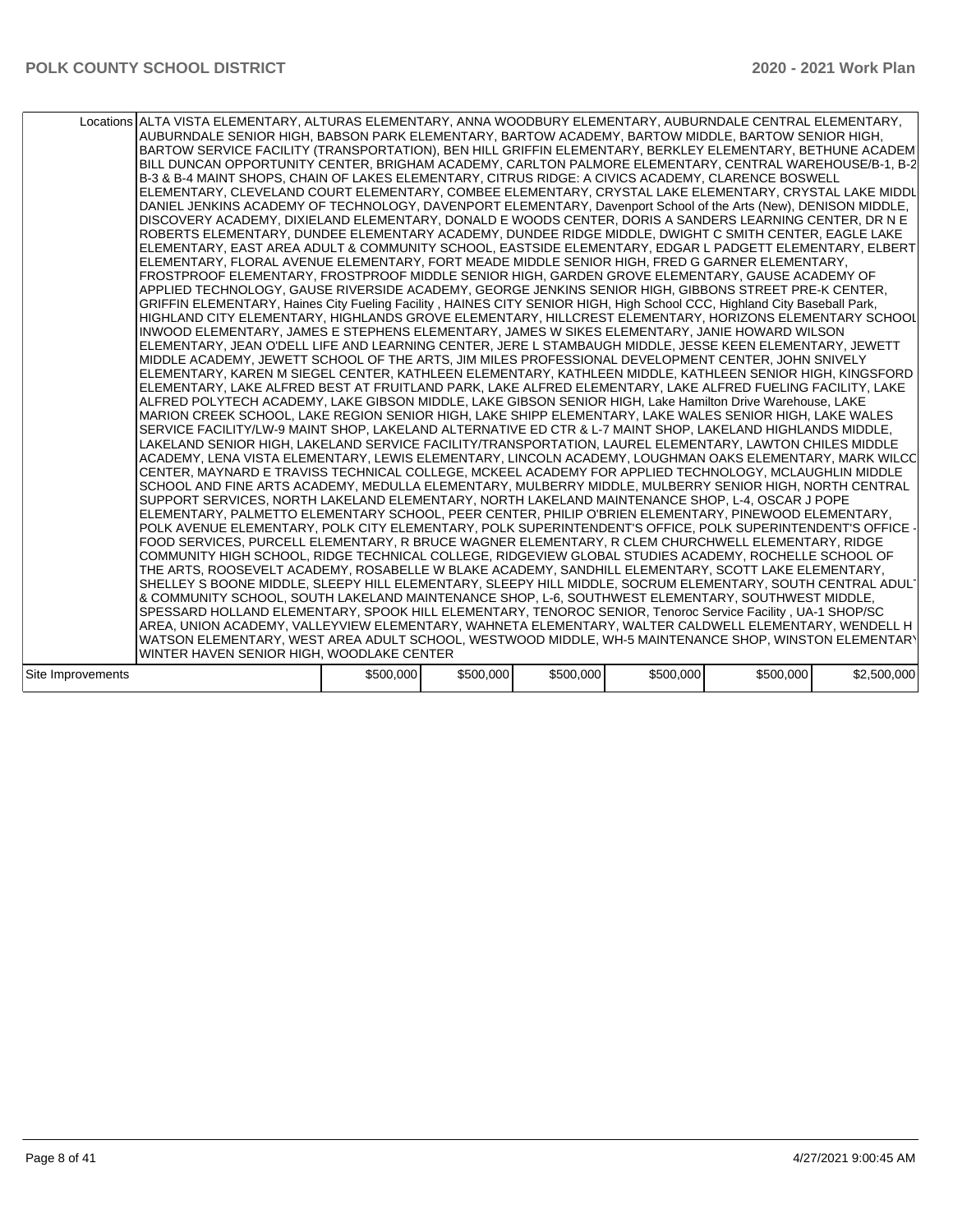| Locations ALTA VISTA ELEMENTARY, ALTURAS ELEMENTARY, ANNA WOODBURY ELEMENTARY, AUBURNDALE CENTRAL ELEMENTARY,<br>AUBURNDALE SENIOR HIGH, BABSON PARK ELEMENTARY, BARTOW ACADEMY, BARTOW MIDDLE, BARTOW SENIOR HIGH,<br>BARTOW SERVICE FACILITY (TRANSPORTATION), BEN HILL GRIFFIN ELEMENTARY, BERKLEY ELEMENTARY, BETHUNE ACADEM<br>BILL DUNCAN OPPORTUNITY CENTER, BRIGHAM ACADEMY, CARLTON PALMORE ELEMENTARY, CENTRAL WAREHOUSE/B-1, B-2<br>B-3 & B-4 MAINT SHOPS, CHAIN OF LAKES ELEMENTARY, CITRUS RIDGE: A CIVICS ACADEMY, CLARENCE BOSWELL<br>ELEMENTARY, CLEVELAND COURT ELEMENTARY, COMBEE ELEMENTARY, CRYSTAL LAKE ELEMENTARY, CRYSTAL LAKE MIDDL<br>DANIEL JENKINS ACADEMY OF TECHNOLOGY, DAVENPORT ELEMENTARY, Davenport School of the Arts (New), DENISON MIDDLE,<br>DISCOVERY ACADEMY, DIXIELAND ELEMENTARY, DONALD E WOODS CENTER, DORIS A SANDERS LEARNING CENTER, DR N E<br>ROBERTS ELEMENTARY, DUNDEE ELEMENTARY ACADEMY, DUNDEE RIDGE MIDDLE, DWIGHT C SMITH CENTER, EAGLE LAKE<br>ELEMENTARY, EAST AREA ADULT & COMMUNITY SCHOOL, EASTSIDE ELEMENTARY, EDGAR L PADGETT ELEMENTARY, ELBERT<br>ELEMENTARY, FLORAL AVENUE ELEMENTARY, FORT MEADE MIDDLE SENIOR HIGH, FRED G GARNER ELEMENTARY,<br>FROSTPROOF ELEMENTARY, FROSTPROOF MIDDLE SENIOR HIGH, GARDEN GROVE ELEMENTARY, GAUSE ACADEMY OF<br>APPLIED TECHNOLOGY, GAUSE RIVERSIDE ACADEMY, GEORGE JENKINS SENIOR HIGH, GIBBONS STREET PRE-K CENTER,<br>GRIFFIN ELEMENTARY, Haines City Fueling Facility, HAINES CITY SENIOR HIGH, High School CCC, Highland City Baseball Park,<br>HIGHLAND CITY ELEMENTARY, HIGHLANDS GROVE ELEMENTARY, HILLCREST ELEMENTARY, HORIZONS ELEMENTARY SCHOOL<br>INWOOD ELEMENTARY, JAMES E STEPHENS ELEMENTARY, JAMES W SIKES ELEMENTARY, JANIE HOWARD WILSON<br>ELEMENTARY, JEAN O'DELL LIFE AND LEARNING CENTER, JERE L STAMBAUGH MIDDLE, JESSE KEEN ELEMENTARY, JEWETT<br>MIDDLE ACADEMY, JEWETT SCHOOL OF THE ARTS, JIM MILES PROFESSIONAL DEVELOPMENT CENTER, JOHN SNIVELY<br>ELEMENTARY, KAREN M SIEGEL CENTER, KATHLEEN ELEMENTARY, KATHLEEN MIDDLE, KATHLEEN SENIOR HIGH, KINGSFORD<br>ELEMENTARY, LAKE ALFRED BEST AT FRUITLAND PARK, LAKE ALFRED ELEMENTARY, LAKE ALFRED FUELING FACILITY, LAKE<br>ALFRED POLYTECH ACADEMY, LAKE GIBSON MIDDLE, LAKE GIBSON SENIOR HIGH, Lake Hamilton Drive Warehouse, LAKE<br>MARION CREEK SCHOOL, LAKE REGION SENIOR HIGH, LAKE SHIPP ELEMENTARY, LAKE WALES SENIOR HIGH, LAKE WALES<br>ISERVICE FACILITY/LW-9 MAINT SHOP. LAKELAND ALTERNATIVE ED CTR & L-7 MAINT SHOP. LAKELAND HIGHLANDS MIDDLE.<br>LAKELAND SENIOR HIGH. LAKELAND SERVICE FACILITY/TRANSPORTATION. LAUREL ELEMENTARY. LAWTON CHILES MIDDLE<br>ACADEMY, LENA VISTA ELEMENTARY, LEWIS ELEMENTARY, LINCOLN ACADEMY, LOUGHMAN OAKS ELEMENTARY, MARK WILCC<br>CENTER, MAYNARD E TRAVISS TECHNICAL COLLEGE, MCKEEL ACADEMY FOR APPLIED TECHNOLOGY, MCLAUGHLIN MIDDLE<br>SCHOOL AND FINE ARTS ACADEMY, MEDULLA ELEMENTARY, MULBERRY MIDDLE, MULBERRY SENIOR HIGH, NORTH CENTRAL<br>SUPPORT SERVICES. NORTH LAKELAND ELEMENTARY. NORTH LAKELAND MAINTENANCE SHOP. L-4. OSCAR J POPE<br>ELEMENTARY, PALMETTO ELEMENTARY SCHOOL, PEER CENTER, PHILIP O'BRIEN ELEMENTARY, PINEWOOD ELEMENTARY,<br>POLK AVENUE ELEMENTARY, POLK CITY ELEMENTARY, POLK SUPERINTENDENT'S OFFICE, POLK SUPERINTENDENT'S OFFICE -<br>FOOD SERVICES, PURCELL ELEMENTARY, R BRUCE WAGNER ELEMENTARY, R CLEM CHURCHWELL ELEMENTARY, RIDGE<br>COMMUNITY HIGH SCHOOL, RIDGE TECHNICAL COLLEGE, RIDGEVIEW GLOBAL STUDIES ACADEMY, ROCHELLE SCHOOL OF<br>THE ARTS, ROOSEVELT ACADEMY, ROSABELLE W BLAKE ACADEMY, SANDHILL ELEMENTARY, SCOTT LAKE ELEMENTARY,<br>SHELLEY S BOONE MIDDLE, SLEEPY HILL ELEMENTARY, SLEEPY HILL MIDDLE, SOCRUM ELEMENTARY, SOUTH CENTRAL ADUL'<br>& COMMUNITY SCHOOL, SOUTH LAKELAND MAINTENANCE SHOP, L-6, SOUTHWEST ELEMENTARY, SOUTHWEST MIDDLE,<br>SPESSARD HOLLAND ELEMENTARY, SPOOK HILL ELEMENTARY, TENOROC SENIOR, Tenoroc Service Facility, UA-1 SHOP/SC<br>AREA, UNION ACADEMY, VALLEYVIEW ELEMENTARY, WAHNETA ELEMENTARY, WALTER CALDWELL ELEMENTARY, WENDELL H <br>WATSON ELEMENTARY, WEST AREA ADULT SCHOOL, WESTWOOD MIDDLE, WH-5 MAINTENANCE SHOP, WINSTON ELEMENTARY<br>WINTER HAVEN SENIOR HIGH, WOODLAKE CENTER |     |             |             |             |             |             |
|----------------------------------------------------------------------------------------------------------------------------------------------------------------------------------------------------------------------------------------------------------------------------------------------------------------------------------------------------------------------------------------------------------------------------------------------------------------------------------------------------------------------------------------------------------------------------------------------------------------------------------------------------------------------------------------------------------------------------------------------------------------------------------------------------------------------------------------------------------------------------------------------------------------------------------------------------------------------------------------------------------------------------------------------------------------------------------------------------------------------------------------------------------------------------------------------------------------------------------------------------------------------------------------------------------------------------------------------------------------------------------------------------------------------------------------------------------------------------------------------------------------------------------------------------------------------------------------------------------------------------------------------------------------------------------------------------------------------------------------------------------------------------------------------------------------------------------------------------------------------------------------------------------------------------------------------------------------------------------------------------------------------------------------------------------------------------------------------------------------------------------------------------------------------------------------------------------------------------------------------------------------------------------------------------------------------------------------------------------------------------------------------------------------------------------------------------------------------------------------------------------------------------------------------------------------------------------------------------------------------------------------------------------------------------------------------------------------------------------------------------------------------------------------------------------------------------------------------------------------------------------------------------------------------------------------------------------------------------------------------------------------------------------------------------------------------------------------------------------------------------------------------------------------------------------------------------------------------------------------------------------------------------------------------------------------------------------------------------------------------------------------------------------------------------------------------------------------------------------------------------------------------------------------------------------------------------------------------------------------------------------------------------------------------------------------------------------------------------------------------------------------------------------------------------------------------------------------------------------------------------------------------------------------------------------------------------------------------------------------------------------------------------------------------------------------------------------------------------------------------------------------------------------------------------------------------------------------------------------------------|-----|-------------|-------------|-------------|-------------|-------------|
| Contingency (Major Projects)                                                                                                                                                                                                                                                                                                                                                                                                                                                                                                                                                                                                                                                                                                                                                                                                                                                                                                                                                                                                                                                                                                                                                                                                                                                                                                                                                                                                                                                                                                                                                                                                                                                                                                                                                                                                                                                                                                                                                                                                                                                                                                                                                                                                                                                                                                                                                                                                                                                                                                                                                                                                                                                                                                                                                                                                                                                                                                                                                                                                                                                                                                                                                                                                                                                                                                                                                                                                                                                                                                                                                                                                                                                                                                                                                                                                                                                                                                                                                                                                                                                                                                                                                                                                                 | \$0 | \$2,150,000 | \$1,300,000 | \$2,755,928 | \$1,575,000 | \$7.780.928 |
|                                                                                                                                                                                                                                                                                                                                                                                                                                                                                                                                                                                                                                                                                                                                                                                                                                                                                                                                                                                                                                                                                                                                                                                                                                                                                                                                                                                                                                                                                                                                                                                                                                                                                                                                                                                                                                                                                                                                                                                                                                                                                                                                                                                                                                                                                                                                                                                                                                                                                                                                                                                                                                                                                                                                                                                                                                                                                                                                                                                                                                                                                                                                                                                                                                                                                                                                                                                                                                                                                                                                                                                                                                                                                                                                                                                                                                                                                                                                                                                                                                                                                                                                                                                                                                              |     |             |             |             |             |             |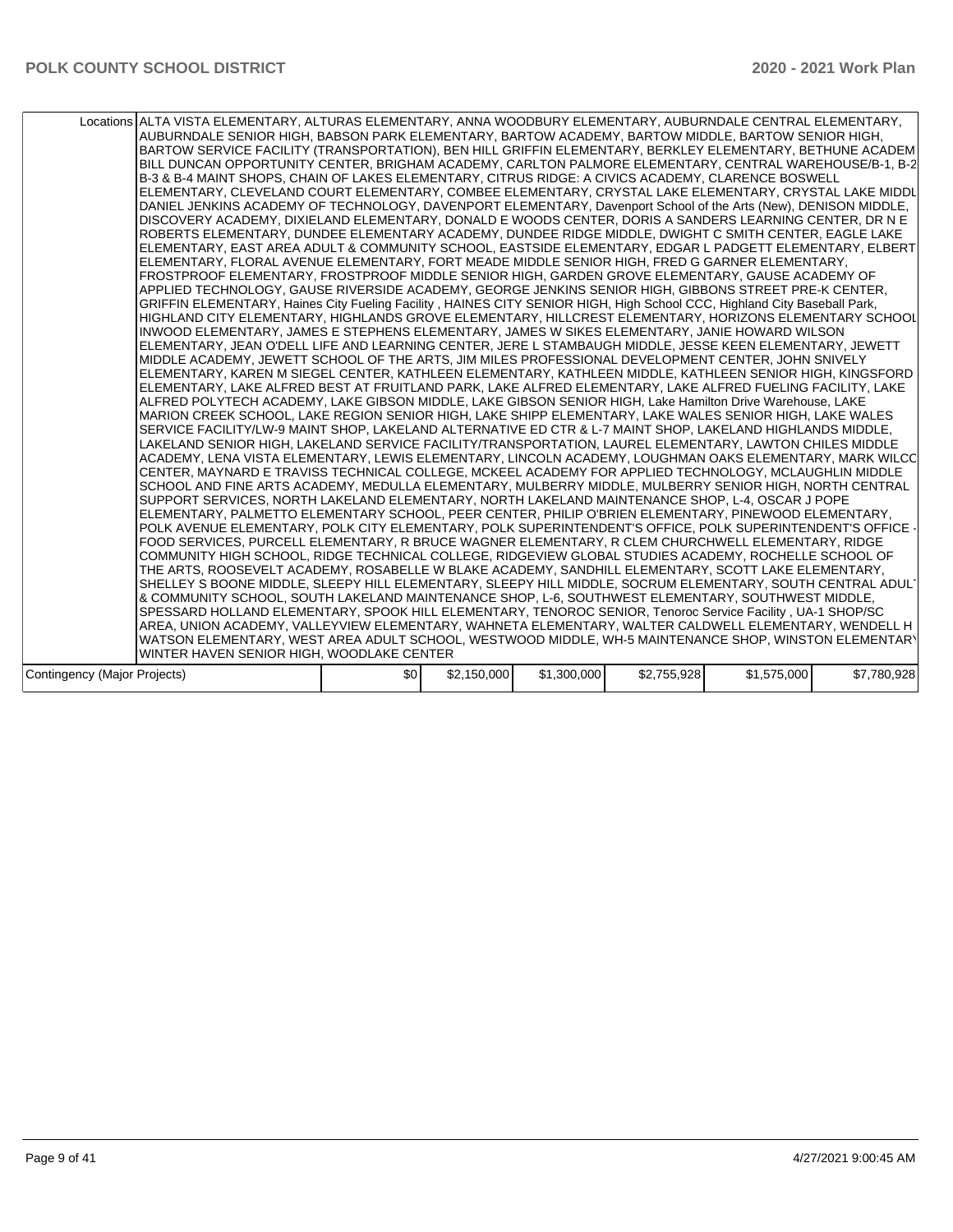| Locations ALTA VISTA ELEMENTARY, ALTURAS ELEMENTARY, ANNA WOODBURY ELEMENTARY, AUBURNDALE CENTRAL ELEMENTARY,<br>AUBURNDALE SENIOR HIGH, BABSON PARK ELEMENTARY, BARTOW ACADEMY, BARTOW MIDDLE, BARTOW SENIOR HIGH,<br>BARTOW SERVICE FACILITY (TRANSPORTATION), BEN HILL GRIFFIN ELEMENTARY, BERKLEY ELEMENTARY, BETHUNE ACADEMI<br>BILL DUNCAN OPPORTUNITY CENTER, BRIGHAM ACADEMY, CARLTON PALMORE ELEMENTARY, CENTRAL WAREHOUSE/B-1, B-2<br>B-3 & B-4 MAINT SHOPS, CHAIN OF LAKES ELEMENTARY, CITRUS RIDGE: A CIVICS ACADEMY, CLARENCE BOSWELL<br>ELEMENTARY, CLEVELAND COURT ELEMENTARY, COMBEE ELEMENTARY, CRYSTAL LAKE ELEMENTARY, CRYSTAL LAKE MIDDL<br>DANIEL JENKINS ACADEMY OF TECHNOLOGY, DAVENPORT ELEMENTARY, Davenport School of the Arts (New), DENISON MIDDLE,<br>DISCOVERY ACADEMY, DIXIELAND ELEMENTARY, DONALD E WOODS CENTER, DORIS A SANDERS LEARNING CENTER, DR N E<br>ROBERTS ELEMENTARY, DUNDEE ELEMENTARY ACADEMY, DUNDEE RIDGE MIDDLE, DWIGHT C SMITH CENTER, EAGLE LAKE<br>ELEMENTARY, EAST AREA ADULT & COMMUNITY SCHOOL, EASTSIDE ELEMENTARY, EDGAR L PADGETT ELEMENTARY, ELBERT<br>ELEMENTARY, FLORAL AVENUE ELEMENTARY, FORT MEADE MIDDLE SENIOR HIGH, FRED G GARNER ELEMENTARY,<br>FROSTPROOF ELEMENTARY, FROSTPROOF MIDDLE SENIOR HIGH, GARDEN GROVE ELEMENTARY, GAUSE ACADEMY OF<br>APPLIED TECHNOLOGY, GAUSE RIVERSIDE ACADEMY, GEORGE JENKINS SENIOR HIGH, GIBBONS STREET PRE-K CENTER,<br>GRIFFIN ELEMENTARY, Haines City Fueling Facility, HAINES CITY SENIOR HIGH, High School CCC, Highland City Baseball Park,<br>HIGHLAND CITY ELEMENTARY, HIGHLANDS GROVE ELEMENTARY, HILLCREST ELEMENTARY, HORIZONS ELEMENTARY SCHOOL<br>INWOOD ELEMENTARY, JAMES E STEPHENS ELEMENTARY, JAMES W SIKES ELEMENTARY, JANIE HOWARD WILSON<br>ELEMENTARY, JEAN O'DELL LIFE AND LEARNING CENTER, JERE L STAMBAUGH MIDDLE, JESSE KEEN ELEMENTARY, JEWETT<br>MIDDLE ACADEMY, JEWETT SCHOOL OF THE ARTS, JIM MILES PROFESSIONAL DEVELOPMENT CENTER, JOHN SNIVELY<br>ELEMENTARY, KAREN M SIEGEL CENTER, KATHLEEN ELEMENTARY, KATHLEEN MIDDLE, KATHLEEN SENIOR HIGH, KINGSFORD<br> ELEMENTARY, LAKE ALFRED BEST AT FRUITLAND PARK, LAKE ALFRED ELEMENTARY, LAKE ALFRED FUELING FACILITY, LAKE<br>ALFRED POLYTECH ACADEMY, LAKE GIBSON MIDDLE, LAKE GIBSON SENIOR HIGH, Lake Hamilton Drive Warehouse, LAKE<br>MARION CREEK SCHOOL, LAKE REGION SENIOR HIGH, LAKE SHIPP ELEMENTARY, LAKE WALES SENIOR HIGH, LAKE WALES<br>SERVICE FACILITY/LW-9 MAINT SHOP. LAKELAND ALTERNATIVE ED CTR & L-7 MAINT SHOP. LAKELAND HIGHLANDS MIDDLE.<br>LAKELAND SENIOR HIGH, LAKELAND SERVICE FACILITY/TRANSPORTATION, LAUREL ELEMENTARY, LAWTON CHILES MIDDLE<br>ACADEMY, LENA VISTA ELEMENTARY, LEWIS ELEMENTARY, LINCOLN ACADEMY, LOUGHMAN OAKS ELEMENTARY, MARK WILCC<br>CENTER, MAYNARD E TRAVISS TECHNICAL COLLEGE, MCKEEL ACADEMY FOR APPLIED TECHNOLOGY, MCLAUGHLIN MIDDLE<br>SCHOOL AND FINE ARTS ACADEMY, MEDULLA ELEMENTARY, MULBERRY MIDDLE, MULBERRY SENIOR HIGH, NORTH CENTRAL<br>SUPPORT SERVICES, NORTH LAKELAND ELEMENTARY, NORTH LAKELAND MAINTENANCE SHOP, L-4, OSCAR J POPE<br>ELEMENTARY, PALMETTO ELEMENTARY SCHOOL, PEER CENTER, PHILIP O'BRIEN ELEMENTARY, PINEWOOD ELEMENTARY,<br>POLK AVENUE ELEMENTARY, POLK CITY ELEMENTARY, POLK SUPERINTENDENT'S OFFICE, POLK SUPERINTENDENT'S OFFICE<br>FOOD SERVICES, PURCELL ELEMENTARY, R BRUCE WAGNER ELEMENTARY, R CLEM CHURCHWELL ELEMENTARY, RIDGE<br>COMMUNITY HIGH SCHOOL, RIDGE TECHNICAL COLLEGE, RIDGEVIEW GLOBAL STUDIES ACADEMY, ROCHELLE SCHOOL OF<br>THE ARTS, ROOSEVELT ACADEMY, ROSABELLE W BLAKE ACADEMY, SANDHILL ELEMENTARY, SCOTT LAKE ELEMENTARY,<br>SHELLEY S BOONE MIDDLE, SLEEPY HILL ELEMENTARY, SLEEPY HILL MIDDLE, SOCRUM ELEMENTARY, SOUTH CENTRAL ADUL'<br>& COMMUNITY SCHOOL, SOUTH LAKELAND MAINTENANCE SHOP, L-6, SOUTHWEST ELEMENTARY, SOUTHWEST MIDDLE,<br>SPESSARD HOLLAND ELEMENTARY, SPOOK HILL ELEMENTARY, TENOROC SENIOR, Tenoroc Service Facility, UA-1 SHOP/SC<br>AREA, UNION ACADEMY, VALLEYVIEW ELEMENTARY, WAHNETA ELEMENTARY, WALTER CALDWELL ELEMENTARY, WENDELL H<br>WATSON ELEMENTARY, WEST AREA ADULT SCHOOL, WESTWOOD MIDDLE, WH-5 MAINTENANCE SHOP, WINSTON ELEMENTARY<br>WINTER HAVEN SENIOR HIGH, WOODLAKE CENTER |  |     |     |             |             |             |             |
|--------------------------------------------------------------------------------------------------------------------------------------------------------------------------------------------------------------------------------------------------------------------------------------------------------------------------------------------------------------------------------------------------------------------------------------------------------------------------------------------------------------------------------------------------------------------------------------------------------------------------------------------------------------------------------------------------------------------------------------------------------------------------------------------------------------------------------------------------------------------------------------------------------------------------------------------------------------------------------------------------------------------------------------------------------------------------------------------------------------------------------------------------------------------------------------------------------------------------------------------------------------------------------------------------------------------------------------------------------------------------------------------------------------------------------------------------------------------------------------------------------------------------------------------------------------------------------------------------------------------------------------------------------------------------------------------------------------------------------------------------------------------------------------------------------------------------------------------------------------------------------------------------------------------------------------------------------------------------------------------------------------------------------------------------------------------------------------------------------------------------------------------------------------------------------------------------------------------------------------------------------------------------------------------------------------------------------------------------------------------------------------------------------------------------------------------------------------------------------------------------------------------------------------------------------------------------------------------------------------------------------------------------------------------------------------------------------------------------------------------------------------------------------------------------------------------------------------------------------------------------------------------------------------------------------------------------------------------------------------------------------------------------------------------------------------------------------------------------------------------------------------------------------------------------------------------------------------------------------------------------------------------------------------------------------------------------------------------------------------------------------------------------------------------------------------------------------------------------------------------------------------------------------------------------------------------------------------------------------------------------------------------------------------------------------------------------------------------------------------------------------------------------------------------------------------------------------------------------------------------------------------------------------------------------------------------------------------------------------------------------------------------------------------------------------------------------------------------------------------------------------------------------------------------------------------------------------------------------------------------|--|-----|-----|-------------|-------------|-------------|-------------|
|                                                                                                                                                                                                                                                                                                                                                                                                                                                                                                                                                                                                                                                                                                                                                                                                                                                                                                                                                                                                                                                                                                                                                                                                                                                                                                                                                                                                                                                                                                                                                                                                                                                                                                                                                                                                                                                                                                                                                                                                                                                                                                                                                                                                                                                                                                                                                                                                                                                                                                                                                                                                                                                                                                                                                                                                                                                                                                                                                                                                                                                                                                                                                                                                                                                                                                                                                                                                                                                                                                                                                                                                                                                                                                                                                                                                                                                                                                                                                                                                                                                                                                                                                                                                                                            |  |     |     |             |             |             |             |
| Technology (Future Ready Schools)                                                                                                                                                                                                                                                                                                                                                                                                                                                                                                                                                                                                                                                                                                                                                                                                                                                                                                                                                                                                                                                                                                                                                                                                                                                                                                                                                                                                                                                                                                                                                                                                                                                                                                                                                                                                                                                                                                                                                                                                                                                                                                                                                                                                                                                                                                                                                                                                                                                                                                                                                                                                                                                                                                                                                                                                                                                                                                                                                                                                                                                                                                                                                                                                                                                                                                                                                                                                                                                                                                                                                                                                                                                                                                                                                                                                                                                                                                                                                                                                                                                                                                                                                                                                          |  | \$0 | \$0 | \$3,000,000 | \$3,000,000 | \$3,000,000 | \$9,000,000 |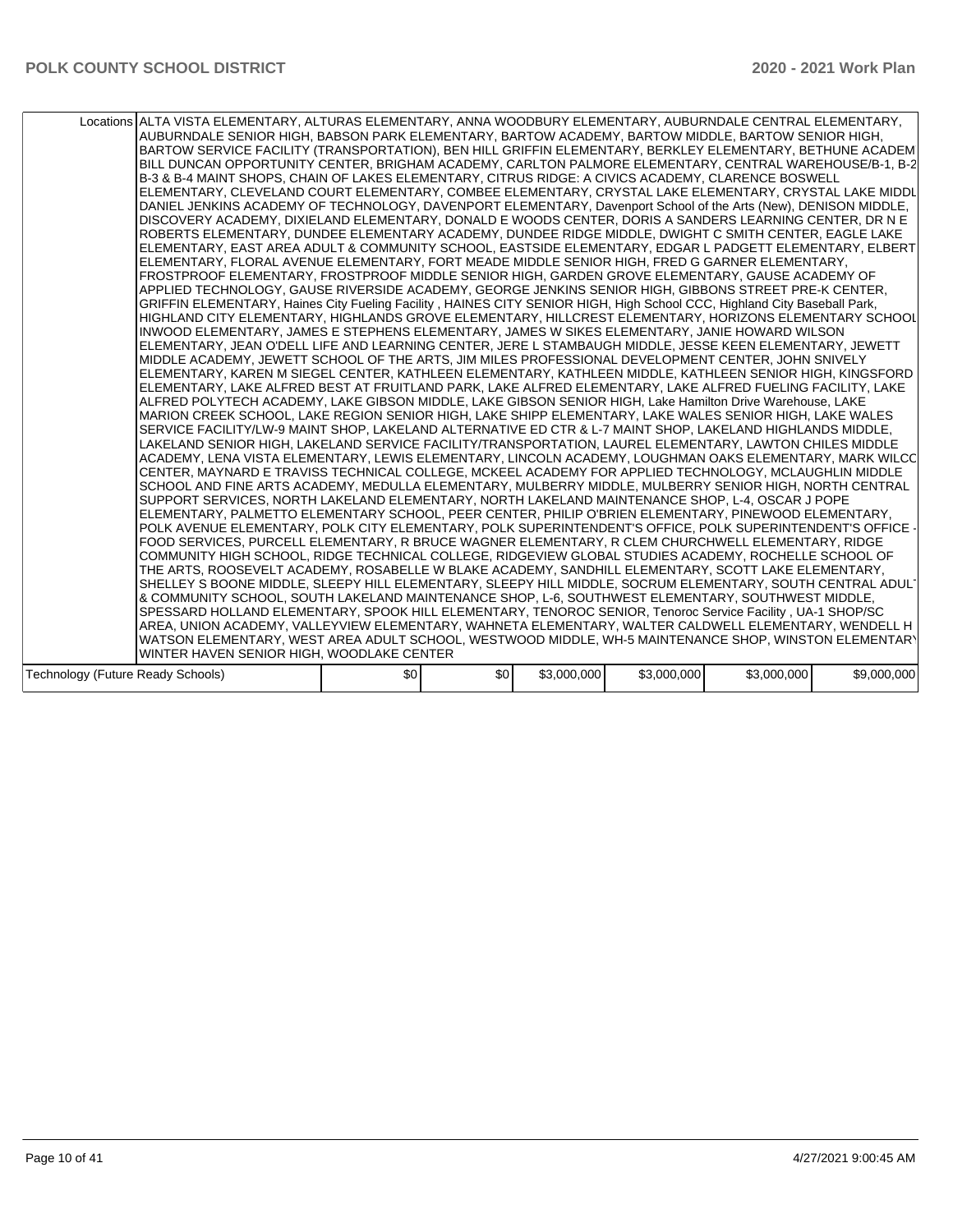| Locations ALTA VISTA ELEMENTARY, ALTURAS ELEMENTARY, ANNA WOODBURY ELEMENTARY, AUBURNDALE CENTRAL ELEMENTARY,<br>AUBURNDALE SENIOR HIGH, BABSON PARK ELEMENTARY, BARTOW ACADEMY, BARTOW MIDDLE, BARTOW SENIOR HIGH,<br>BARTOW SERVICE FACILITY (TRANSPORTATION), BEN HILL GRIFFIN ELEMENTARY, BERKLEY ELEMENTARY, BETHUNE ACADEMI<br>BILL DUNCAN OPPORTUNITY CENTER, BRIGHAM ACADEMY, CARLTON PALMORE ELEMENTARY, CENTRAL WAREHOUSE/B-1, B-2<br>B-3 & B-4 MAINT SHOPS, CHAIN OF LAKES ELEMENTARY, CITRUS RIDGE: A CIVICS ACADEMY, CLARENCE BOSWELL<br>ELEMENTARY, CLEVELAND COURT ELEMENTARY, COMBEE ELEMENTARY, CRYSTAL LAKE ELEMENTARY, CRYSTAL LAKE MIDDL<br>DANIEL JENKINS ACADEMY OF TECHNOLOGY, DAVENPORT ELEMENTARY, Davenport School of the Arts (New), DENISON MIDDLE,<br>DISCOVERY ACADEMY, DIXIELAND ELEMENTARY, DONALD E WOODS CENTER, DORIS A SANDERS LEARNING CENTER, DR N E<br>ROBERTS ELEMENTARY, DUNDEE ELEMENTARY ACADEMY, DUNDEE RIDGE MIDDLE, DWIGHT C SMITH CENTER, EAGLE LAKE<br>ELEMENTARY, EAST AREA ADULT & COMMUNITY SCHOOL, EASTSIDE ELEMENTARY, EDGAR L PADGETT ELEMENTARY, ELBERT<br>ELEMENTARY, FLORAL AVENUE ELEMENTARY, FORT MEADE MIDDLE SENIOR HIGH, FRED G GARNER ELEMENTARY,<br>FROSTPROOF ELEMENTARY, FROSTPROOF MIDDLE SENIOR HIGH, GARDEN GROVE ELEMENTARY, GAUSE ACADEMY OF<br>APPLIED TECHNOLOGY, GAUSE RIVERSIDE ACADEMY, GEORGE JENKINS SENIOR HIGH, GIBBONS STREET PRE-K CENTER,<br>GRIFFIN ELEMENTARY, Haines City Fueling Facility, HAINES CITY SENIOR HIGH, High School CCC, Highland City Baseball Park,<br>HIGHLAND CITY ELEMENTARY, HIGHLANDS GROVE ELEMENTARY, HILLCREST ELEMENTARY, HORIZONS ELEMENTARY SCHOOL<br>INWOOD ELEMENTARY, JAMES E STEPHENS ELEMENTARY, JAMES W SIKES ELEMENTARY, JANIE HOWARD WILSON<br>ELEMENTARY, JEAN O'DELL LIFE AND LEARNING CENTER, JERE L STAMBAUGH MIDDLE, JESSE KEEN ELEMENTARY, JEWETT<br>MIDDLE ACADEMY, JEWETT SCHOOL OF THE ARTS, JIM MILES PROFESSIONAL DEVELOPMENT CENTER, JOHN SNIVELY<br>ELEMENTARY, KAREN M SIEGEL CENTER, KATHLEEN ELEMENTARY, KATHLEEN MIDDLE, KATHLEEN SENIOR HIGH, KINGSFORD                                     |
|---------------------------------------------------------------------------------------------------------------------------------------------------------------------------------------------------------------------------------------------------------------------------------------------------------------------------------------------------------------------------------------------------------------------------------------------------------------------------------------------------------------------------------------------------------------------------------------------------------------------------------------------------------------------------------------------------------------------------------------------------------------------------------------------------------------------------------------------------------------------------------------------------------------------------------------------------------------------------------------------------------------------------------------------------------------------------------------------------------------------------------------------------------------------------------------------------------------------------------------------------------------------------------------------------------------------------------------------------------------------------------------------------------------------------------------------------------------------------------------------------------------------------------------------------------------------------------------------------------------------------------------------------------------------------------------------------------------------------------------------------------------------------------------------------------------------------------------------------------------------------------------------------------------------------------------------------------------------------------------------------------------------------------------------------------------------------------------------------------------------------------------|
| ELEMENTARY, LAKE ALFRED BEST AT FRUITLAND PARK, LAKE ALFRED ELEMENTARY, LAKE ALFRED FUELING FACILITY, LAKE<br>ALFRED POLYTECH ACADEMY, LAKE GIBSON MIDDLE, LAKE GIBSON SENIOR HIGH, Lake Hamilton Drive Warehouse, LAKE<br>MARION CREEK SCHOOL, LAKE REGION SENIOR HIGH, LAKE SHIPP ELEMENTARY, LAKE WALES SENIOR HIGH, LAKE WALES<br>SERVICE FACILITY/LW-9 MAINT SHOP, LAKELAND ALTERNATIVE ED CTR & L-7 MAINT SHOP, LAKELAND HIGHLANDS MIDDLE,<br>LAKELAND SENIOR HIGH, LAKELAND SERVICE FACILITY/TRANSPORTATION, LAUREL ELEMENTARY, LAWTON CHILES MIDDLE<br>ACADEMY, LENA VISTA ELEMENTARY, LEWIS ELEMENTARY, LINCOLN ACADEMY, LOUGHMAN OAKS ELEMENTARY, MARK WILCC<br>CENTER, MAYNARD E TRAVISS TECHNICAL COLLEGE, MCKEEL ACADEMY FOR APPLIED TECHNOLOGY, MCLAUGHLIN MIDDLE<br>SCHOOL AND FINE ARTS ACADEMY, MEDULLA ELEMENTARY, MULBERRY MIDDLE, MULBERRY SENIOR HIGH, NORTH CENTRAL<br>SUPPORT SERVICES, NORTH LAKELAND ELEMENTARY, NORTH LAKELAND MAINTENANCE SHOP, L-4, OSCAR J POPE<br>ELEMENTARY, PALMETTO ELEMENTARY SCHOOL, PEER CENTER, PHILIP O'BRIEN ELEMENTARY, PINEWOOD ELEMENTARY,<br>POLK AVENUE ELEMENTARY, POLK CITY ELEMENTARY, POLK SUPERINTENDENT'S OFFICE, POLK SUPERINTENDENT'S OFFICE<br>FOOD SERVICES, PURCELL ELEMENTARY, R BRUCE WAGNER ELEMENTARY, R CLEM CHURCHWELL ELEMENTARY, RIDGE<br>COMMUNITY HIGH SCHOOL, RIDGE TECHNICAL COLLEGE, RIDGEVIEW GLOBAL STUDIES ACADEMY, ROCHELLE SCHOOL OF<br>THE ARTS, ROOSEVELT ACADEMY, ROSABELLE W BLAKE ACADEMY, SANDHILL ELEMENTARY, SCOTT LAKE ELEMENTARY,<br>SHELLEY S BOONE MIDDLE, SLEEPY HILL ELEMENTARY, SLEEPY HILL MIDDLE, SOCRUM ELEMENTARY, SOUTH CENTRAL ADUL'<br>& COMMUNITY SCHOOL, SOUTH LAKELAND MAINTENANCE SHOP, L-6, SOUTHWEST ELEMENTARY, SOUTHWEST MIDDLE,<br>SPESSARD HOLLAND ELEMENTARY, SPOOK HILL ELEMENTARY, TENOROC SENIOR, Tenoroc Service Facility, UA-1 SHOP/SC<br>AREA, UNION ACADEMY, VALLEYVIEW ELEMENTARY, WAHNETA ELEMENTARY, WALTER CALDWELL ELEMENTARY, WENDELL H <br>WATSON ELEMENTARY, WEST AREA ADULT SCHOOL, WESTWOOD MIDDLE, WH-5 MAINTENANCE SHOP, WINSTON ELEMENTARY<br>WINTER HAVEN SENIOR HIGH, WOODLAKE CENTER |
| Well-Being Athletics/Physical Education/Play<br>\$500,000<br>\$500,000<br>\$500,000<br>\$500,000<br>\$500,000<br>\$2,500,000                                                                                                                                                                                                                                                                                                                                                                                                                                                                                                                                                                                                                                                                                                                                                                                                                                                                                                                                                                                                                                                                                                                                                                                                                                                                                                                                                                                                                                                                                                                                                                                                                                                                                                                                                                                                                                                                                                                                                                                                          |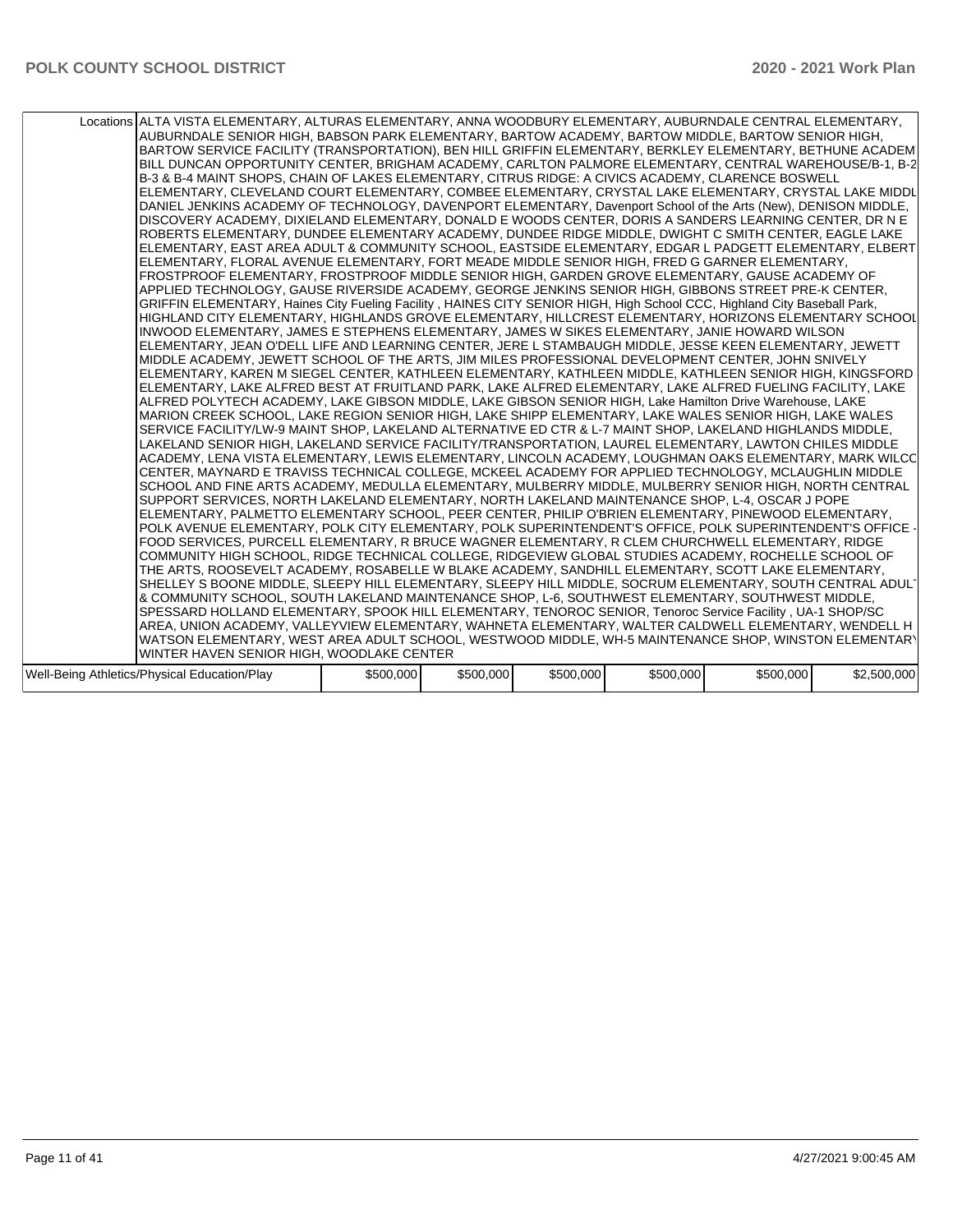| Locations ALTA VISTA ELEMENTARY, ALTURAS ELEMENTARY, ANNA WOODBURY ELEMENTARY, AUBURNDALE CENTRAL ELEMENTARY,<br>AUBURNDALE SENIOR HIGH, BABSON PARK ELEMENTARY, BARTOW ACADEMY, BARTOW MIDDLE, BARTOW SENIOR HIGH,<br>BARTOW SERVICE FACILITY (TRANSPORTATION), BEN HILL GRIFFIN ELEMENTARY, BERKLEY ELEMENTARY, BETHUNE ACADEM<br>BILL DUNCAN OPPORTUNITY CENTER, BRIGHAM ACADEMY, CARLTON PALMORE ELEMENTARY, CENTRAL WAREHOUSE/B-1, B-2<br>B-3 & B-4 MAINT SHOPS, CHAIN OF LAKES ELEMENTARY, CITRUS RIDGE: A CIVICS ACADEMY, CLARENCE BOSWELL<br>ELEMENTARY, CLEVELAND COURT ELEMENTARY, COMBEE ELEMENTARY, CRYSTAL LAKE ELEMENTARY, CRYSTAL LAKE MIDDL<br>DANIEL JENKINS ACADEMY OF TECHNOLOGY, DAVENPORT ELEMENTARY, Davenport School of the Arts (New), DENISON MIDDLE,<br>DISCOVERY ACADEMY, DIXIELAND ELEMENTARY, DONALD E WOODS CENTER, DORIS A SANDERS LEARNING CENTER, DR N E<br>ROBERTS ELEMENTARY, DUNDEE ELEMENTARY ACADEMY, DUNDEE RIDGE MIDDLE, DWIGHT C SMITH CENTER, EAGLE LAKE<br>ELEMENTARY, EAST AREA ADULT & COMMUNITY SCHOOL, EASTSIDE ELEMENTARY, EDGAR L PADGETT ELEMENTARY, ELBERT<br>ELEMENTARY, FLORAL AVENUE ELEMENTARY, FORT MEADE MIDDLE SENIOR HIGH, FRED G GARNER ELEMENTARY,<br>FROSTPROOF ELEMENTARY, FROSTPROOF MIDDLE SENIOR HIGH, GARDEN GROVE ELEMENTARY, GAUSE ACADEMY OF<br>APPLIED TECHNOLOGY, GAUSE RIVERSIDE ACADEMY, GEORGE JENKINS SENIOR HIGH, GIBBONS STREET PRE-K CENTER,<br>GRIFFIN ELEMENTARY, Haines City Fueling Facility, HAINES CITY SENIOR HIGH, High School CCC, Highland City Baseball Park,<br>HIGHLAND CITY ELEMENTARY, HIGHLANDS GROVE ELEMENTARY, HILLCREST ELEMENTARY, HORIZONS ELEMENTARY SCHOOL<br>INWOOD ELEMENTARY, JAMES E STEPHENS ELEMENTARY, JAMES W SIKES ELEMENTARY, JANIE HOWARD WILSON<br>ELEMENTARY, JEAN O'DELL LIFE AND LEARNING CENTER, JERE L STAMBAUGH MIDDLE, JESSE KEEN ELEMENTARY, JEWETT<br>MIDDLE ACADEMY, JEWETT SCHOOL OF THE ARTS, JIM MILES PROFESSIONAL DEVELOPMENT CENTER, JOHN SNIVELY<br>ELEMENTARY, KAREN M SIEGEL CENTER, KATHLEEN ELEMENTARY, KATHLEEN MIDDLE, KATHLEEN SENIOR HIGH, KINGSFORD<br> ELEMENTARY, LAKE ALFRED BEST AT FRUITLAND PARK, LAKE ALFRED ELEMENTARY, LAKE ALFRED FUELING FACILITY, LAKE<br>ALFRED POLYTECH ACADEMY, LAKE GIBSON MIDDLE, LAKE GIBSON SENIOR HIGH, Lake Hamilton Drive Warehouse, LAKE<br>MARION CREEK SCHOOL, LAKE REGION SENIOR HIGH, LAKE SHIPP ELEMENTARY, LAKE WALES SENIOR HIGH, LAKE WALES<br>SERVICE FACILITY/LW-9 MAINT SHOP, LAKELAND ALTERNATIVE ED CTR & L-7 MAINT SHOP, LAKELAND HIGHLANDS MIDDLE,<br>LAKELAND SENIOR HIGH, LAKELAND SERVICE FACILITY/TRANSPORTATION, LAUREL ELEMENTARY, LAWTON CHILES MIDDLE<br>ACADEMY, LENA VISTA ELEMENTARY, LEWIS ELEMENTARY, LINCOLN ACADEMY, LOUGHMAN OAKS ELEMENTARY, MARK WILCC<br>CENTER, MAYNARD E TRAVISS TECHNICAL COLLEGE, MCKEEL ACADEMY FOR APPLIED TECHNOLOGY, MCLAUGHLIN MIDDLE<br>SCHOOL AND FINE ARTS ACADEMY, MEDULLA ELEMENTARY, MULBERRY MIDDLE, MULBERRY SENIOR HIGH, NORTH CENTRAL<br>SUPPORT SERVICES, NORTH LAKELAND ELEMENTARY, NORTH LAKELAND MAINTENANCE SHOP, L-4, OSCAR J POPE<br>ELEMENTARY, PALMETTO ELEMENTARY SCHOOL, PEER CENTER, PHILIP O'BRIEN ELEMENTARY, PINEWOOD ELEMENTARY,<br>POLK AVENUE ELEMENTARY, POLK CITY ELEMENTARY, POLK SUPERINTENDENT'S OFFICE, POLK SUPERINTENDENT'S OFFICE ·<br>FOOD SERVICES, PURCELL ELEMENTARY, R BRUCE WAGNER ELEMENTARY, R CLEM CHURCHWELL ELEMENTARY, RIDGE<br>COMMUNITY HIGH SCHOOL, RIDGE TECHNICAL COLLEGE, RIDGEVIEW GLOBAL STUDIES ACADEMY, ROCHELLE SCHOOL OF<br>THE ARTS, ROOSEVELT ACADEMY, ROSABELLE W BLAKE ACADEMY, SANDHILL ELEMENTARY, SCOTT LAKE ELEMENTARY,<br>SHELLEY S BOONE MIDDLE, SLEEPY HILL ELEMENTARY, SLEEPY HILL MIDDLE, SOCRUM ELEMENTARY, SOUTH CENTRAL ADUL'<br>& COMMUNITY SCHOOL, SOUTH LAKELAND MAINTENANCE SHOP, L-6, SOUTHWEST ELEMENTARY, SOUTHWEST MIDDLE,<br>SPESSARD HOLLAND ELEMENTARY, SPOOK HILL ELEMENTARY, TENOROC SENIOR, Tenoroc Service Facility, UA-1 SHOP/SC<br>AREA, UNION ACADEMY, VALLEYVIEW ELEMENTARY, WAHNETA ELEMENTARY, WALTER CALDWELL ELEMENTARY, WENDELL H |             |             |              |              |             |              |
|---------------------------------------------------------------------------------------------------------------------------------------------------------------------------------------------------------------------------------------------------------------------------------------------------------------------------------------------------------------------------------------------------------------------------------------------------------------------------------------------------------------------------------------------------------------------------------------------------------------------------------------------------------------------------------------------------------------------------------------------------------------------------------------------------------------------------------------------------------------------------------------------------------------------------------------------------------------------------------------------------------------------------------------------------------------------------------------------------------------------------------------------------------------------------------------------------------------------------------------------------------------------------------------------------------------------------------------------------------------------------------------------------------------------------------------------------------------------------------------------------------------------------------------------------------------------------------------------------------------------------------------------------------------------------------------------------------------------------------------------------------------------------------------------------------------------------------------------------------------------------------------------------------------------------------------------------------------------------------------------------------------------------------------------------------------------------------------------------------------------------------------------------------------------------------------------------------------------------------------------------------------------------------------------------------------------------------------------------------------------------------------------------------------------------------------------------------------------------------------------------------------------------------------------------------------------------------------------------------------------------------------------------------------------------------------------------------------------------------------------------------------------------------------------------------------------------------------------------------------------------------------------------------------------------------------------------------------------------------------------------------------------------------------------------------------------------------------------------------------------------------------------------------------------------------------------------------------------------------------------------------------------------------------------------------------------------------------------------------------------------------------------------------------------------------------------------------------------------------------------------------------------------------------------------------------------------------------------------------------------------------------------------------------------------------------------------------------------------------------------------------------------------------------------------------------------------------------------------------------------------------------------------------------------------------------------------------------------------------------------------------------------------------------------------------------------------------------|-------------|-------------|--------------|--------------|-------------|--------------|
|                                                                                                                                                                                                                                                                                                                                                                                                                                                                                                                                                                                                                                                                                                                                                                                                                                                                                                                                                                                                                                                                                                                                                                                                                                                                                                                                                                                                                                                                                                                                                                                                                                                                                                                                                                                                                                                                                                                                                                                                                                                                                                                                                                                                                                                                                                                                                                                                                                                                                                                                                                                                                                                                                                                                                                                                                                                                                                                                                                                                                                                                                                                                                                                                                                                                                                                                                                                                                                                                                                                                                                                                                                                                                                                                                                                                                                                                                                                                                                                                                                                                                       |             |             |              |              |             |              |
|                                                                                                                                                                                                                                                                                                                                                                                                                                                                                                                                                                                                                                                                                                                                                                                                                                                                                                                                                                                                                                                                                                                                                                                                                                                                                                                                                                                                                                                                                                                                                                                                                                                                                                                                                                                                                                                                                                                                                                                                                                                                                                                                                                                                                                                                                                                                                                                                                                                                                                                                                                                                                                                                                                                                                                                                                                                                                                                                                                                                                                                                                                                                                                                                                                                                                                                                                                                                                                                                                                                                                                                                                                                                                                                                                                                                                                                                                                                                                                                                                                                                                       |             |             |              |              |             |              |
|                                                                                                                                                                                                                                                                                                                                                                                                                                                                                                                                                                                                                                                                                                                                                                                                                                                                                                                                                                                                                                                                                                                                                                                                                                                                                                                                                                                                                                                                                                                                                                                                                                                                                                                                                                                                                                                                                                                                                                                                                                                                                                                                                                                                                                                                                                                                                                                                                                                                                                                                                                                                                                                                                                                                                                                                                                                                                                                                                                                                                                                                                                                                                                                                                                                                                                                                                                                                                                                                                                                                                                                                                                                                                                                                                                                                                                                                                                                                                                                                                                                                                       |             |             |              |              |             |              |
|                                                                                                                                                                                                                                                                                                                                                                                                                                                                                                                                                                                                                                                                                                                                                                                                                                                                                                                                                                                                                                                                                                                                                                                                                                                                                                                                                                                                                                                                                                                                                                                                                                                                                                                                                                                                                                                                                                                                                                                                                                                                                                                                                                                                                                                                                                                                                                                                                                                                                                                                                                                                                                                                                                                                                                                                                                                                                                                                                                                                                                                                                                                                                                                                                                                                                                                                                                                                                                                                                                                                                                                                                                                                                                                                                                                                                                                                                                                                                                                                                                                                                       |             |             |              |              |             |              |
| WATSON ELEMENTARY, WEST AREA ADULT SCHOOL, WESTWOOD MIDDLE, WH-5 MAINTENANCE SHOP, WINSTON ELEMENTARY                                                                                                                                                                                                                                                                                                                                                                                                                                                                                                                                                                                                                                                                                                                                                                                                                                                                                                                                                                                                                                                                                                                                                                                                                                                                                                                                                                                                                                                                                                                                                                                                                                                                                                                                                                                                                                                                                                                                                                                                                                                                                                                                                                                                                                                                                                                                                                                                                                                                                                                                                                                                                                                                                                                                                                                                                                                                                                                                                                                                                                                                                                                                                                                                                                                                                                                                                                                                                                                                                                                                                                                                                                                                                                                                                                                                                                                                                                                                                                                 |             |             |              |              |             |              |
| WINTER HAVEN SENIOR HIGH, WOODLAKE CENTER                                                                                                                                                                                                                                                                                                                                                                                                                                                                                                                                                                                                                                                                                                                                                                                                                                                                                                                                                                                                                                                                                                                                                                                                                                                                                                                                                                                                                                                                                                                                                                                                                                                                                                                                                                                                                                                                                                                                                                                                                                                                                                                                                                                                                                                                                                                                                                                                                                                                                                                                                                                                                                                                                                                                                                                                                                                                                                                                                                                                                                                                                                                                                                                                                                                                                                                                                                                                                                                                                                                                                                                                                                                                                                                                                                                                                                                                                                                                                                                                                                             |             |             |              |              |             |              |
|                                                                                                                                                                                                                                                                                                                                                                                                                                                                                                                                                                                                                                                                                                                                                                                                                                                                                                                                                                                                                                                                                                                                                                                                                                                                                                                                                                                                                                                                                                                                                                                                                                                                                                                                                                                                                                                                                                                                                                                                                                                                                                                                                                                                                                                                                                                                                                                                                                                                                                                                                                                                                                                                                                                                                                                                                                                                                                                                                                                                                                                                                                                                                                                                                                                                                                                                                                                                                                                                                                                                                                                                                                                                                                                                                                                                                                                                                                                                                                                                                                                                                       |             |             |              |              |             |              |
| Total:                                                                                                                                                                                                                                                                                                                                                                                                                                                                                                                                                                                                                                                                                                                                                                                                                                                                                                                                                                                                                                                                                                                                                                                                                                                                                                                                                                                                                                                                                                                                                                                                                                                                                                                                                                                                                                                                                                                                                                                                                                                                                                                                                                                                                                                                                                                                                                                                                                                                                                                                                                                                                                                                                                                                                                                                                                                                                                                                                                                                                                                                                                                                                                                                                                                                                                                                                                                                                                                                                                                                                                                                                                                                                                                                                                                                                                                                                                                                                                                                                                                                                | \$7,025,972 | \$9,516,974 | \$11,167,765 | \$12,995,542 | \$9,875,000 | \$50,581,253 |

## **Local 1.50 Mill Expenditure For Maintenance, Repair and Renovation**

Anticipated expenditures expected from local funding sources over the years covered by the current work plan.

| <b>Item</b>                                    | $2020 - 2021$<br><b>Actual Budget</b> | 2021 - 2022<br>Projected | 2022 - 2023<br>Projected | 2023 - 2024<br>Projected | 2024 - 2025<br>Projected | Total        |
|------------------------------------------------|---------------------------------------|--------------------------|--------------------------|--------------------------|--------------------------|--------------|
| Remaining Maint and Repair from 1.5 Mills      | \$7,025,972                           | \$9,516,974              | \$11,167,765             | \$12,995,542             | \$9,875,000              | \$50,581,253 |
| Maintenance/Repair Salaries                    | \$8,400,000                           | \$8,200,000              | \$8,200,000              | \$8,200,000              | \$8,400,000              | \$41,400,000 |
| <b>School Bus Purchases</b>                    | \$5,000,000                           | \$4,500,000              | \$4,500,000              | \$4,500,000              | \$4,500,000              | \$23,000,000 |
| <b>Other Vehicle Purchases</b>                 | \$1,000,000                           | \$1,000,000              | \$1,000,000              | \$1,000,000              | \$1,000,000              | \$5,000,000  |
| Capital Outlay Equipment                       | \$0                                   | \$0                      | \$0                      | \$0                      | \$0                      | \$0          |
| Rent/Lease Payments                            | \$0                                   | \$0                      | \$0                      | \$0                      | \$0                      | \$0          |
| <b>COP Debt Service</b>                        | \$16,159,485                          | \$16,159,485             | \$16,159,485             | \$16,159,485             | \$16,159,485             | \$80,797,425 |
| Rent/Lease Relocatables                        | \$0                                   | \$0                      | \$0                      | \$0                      | \$0                      | \$0          |
| <b>Environmental Problems</b>                  | \$0                                   | \$0                      | \$0                      | \$0                      | \$0                      | \$0          |
| s.1011.14 Debt Service                         | \$0                                   | \$0                      | \$0                      | \$0                      | \$0                      | \$0          |
| <b>Special Facilities Construction Account</b> | \$0                                   | \$0                      | \$0                      | \$0                      | \$0                      | \$0          |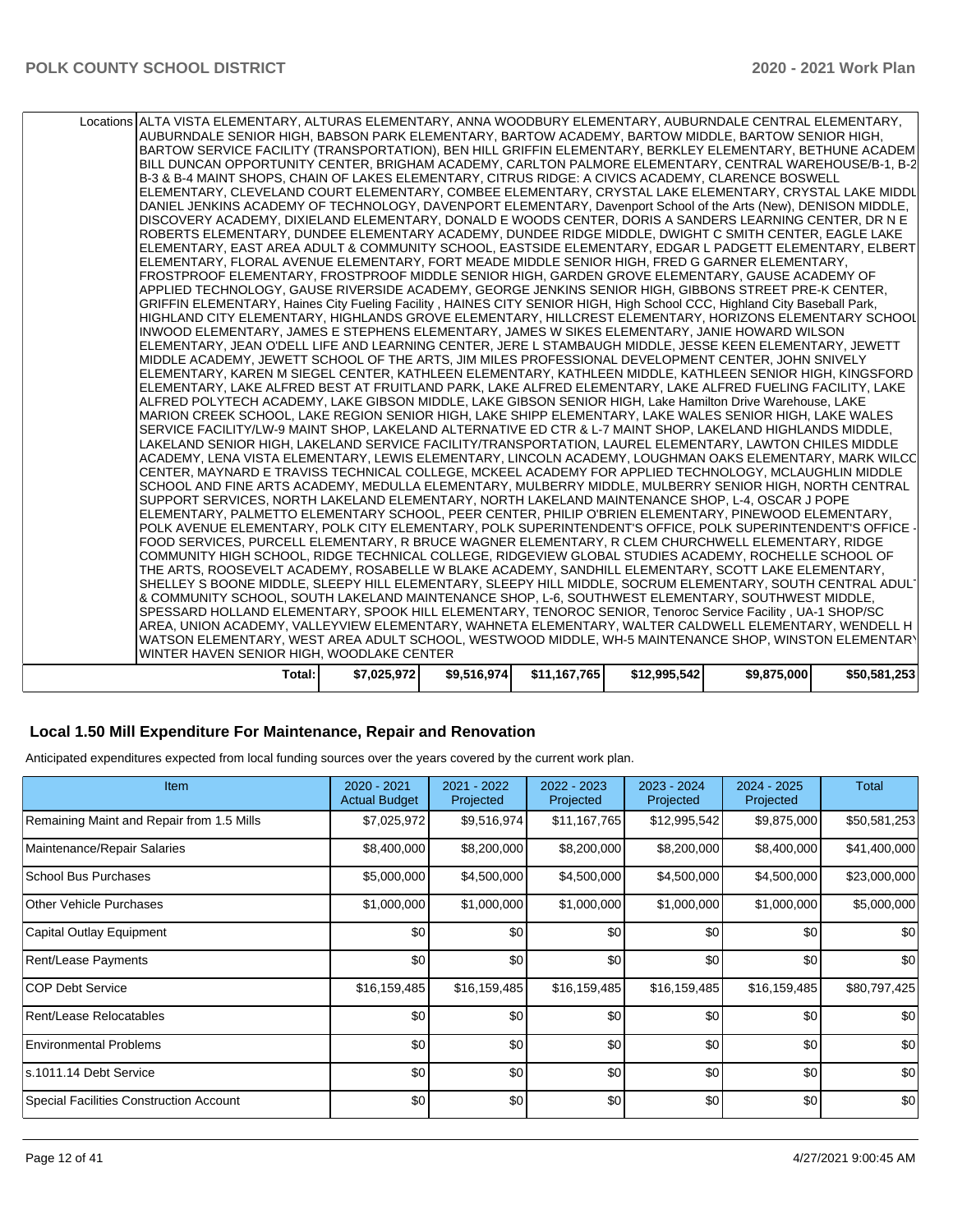| Premiums for Property Casualty Insurance - 1011.71<br>(4a,b) | \$2,187,475  | \$2,187,475  | \$2,187,475  | \$2,187,475  | \$2,187,475  | \$10,937,375  |
|--------------------------------------------------------------|--------------|--------------|--------------|--------------|--------------|---------------|
| Qualified School Construction Bonds (QSCB)                   | \$0          | \$0          | \$0          | \$0          | \$0          | \$0           |
| Qualified Zone Academy Bonds (QZAB)                          | \$0          | \$0          | \$0          | \$0          | \$0          | \$0           |
| Athletic/PE Equipment/Art                                    | \$669,000    | \$669,000    | \$669,000    | \$669,000    | \$669,000    | \$3,345,000   |
| Technology (Maintenance & Replacement)                       | \$8,125,000  | \$7,090,000  | \$7,090,000  | \$7,090,000  | \$7,090,000  | \$36,485,000  |
| Furniture & Equipment (General)                              | \$1,500,000  | \$1,500,000  | \$1,500,000  | \$1,500,000  | \$1,500,000  | \$7,500,000   |
| Furniture & Equipment (Career Education)                     | \$550,000    | \$550,000    | \$550,000    | \$550,000    | \$550,000    | \$2,750,000   |
| <b>Bryant Stadium Contingency</b>                            | \$115,000    | \$0          | \$0          | \$0          | \$0          | \$115,000     |
| Guardian Program/School Hardening                            | \$1,000,000  | \$1,000,000  | \$0          | \$0          | \$0          | \$2,000,000   |
| Radio Lease & Equipment                                      | \$1,209,138  | \$1,209,138  | \$1,209,138  | \$1,209,138  | \$1,209,138  | \$6,045,690   |
| <b>Local Expenditure Totals:</b>                             | \$52,941,070 | \$53,582,072 | \$54,232,863 | \$56,060,640 | \$53,140,098 | \$269,956,743 |

# **Revenue**

#### **1.50 Mill Revenue Source**

Schedule of Estimated Capital Outlay Revenue from each currently approved source which is estimated to be available for expenditures on the projects included in the tentative district facilities work program. All amounts are NET after considering carryover balances, interest earned, new COP's, 1011.14 and 1011.15 loans, etc. Districts cannot use 1.5-Mill funds for salaries except for those explicitly associated with maintenance/repair projects. (1011.71 (5), F.S.)

| Item                                                                                | <b>Fund</b> | $2020 - 2021$<br><b>Actual Value</b> | $2021 - 2022$<br>Projected | $2022 - 2023$<br>Projected | $2023 - 2024$<br>Projected | $2024 - 2025$<br>Projected | Total             |
|-------------------------------------------------------------------------------------|-------------|--------------------------------------|----------------------------|----------------------------|----------------------------|----------------------------|-------------------|
| (1) Non-exempt property<br>lassessed valuation                                      |             | \$46,045,936,821                     | \$48,029,952,221           | \$50,456,512,935           | \$53,104,276,460           | \$55,967,183,140           | \$253,603,861,577 |
| $(2)$ The Millage projected for<br>discretionary capital outlay per<br>ls.1011.71   |             | 0.00                                 | 0.00                       | 0.00                       | 0.00                       | 0.00                       |                   |
| $(3)$ Full value of the 1.50-Mill<br>discretionary capital outlay per<br>ls.1011.71 |             | \$77,357,174                         | \$80.690.320               | \$84,766,942               | \$89.215.184               | \$94,024,868               | \$426.054.488     |
| $(4)$ Value of the portion of the 1.50<br>-Mill ACTUALLY levied                     | 370         | \$0                                  | \$0                        | \$0                        | \$0                        | \$0 <sub>1</sub>           | \$0               |
| $(5)$ Difference of lines $(3)$ and $(4)$                                           |             | \$77,357,174                         | \$80,690,320               | \$84,766,942               | \$89,215,184               | \$94,024,868               | \$426,054,488     |

# **PECO Revenue Source**

The figure in the row designated "PECO Maintenance" will be subtracted from funds available for new construction because PECO maintenance dollars cannot be used for new construction.

| <b>Item</b>                          | Fund         | 2020 - 2021<br><b>Actual Budget</b> | 2021 - 2022<br>Projected | 2022 - 2023<br>Projected | 2023 - 2024<br>Projected | 2024 - 2025<br>Projected | Total            |
|--------------------------------------|--------------|-------------------------------------|--------------------------|--------------------------|--------------------------|--------------------------|------------------|
| <b>IPECO New Construction</b>        | 340 <b>I</b> | \$0                                 | \$0 <sub>1</sub>         | \$0                      | \$0 <sub>1</sub>         | \$0                      | \$0 <sub>1</sub> |
| <b>PECO Maintenance Expenditures</b> |              | \$0 <sub>1</sub>                    | \$0 <sub>1</sub>         | \$0                      | \$0 <sub>1</sub>         | \$0                      | \$0 <sub>1</sub> |
|                                      |              | \$0                                 | \$0                      | \$0                      | \$0                      | \$0                      | \$0              |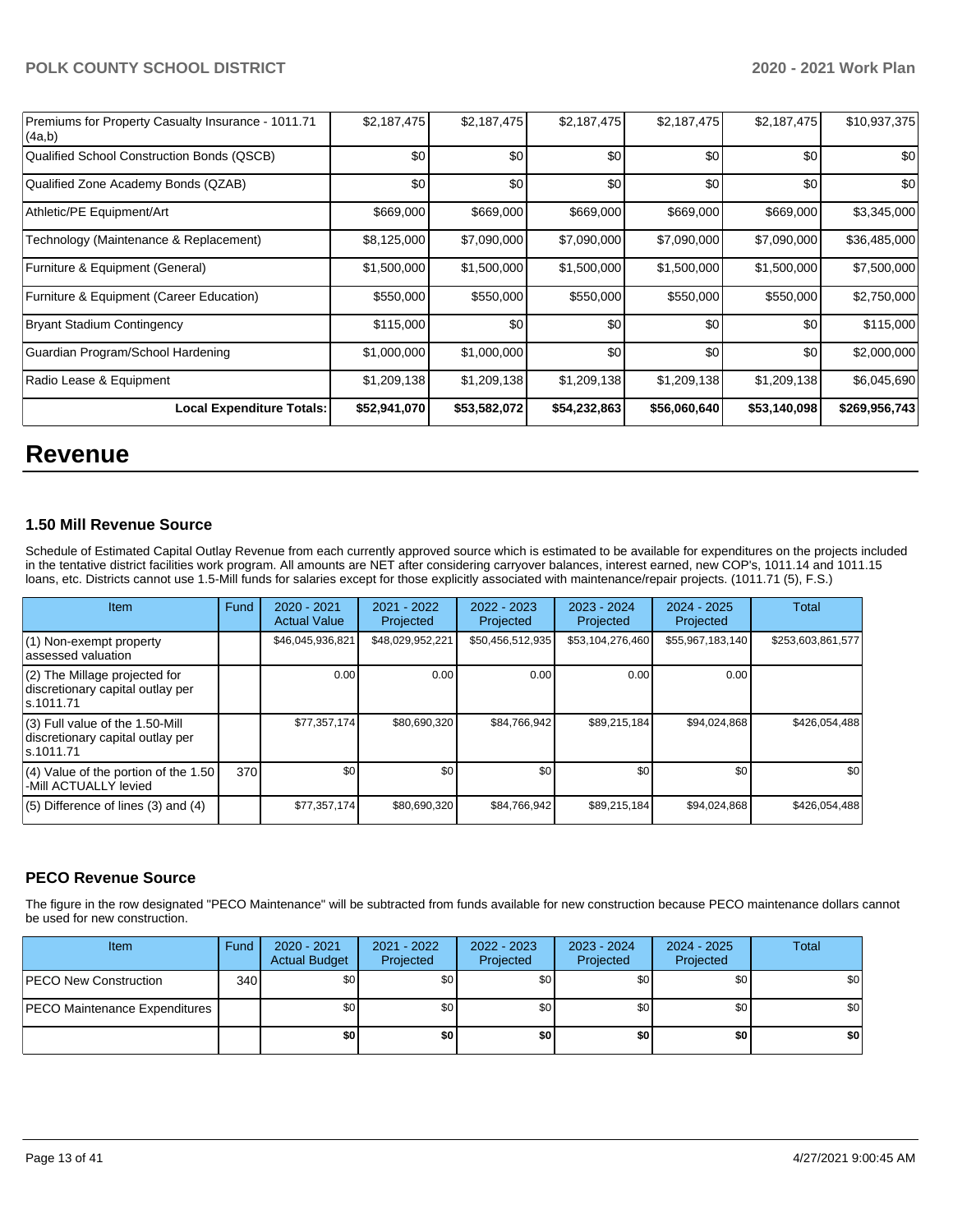## **CO & DS Revenue Source**

Revenue from Capital Outlay and Debt Service funds.

| <b>Item</b>                               | Fund | $2020 - 2021$<br><b>Actual Budget</b> | $2021 - 2022$<br>Projected | 2022 - 2023<br>Projected | $2023 - 2024$<br>Projected | $2024 - 2025$<br>Projected | Total        |
|-------------------------------------------|------|---------------------------------------|----------------------------|--------------------------|----------------------------|----------------------------|--------------|
| ICO & DS Cash Flow-through<br>Distributed | 360  | \$3.222.173                           | \$3,222,173                | \$3.222.173              | \$3.222.173                | \$3,222,173                | \$16,110,865 |
| ICO & DS Interest on<br>Undistributed CO  | 360  | \$109.919                             | \$109.919                  | \$109.919                | \$109.919                  | \$109.919                  | \$549,595    |
|                                           |      | \$3,332,092                           | \$3,332,092                | \$3.332.092              | \$3,332,092                | \$3,332,092                | \$16,660,460 |

# **Fair Share Revenue Source**

Nothing reported for this section. All legally binding commitments for proportionate fair-share mitigation for impacts on public school facilities must be included in the 5-year district work program.

#### **Sales Surtax Referendum**

Specific information about any referendum for a 1-cent or 1/2-cent surtax referendum during the previous year.

**Did the school district hold a surtax referendum during the past fiscal year 2019 - 2020?**

Yes

| <b>Sales Surtax Type:</b>                                                   | Half Cent Sales Surtax |
|-----------------------------------------------------------------------------|------------------------|
| Date of Election:                                                           | 11/7/2018              |
| Date of Expiration:                                                         | 1/1/2034               |
| <b>Anticipated Revenue Start Date:</b>                                      | 1/7/2019               |
| <b>Anticipated Revenue End Date:</b>                                        | 12/31/2033             |
| <b>Estimated Annualized Revenue:</b>                                        | \$45,000,000           |
| Total \$ Amount Projected to be Received for the<br><b>Duration of Tax:</b> | \$675,000,000          |
| Number of Years Tax In Effect:                                              | 15                     |
| <b>Percentage of Vote FOR:</b>                                              | 68 %                   |
| <b>Percentage of Vote AGAINST:</b>                                          | $32\%$                 |

#### **Additional Revenue Source**

Any additional revenue sources

| Item                                      | 2020 - 2021<br><b>Actual Value</b> | 2021 - 2022<br>Projected | 2022 - 2023<br><b>Projected</b> | 2023 - 2024<br>Projected | 2024 - 2025<br>Projected | <b>Total</b> |
|-------------------------------------------|------------------------------------|--------------------------|---------------------------------|--------------------------|--------------------------|--------------|
| Proceeds from a s.1011.14/15 F.S. Loans I | \$0 <sub>1</sub>                   | \$0                      | \$0                             | \$0 <sub>1</sub>         | \$0                      | \$0          |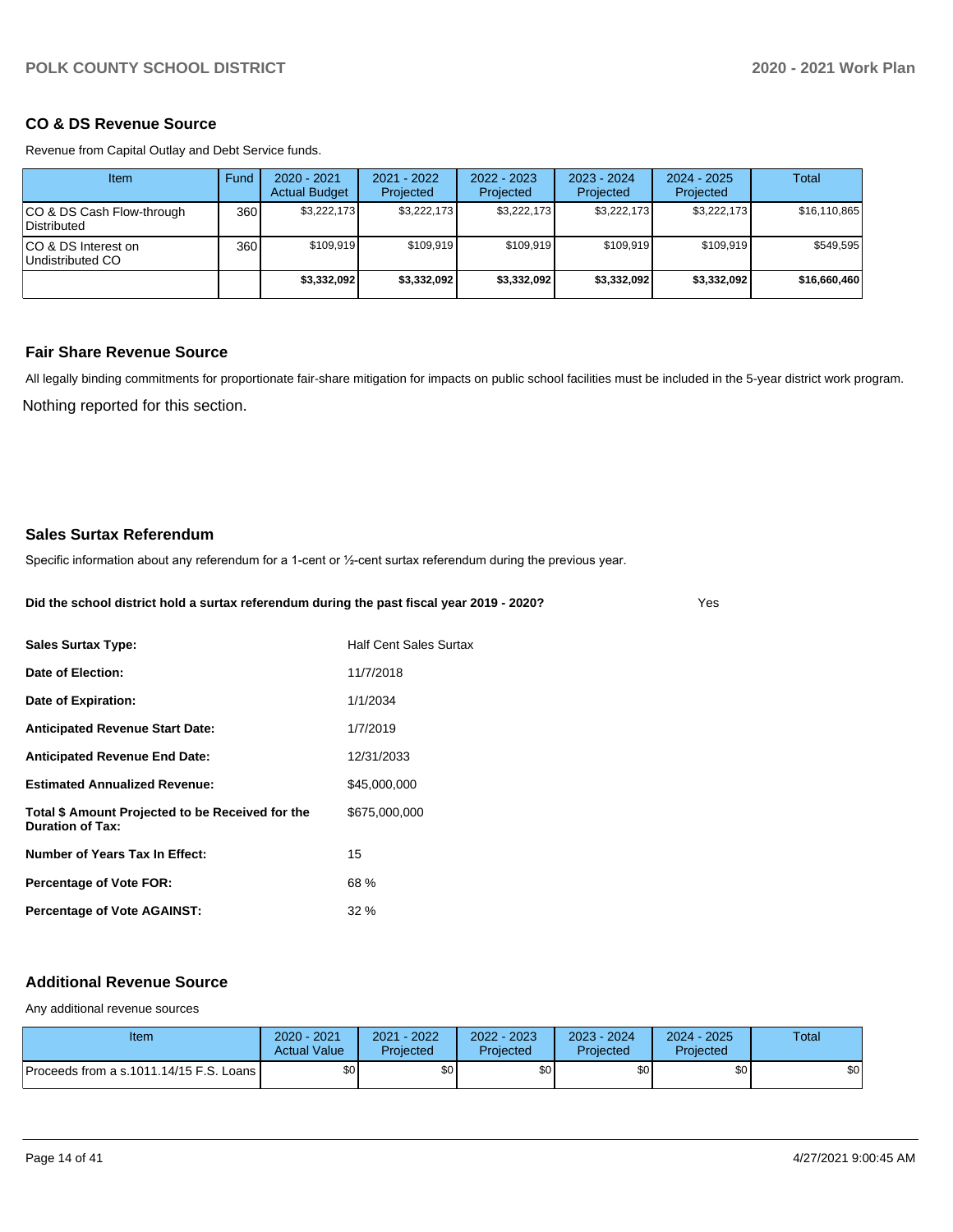| <b>Subtotal</b>                                                                                                           | \$135,528,978 | \$71,919,980  | \$93,420,771  | \$97,446,335  | \$113,898,006 | \$512,214,070  |
|---------------------------------------------------------------------------------------------------------------------------|---------------|---------------|---------------|---------------|---------------|----------------|
| Capital Outlay Projects Funds Balance<br>Carried Forward From Total Fund<br><b>Balance Carried Forward</b>                | (\$1,500,000) | (\$1,500,000) | (\$1,500,000) | (\$1,500,000) | (\$1,500,000) | (\$7,500,000)  |
| One Cent - 1/2 Cent Sales Surtax Debt<br>Service From Total Fund Balance Carried<br>Forward                               | (\$8,186,062) | (\$8,186,062) | (\$8,186,062) | (\$8,186,062) | (\$8,186,062) | (\$40,930,310) |
| <b>Special Facilities Construction Account</b>                                                                            | \$0           | \$0           | \$0           | \$0           | \$0           | \$0            |
| General Capital Outlay Obligated Fund<br><b>Balance Carried Forward From Total</b><br><b>Fund Balance Carried Forward</b> | (\$7,592,221) | (\$8,451,654) | (\$7,333,963) | (\$5,000,000) | (\$7,000,000) | (\$35,377,838) |
| Total Fund Balance Carried Forward                                                                                        | \$61,763,254  | \$2,187,934   | \$20,353,779  | \$19,717,261  | \$34,285,241  | \$138,307,469  |
| Revenue from Bonds pledging proceeds<br>from 1 cent or 1/2 cent Sales Surtax                                              | \$0           | \$0           | \$0           | \$0           | \$0           | \$0            |
| Interest, Including Profit On Investment                                                                                  | \$0           | \$0           | \$0           | \$0           | \$0           | \$0            |
| Grants from local governments or not-for-<br>profit organizations                                                         | \$0           | \$0           | \$0           | \$0           | \$0           | \$0            |
| Private donations                                                                                                         | \$0           | \$0           | \$0           | \$0           | \$0           | \$0            |
| Impact fees received                                                                                                      | \$42,233,444  | \$44,345,117  | \$46,562,372  | \$48,890,491  | \$52,774,182  | \$234,805,606  |
| Proportionate share mitigation (actual<br>cash revenue only, not in kind donations)                                       | \$0           | \$0           | \$0           | \$0           | \$0           | \$0            |
| <b>Federal Grants</b>                                                                                                     | \$0           | \$0           | \$0           | \$0           | \$0           | \$0            |
| <b>District Equity Recognition</b>                                                                                        | \$0           | \$0           | \$0           | \$0           | \$0           | \$0            |
| <b>Classrooms for Kids</b>                                                                                                | \$0           | \$0           | \$0           | \$0           | \$0           | \$0            |
| Classrooms First Bond proceeds amount<br>authorized in FY 1997-98                                                         | \$0           | \$0           | \$0           | \$0           | \$0           | \$0            |
| Proceeds from Certificates of<br>Participation (COP's) Sale                                                               | \$0           | \$0           | \$0           | \$0           | \$0           | \$0            |
| Proceeds from local governmental<br>infrastructure sales surtax                                                           | \$0           | \$0           | \$0           | \$0           | \$0           | \$0            |
| Proceeds from 1/2 cent sales surtax<br>authorized by school board                                                         | \$48,560,563  | \$43,274,645  | \$43,274,645  | \$43,274,645  | \$43,274,645  | \$221,659,143  |
| Other Revenue for Other Capital Projects                                                                                  | \$250,000     | \$250,000     | \$250,000     | \$250,000     | \$250,000     | \$1,250,000    |
| Proceeds from Voted Capital<br>Improvements millage                                                                       | \$0           | \$0           | \$0           | \$0           | \$0           | \$0            |
| Estimated Revenue from CO & DS Bond<br>Sale                                                                               | \$0           | \$0           | \$0           | \$0           | \$0           | \$0            |
| Proceeds from Special Act Bonds                                                                                           | \$0           | \$0           | \$0           | \$0           | \$0           | \$0            |
| District Bonds - Voted local bond<br>referendum proceeds per s.9, Art VII<br><b>State Constitution</b>                    | \$0           | \$0           | \$0           | \$0           | \$0           | \$0            |

# **Total Revenue Summary**

| <b>Item Name</b>                                              | 2020 - 2021<br><b>Budget</b> | 2021 - 2022<br>Projected | $2022 - 2023$<br>Projected | 2023 - 2024<br>Projected | $2024 - 2025$<br>Projected | <b>Five Year Total</b> |
|---------------------------------------------------------------|------------------------------|--------------------------|----------------------------|--------------------------|----------------------------|------------------------|
| Local 1.5 Mill Discretionary Capital Outlay<br><b>Revenue</b> | \$0 I                        | \$0 <sub>1</sub>         | \$0                        | \$0                      | \$0                        | \$0                    |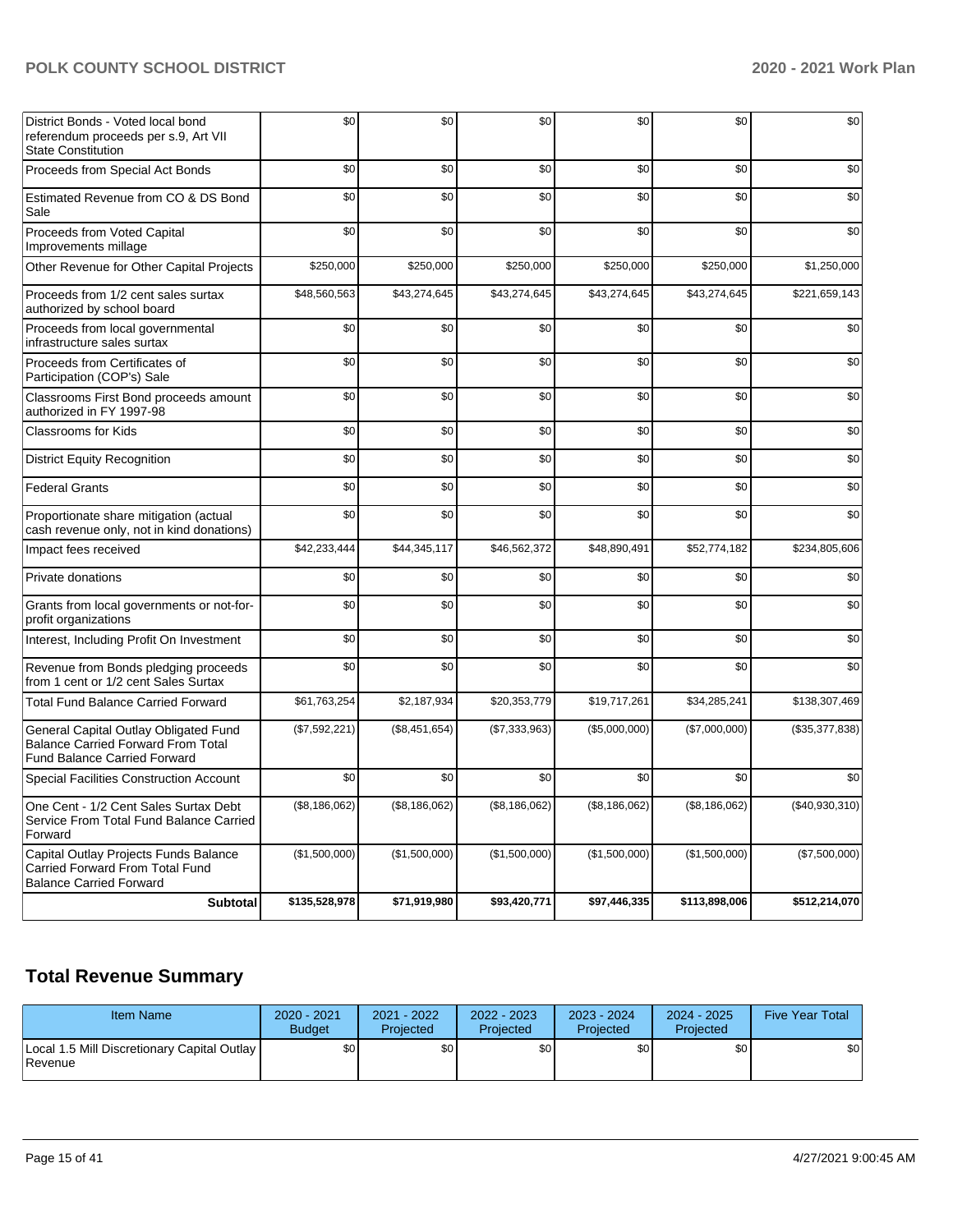| IPECO and 1.5 Mill Maint and Other 1.5<br><b>IMill Expenditures</b> | (\$52,941,070) | (\$53,582,072) | $(\$54,232,863)$  | (S56,060,640)     | (\$53,140,098) | (\$269,956,743)    |
|---------------------------------------------------------------------|----------------|----------------|-------------------|-------------------|----------------|--------------------|
| <b>IPECO Maintenance Revenue</b>                                    | ا S0           | ا 30           | \$0               | \$0               | \$0            | \$0                |
| Available 1.50 Mill for New \,<br>  Construction                    | (\$52,941,070) | (\$53,582,072) | ( \$54, 232, 863) | $($ \$56,060,640) | (\$53.140.098) | $($ \$269,956,743) |

| Item Name                             | $2020 - 2021$ | $2021 - 2022$ | $2022 - 2023$ | $2023 - 2024$ | $2024 - 2025$ | <b>Five Year Total</b> |
|---------------------------------------|---------------|---------------|---------------|---------------|---------------|------------------------|
|                                       | <b>Budget</b> | Projected     | Projected     | Projected     | Projected     |                        |
| ICO & DS Revenue                      | \$3,332,092   | \$3,332,092   | \$3,332,092   | \$3,332,092   | \$3,332,092   | \$16,660,460           |
|                                       |               |               |               |               |               |                        |
| <b>IPECO New Construction Revenue</b> | \$0           | \$0           | \$0           | \$0           | \$0           | \$0                    |
|                                       |               |               |               |               |               |                        |
| Other/Additional Revenue              | \$135,528,978 | \$71,919,980  | \$93,420,771  | \$97,446,335  | \$113,898,006 | \$512,214,070          |
|                                       |               |               |               |               |               |                        |
| <b>Total Additional Revenuel</b>      | \$138,861,070 | \$75,252,072  | \$96,752,863  | \$100,778,427 | \$117,230,098 | \$528,874,530          |
| <b>Total Available Revenue</b>        | \$85,920,000  | \$21,670,000  | \$42,520,000  | \$44,717,787  | \$64,090,000  | \$258,917,787          |

# **Project Schedules**

# **Capacity Project Schedules**

A schedule of capital outlay projects necessary to ensure the availability of satisfactory classrooms for the projected student enrollment in K-12 programs.

| <b>Project Description</b>                               | Location                           |                          | 2020 - 2021 | 2021 - 2022              | 2022 - 2023 | 2023 - 2024  | $2024 - 2025$ | <b>Total</b>     | Funded |    |  |
|----------------------------------------------------------|------------------------------------|--------------------------|-------------|--------------------------|-------------|--------------|---------------|------------------|--------|----|--|
| <b>New Elementary</b><br>School (SE Winter<br>Haven) 21D | Location not<br>specified          | Planned<br>Cost:         | \$0         | \$0                      | \$0         | \$0          | \$2,000,000   | \$2,000,000 Yes  |        |    |  |
|                                                          |                                    | <b>Student Stations:</b> | $\Omega$    | $\Omega$                 | $\Omega$    | 0            | 950           | 950              |        |    |  |
|                                                          |                                    |                          |             | <b>Total Classrooms:</b> |             | $\Omega$     | $\Omega$      | $\Omega$         | 47     | 47 |  |
|                                                          |                                    | Gross Sq Ft:             | $\Omega$    | ∩                        | $\Omega$    | $\Omega$     | 138,320       | 138,320          |        |    |  |
| 12 Classroom<br>Addition/Expand<br>Cafeteria             | <b>ELBERT</b><br><b>ELEMENTARY</b> | Planned<br>Cost:         | \$0         | \$0                      | \$1,000,000 | \$19,807,787 | \$0           | \$20,807,787 Yes |        |    |  |
|                                                          | <b>Student Stations:</b>           |                          | $\Omega$    | $\Omega$                 | 224         | $\Omega$     | $\Omega$      | 224              |        |    |  |
|                                                          | <b>Total Classrooms:</b>           |                          | $\Omega$    | ∩                        | 12          | $\Omega$     | $\Omega$      | 12               |        |    |  |
|                                                          |                                    | Gross Sq Ft:             | $\Omega$    | $\Omega$                 | 54,356      | $\Omega$     | $\Omega$      | 54,356           |        |    |  |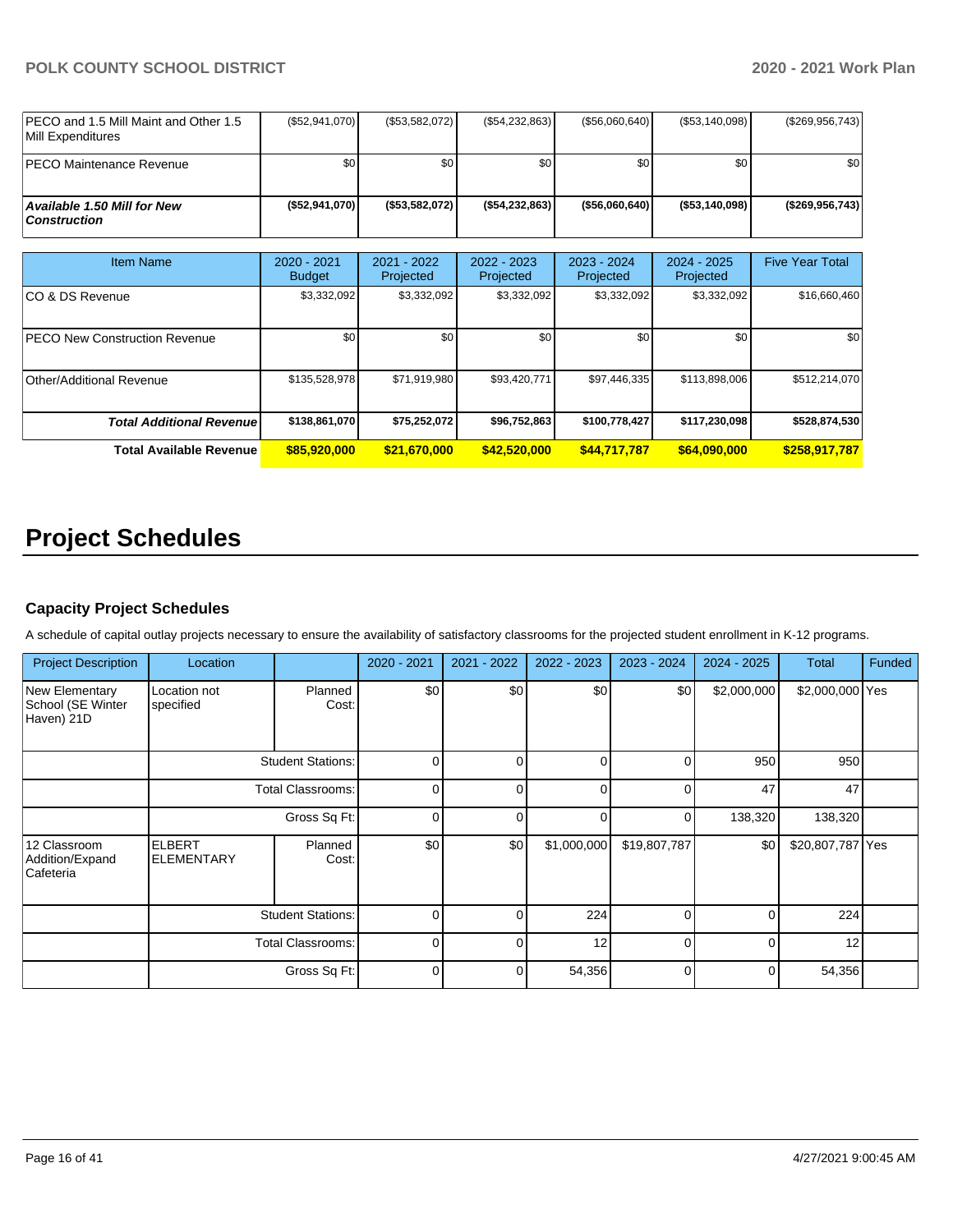| New Elementary<br>School (NE County)<br>21C             | Location not<br>specified                | Planned<br>Cost:         | \$0          | \$0            | \$0            | \$0            | \$2,000,000    | \$2,000,000 No   |  |
|---------------------------------------------------------|------------------------------------------|--------------------------|--------------|----------------|----------------|----------------|----------------|------------------|--|
|                                                         |                                          | <b>Student Stations:</b> | 0            | 0              | 0              | 0              | 950            | 950              |  |
|                                                         |                                          | Total Classrooms:        | 0            | 0              | 0              | 0              | 47             | 47               |  |
|                                                         |                                          | Gross Sq Ft:             | 0            | 0              | $\mathbf 0$    | 0              | 138,320        | 138,320          |  |
| Modernization                                           | FRED G GARNER<br><b>ELEMENTARY</b>       | Planned<br>Cost:         | \$1,000,000  | \$19,807,787   | \$0            | \$0            | \$0            | \$20,807,787 No  |  |
|                                                         |                                          | <b>Student Stations:</b> | 966          | $\mathbf 0$    | $\mathbf 0$    | 0              | $\mathbf 0$    | 966              |  |
|                                                         |                                          | Total Classrooms:        | 48           | 0              | $\overline{0}$ | 0              | $\mathbf 0$    | 48               |  |
|                                                         |                                          | Gross Sq Ft:             | 140,649      | $\mathbf 0$    | $\mathbf 0$    | 0              | $\mathbf 0$    | 140,649          |  |
| Modernization                                           | <b>WAHNETA</b><br><b>ELEMENTARY</b>      | Planned<br>Cost:         | \$0          | \$0            | \$0            | \$0            | \$15,000,000   | \$15,000,000 No  |  |
|                                                         |                                          | <b>Student Stations:</b> | 0            | 0              | 0              | 0              | 680            | 680              |  |
|                                                         |                                          | <b>Total Classrooms:</b> | 0            | 0              | 0              | 0              | 34             | 34               |  |
|                                                         |                                          | Gross Sq Ft:             | 0            | 0              | 0              | 0              | 62,318         | 62,318           |  |
| New Elementary<br>School (NE County)<br>20 <sub>B</sub> | Location not<br>specified                | Planned<br>Cost:         | \$32,000,000 | \$0            | \$0            | \$0            | \$0            | \$32,000,000 Yes |  |
|                                                         |                                          | <b>Student Stations:</b> | 950          | $\overline{0}$ | $\mathbf 0$    | $\mathbf 0$    | $\mathbf 0$    | 950              |  |
|                                                         |                                          | <b>Total Classrooms:</b> | 47           | 0              | $\mathbf 0$    | 0              | $\mathbf 0$    | 47               |  |
|                                                         |                                          | Gross Sq Ft:             | 138,320      | $\mathbf 0$    | $\mathbf 0$    | $\mathbf 0$    | $\mathbf 0$    | 138,320          |  |
| Modernize Campus                                        | <b>SOUTHWEST</b><br><b>MIDDLE</b>        | Planned<br>Cost:         | \$2,000,000  | \$0            | \$28,120,000   | \$10,000,000   | \$0            | \$40,120,000 Yes |  |
|                                                         |                                          | <b>Student Stations:</b> | 930          | $\mathbf 0$    | $\overline{0}$ | $\overline{0}$ | $\overline{0}$ | 930              |  |
|                                                         |                                          | <b>Total Classrooms:</b> | 42           | 0              | 0              | 0              | 0              | 42               |  |
|                                                         |                                          | Gross Sq Ft:             | 135,410      | 0              | 0              | 0              | 0              | 135,410          |  |
| Modernize Campus                                        | <b>CRYSTAL LAKE</b><br><b>ELEMENTARY</b> | Planned<br>Cost:         | \$0          | \$0            | \$0            | \$0            | \$2,000,000    | \$2,000,000 Yes  |  |
|                                                         |                                          | <b>Student Stations:</b> | $\mathsf 0$  | $\overline{0}$ | $\pmb{0}$      | $\mathbf 0$    | 564            | 564              |  |
|                                                         |                                          | Total Classrooms:        | $\mathsf 0$  | $\overline{0}$ | $\pmb{0}$      | $\mathsf 0$    | 28             | 28               |  |
|                                                         |                                          | Gross Sq Ft:             | $\mathsf 0$  | $\overline{0}$ | $\mathbf 0$    | $\mathbf 0$    | 135,410        | 135,410          |  |
| Modernize Campus                                        | <b>LENA VISTA</b><br><b>ELEMENTARY</b>   | Planned<br>Cost:         | \$0          | \$0            | \$0            | \$0            | \$2,000,000    | \$2,000,000 Yes  |  |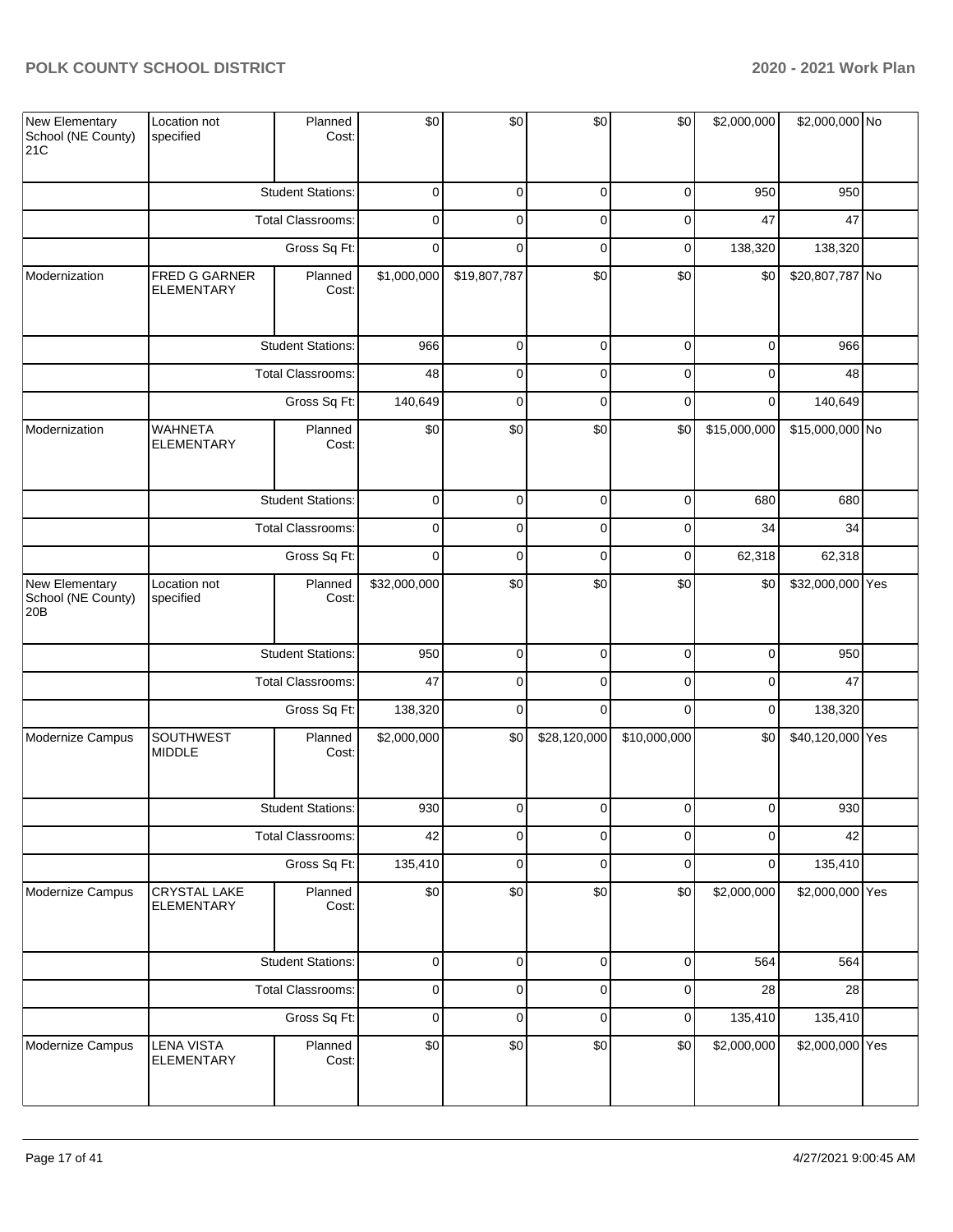|                                       |                                       | <b>Student Stations:</b> | 0            | 0   | 0           | 0           | 480          | 480              |  |
|---------------------------------------|---------------------------------------|--------------------------|--------------|-----|-------------|-------------|--------------|------------------|--|
|                                       |                                       | <b>Total Classrooms:</b> | $\mathbf 0$  | 0   | $\mathbf 0$ | 0           | 24           | 24               |  |
|                                       |                                       | Gross Sq Ft:             | $\mathbf 0$  | 0   | 0           | 0           | 57,142       | 57,142           |  |
| Elementary 20A<br>School Replacement  | <b>KINGSFORD</b><br><b>ELEMENTARY</b> | Planned<br>Cost:         | \$32,000,000 | \$0 | \$0         | \$0         | \$0          | \$32,000,000 Yes |  |
|                                       |                                       | <b>Student Stations:</b> | 996          | 0   | 0           | 0           | 0            | 996              |  |
|                                       |                                       | Total Classrooms:        | 50           | 0   | 0           | 0           | 0            | 50               |  |
|                                       |                                       | Gross Sq Ft:             | 145,018      | 0   | $\mathbf 0$ | 0           | 0            | 145,018          |  |
| New Middle School<br>(NE County) 21AA | Location not<br>specified             | Planned<br>Cost:         | \$0          | \$0 | \$0         | \$2,000,000 | \$48,000,000 | \$50,000,000 Yes |  |
|                                       |                                       | <b>Student Stations:</b> | $\mathbf 0$  | 0   | 0           | 1,300       | $\mathbf 0$  | 1,300            |  |
|                                       |                                       | <b>Total Classrooms:</b> | 0            | 0   | 0           | 59          | 0            | 59               |  |
|                                       |                                       | Gross Sq Ft:             | 0            | 0   | 0           | 198,376     | 0            | 198,376          |  |
| Gym                                   | <b>DENISON MIDDLE</b>                 | Planned<br>Cost:         | \$5,340,000  | \$0 | \$0         | \$0         | \$0          | \$5,340,000 Yes  |  |
|                                       |                                       | <b>Student Stations:</b> | 120          | 0   | $\Omega$    | $\Omega$    | $\Omega$     | 120              |  |
|                                       |                                       | <b>Total Classrooms:</b> | $\Omega$     | 0   | $\Omega$    | $\Omega$    | $\Omega$     | 0                |  |
|                                       |                                       | Gross Sq Ft:             | 16,015       | 0   | 0           | 0           | 0            | 16,015           |  |

| <b>Planned Cost:</b>       | \$72,340,000 | \$19,807,787 | \$29,120,000 |         |         | $$31,807,787$ $$71,000,000$ $$224,075,574$ |
|----------------------------|--------------|--------------|--------------|---------|---------|--------------------------------------------|
| <b>Student Stations: I</b> | 3,962        |              | 224          | 1,300   | 3,624   | 9,110                                      |
| <b>Total Classrooms: I</b> | 187          |              | 12           | 59      | 180     | 438                                        |
| Gross Sq Ft:               | 575,412      |              | 54,356       | 198,376 | 531.510 | 1,359,654                                  |

# **Other Project Schedules**

Major renovations, remodeling, and additions of capital outlay projects that do not add capacity to schools.

| <b>Project Description</b>                     | Location               | 2020 - 2021<br><b>Actual Budget</b> | 2021 - 2022<br>Projected | 2022 - 2023<br>Projected | 2023 - 2024<br>Projected | $2024 - 2025$<br>Projected | Total            | Funded |
|------------------------------------------------|------------------------|-------------------------------------|--------------------------|--------------------------|--------------------------|----------------------------|------------------|--------|
| Lakeland Clinic                                | Location not specified | \$840,000                           | \$0                      | \$0                      | \$0                      | \$0 <sub>1</sub>           | \$840,000 Yes    |        |
| Safety And Security<br><b>Enhancements</b>     | Location not specified | \$1,000,000                         | \$1,500,000              | \$850,000                | \$850,000                | \$700,000                  | \$4,900,000 Yes  |        |
| Site Acquisition                               | Location not specified | \$1,000,000                         | \$2,400,000              | \$800,000                | \$800,000                | \$750,000                  | \$5,750,000 Yes  |        |
| District Wide:<br>Lighting Conversion Projects | Location not specified | \$1,000,000                         | \$3,450,000              | \$1,000,000              | \$500,000                | \$0                        | \$5,950,000 Yes  |        |
| District Wide:<br>Maintenance Projects         | Location not specified | \$10,000,000                        | \$13,000,000             | \$10,000,000             | \$10,000,000             | \$8,000,000                | \$51,000,000 Yes |        |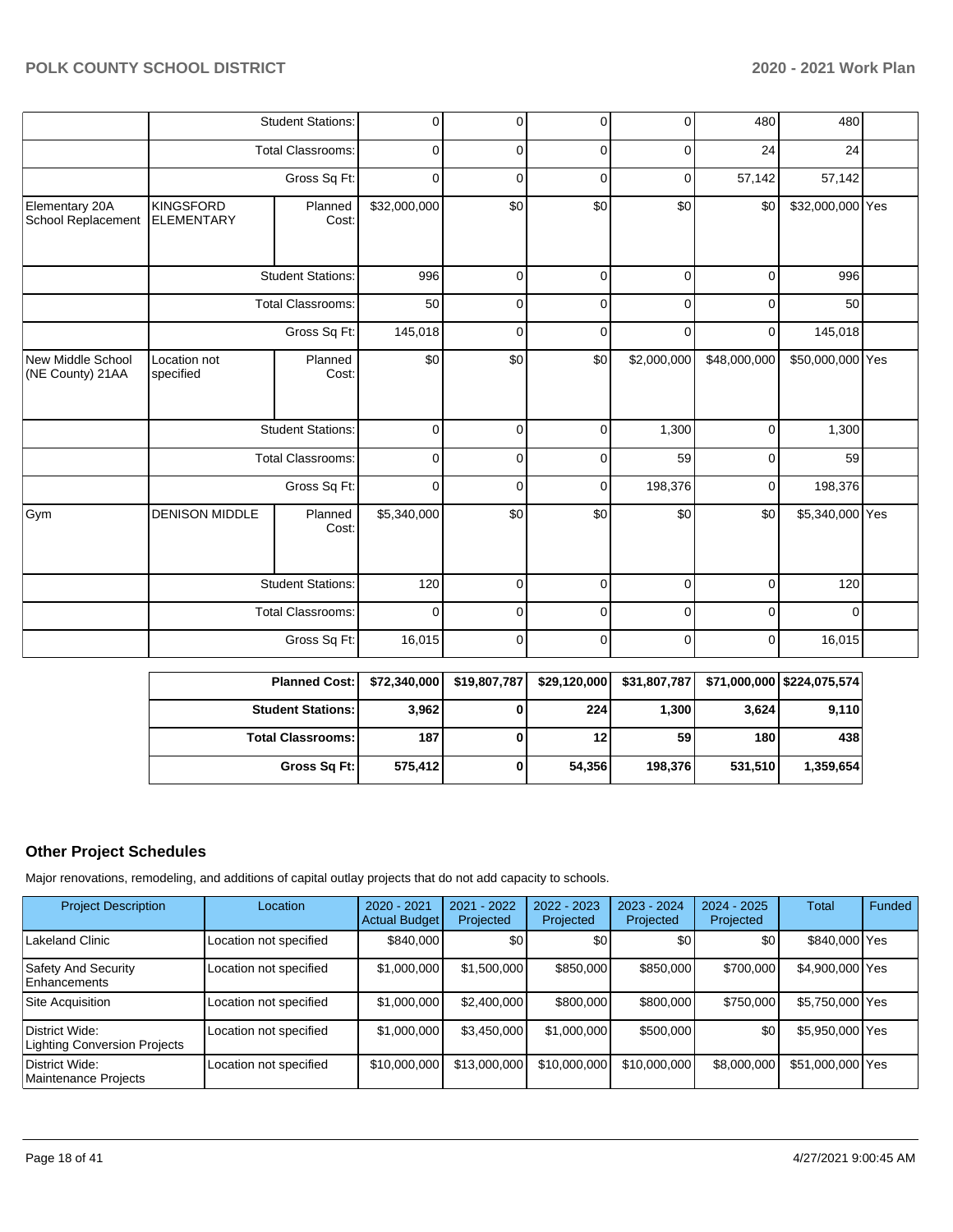| District Wide:<br>Portable Replacement | Location not specified | \$600,000    | \$1,000,000  | \$600,000    | \$600,000    | \$500,000    | \$3,300,000 Yes |  |
|----------------------------------------|------------------------|--------------|--------------|--------------|--------------|--------------|-----------------|--|
| District Wide:<br>Portable Demolition  | Location not specified | \$40,000     | \$70,000     | \$50,000     | \$60,000     | \$40,000     | \$260,000 Yes   |  |
| District Wide:<br>Portable Moves       | Location not specified | \$100,000    | \$250,000    | \$100,000    | \$100,000    | \$100,000    | \$650,000 Yes   |  |
|                                        |                        | \$14,580,000 | \$21,670,000 | \$13,400,000 | \$12,910,000 | \$10,090,000 | \$72.650.000    |  |

# **Additional Project Schedules**

Any projects that are not identified in the last approved educational plant survey.

Nothing reported for this section.

## **Non Funded Growth Management Project Schedules**

Schedule indicating which projects, due to planned development, that CANNOT be funded from current revenues projected over the next five years.

Nothing reported for this section.

# **Tracking**

# **Capacity Tracking**

| Location                                      | $2020 -$<br><b>2021 Satis.</b><br>Stu. Sta. | Actual<br>$2020 -$<br>2021 FISH<br>Capacity | Actual<br>$2019 -$<br>2020<br><b>COFTE</b> | # Class<br><b>Rooms</b> | Actual<br>Average<br>$2020 -$<br>2021 Class<br><b>Size</b> | Actual<br>$2020 -$<br>2021<br><b>Utilization</b> | <b>New</b><br>Stu.<br>Capacity | <b>New</b><br>Rooms to<br>be<br>Added/Re<br>moved | Projected<br>$2024 -$<br>2025<br><b>COFTE</b> | Projected<br>$2024 -$<br>2025<br>Utilization | Projected<br>$2024 -$<br>2025 Class<br><b>Size</b> |
|-----------------------------------------------|---------------------------------------------|---------------------------------------------|--------------------------------------------|-------------------------|------------------------------------------------------------|--------------------------------------------------|--------------------------------|---------------------------------------------------|-----------------------------------------------|----------------------------------------------|----------------------------------------------------|
| <b>LAKELAND SENIOR</b><br>IHIGH.              | 2,905                                       | 2,759                                       | 2,070                                      | 122                     | 17                                                         | 75.00 %                                          | $\Omega$                       | ∩                                                 | 1,577                                         | 57.00 %                                      | 13                                                 |
| <b>LAWTON CHILES</b><br><b>MIDDLE ACADEMY</b> | 809                                         | 728                                         | 647                                        | 34 <sub>l</sub>         | 19 <sup>1</sup>                                            | 89.00 %                                          | $\Omega$                       | ∩                                                 | 650                                           | 89.00 %                                      | 19                                                 |
| <b>SOUTHWEST MIDDLE</b>                       | 1,381                                       | 1,242                                       | 805                                        | 60                      | 13 <sup>1</sup>                                            | 65.00 %                                          | 930                            | 42                                                | 798                                           | 37.00 %                                      | 8                                                  |
| <b>CARLTON PALMORE</b><br><b>IELEMENTARY</b>  | 709                                         | 709                                         | 432                                        | 38                      | 11                                                         | 61.00 %                                          | $\Omega$                       | $\Omega$                                          | 435                                           | 61.00 %                                      | 11                                                 |
| IWEST AREA ADULT<br><b>SCHOOL</b>             | 435                                         | 652                                         | $\Omega$                                   | 18                      | $\Omega$                                                   | 0.00%                                            | $\Omega$                       | $\Omega$                                          | $\Omega$                                      | 0.00%                                        | $\Omega$                                           |
| <b>CLEVELAND COURT</b><br><b>IELEMENTARY</b>  | 435                                         | 435                                         | 385                                        | 23                      | 17                                                         | 89.00 %                                          | $\Omega$                       | $\Omega$                                          | 381                                           | 88.00 %                                      | 17                                                 |
| IDORIS A SANDERS<br>ILEARNING CENTER          | 152                                         | 152                                         | 107                                        | 15                      | 7                                                          | 71.00 %                                          | $\Omega$                       | 0                                                 | 43                                            | 28.00 %                                      | 3                                                  |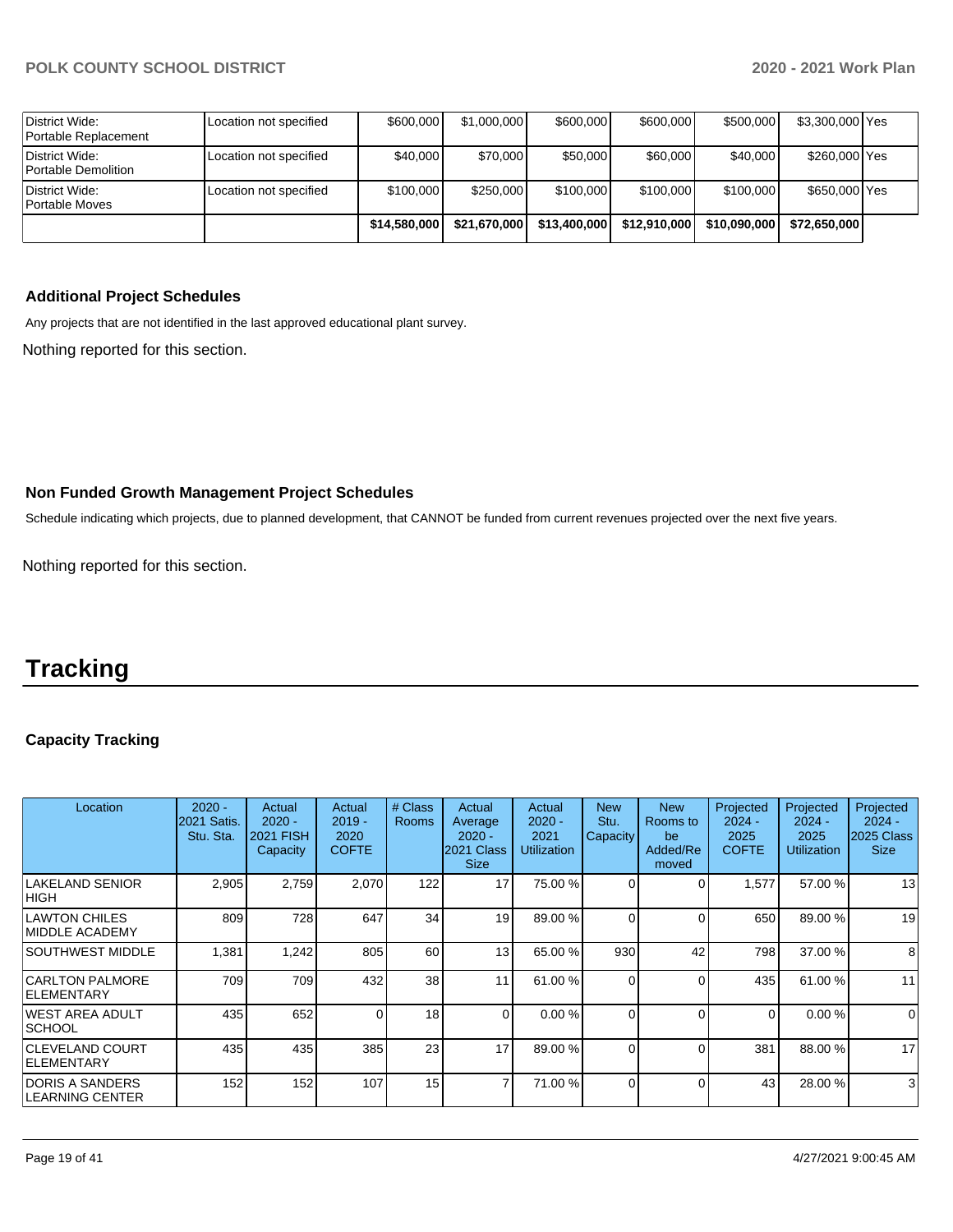| <b>CRYSTAL LAKE</b>                                             | 703   | 703            | 439      | 38  | 12          | 62.00%  | 564            | 28          | 417   | 33.00 %  | 6              |
|-----------------------------------------------------------------|-------|----------------|----------|-----|-------------|---------|----------------|-------------|-------|----------|----------------|
| <b>ELEMENTARY</b>                                               |       |                |          |     |             |         |                |             |       |          |                |
| DIXIELAND<br><b>ELEMENTARY</b>                                  | 475   | 475            | 377      | 25  | 15          | 79.00 % | 0              | $\Omega$    | 352   | 74.00 %  | 14             |
| <b>PHILIP O'BRIEN</b><br><b>ELEMENTARY</b>                      | 777   | 777            | 672      | 42  | 16          | 87.00 % | 0              | $\Omega$    | 737   | 95.00 %  | 18             |
| MEDULLA ELEMENTARY                                              | 834   | 834            | 579      | 47  | 12          | 69.00 % | $\Omega$       | $\Omega$    | 633   | 76.00 %  | 13             |
| <b>SOUTHWEST</b><br><b>ELEMENTARY</b>                           | 682   | 682            | 418      | 35  | 12          | 61.00%  | $\Omega$       | $\Omega$    | 430   | 63.00 %  | 12             |
| <b>LINCOLN ACADEMY</b>                                          | 735   | 735            | 547      | 38  | 14          | 74.00 % | $\mathbf 0$    | $\Omega$    | 565   | 77.00 %  | 15             |
| ROCHELLE SCHOOL OF<br>THE ARTS                                  | 1,279 | 1,151          | 798      | 57  | 14          | 69.00 % | 0              | $\Omega$    | 821   | 71.00 %  | 14             |
| <b>DANIEL JENKINS</b><br><b>ACADEMY OF</b><br><b>TECHNOLOGY</b> | 743   | 668            | 520      | 32  | 16          | 78.00 % | 0              | $\Omega$    | 501   | 75.00 %  | 16             |
| SHELLEY S BOONE<br><b>MIDDLE</b>                                | 1,583 | 1,424          | 1,344    | 66  | 20          | 94.00 % | $\Omega$       | $\Omega$    | 1,515 | 106.00%  | 23             |
| <b>COMBEE ELEMENTARY</b>                                        | 904   | 904            | 609      | 49  | 12          | 67.00 % | 0              | $\Omega$    | 587   | 65.00 %  | 12             |
| <b>ALTA VISTA</b><br><b>ELEMENTARY</b>                          | 912   | 912            | 684      | 49  | 14          | 75.00 % | 0              | $\Omega$    | 660   | 72.00 %  | 13             |
| <b>EASTSIDE</b><br><b>ELEMENTARY</b>                            | 1,091 | 1,091          | 620      | 56  | 11          | 57.00 % | $\mathbf 0$    | $\Omega$    | 574   | 53.00 %  | 10             |
| <b>BETHUNE ACADEMY</b>                                          | 526   | 526            | 460      | 27  | 17          | 87.00 % | $\Omega$       | $\Omega$    | 458   | 87.00 %  | 17             |
| <b>DAVENPORT</b><br><b>ELEMENTARY</b>                           | 875   | 875            | $\Omega$ | 47  | $\mathbf 0$ | 0.00%   | $\Omega$       | $\Omega$    | 613   | 70.00 %  | 13             |
| DONALD E WOODS<br><b>CENTER</b>                                 | 181   | 181            | 43       | 13  | 3           | 24.00 % | 0              | $\Omega$    | 28    | 15.00 %  | $\overline{2}$ |
| <b>NORTH LAKELAND</b><br>ELEMENTARY                             | 866   | 866            | 745      | 47  | 16          | 86.00 % | $\mathbf 0$    | $\Omega$    | 727   | 84.00 %  | 15             |
| LAKE ALFRED<br><b>ELEMENTARY</b>                                | 746   | 746            | 688      | 39  | 18          | 92.00 % | $\mathbf 0$    | $\Omega$    | 741   | 99.00 %  | 19             |
| WINTER HAVEN SENIOR<br><b>HIGH</b>                              | 2,424 | 2,302          | 2,262    | 103 | 22          | 98.00 % | 0              | $\Omega$    | 2,402 | 104.00 % | 23             |
| <b>DENISON MIDDLE</b>                                           | 1,234 | 1,110          | 773      | 56  | 14          | 70.00 % | 120            | $\mathbf 0$ | 770   | 63.00 %  | 14             |
| <b>BRIGHAM ACADEMY</b>                                          | 687   | 687            | 538      | 37  | 15          | 78.00 % | $\mathbf 0$    | $\Omega$    | 542   | 79.00 %  | 15             |
| WESTWOOD MIDDLE                                                 | 1,398 | 1,258          | 781      | 65  | 12          | 62.00 % | $\Omega$       | $\Omega$    | 795   | 63.00 %  | 12             |
| ELBERT ELEMENTARY                                               | 872   | 872            | 780      | 47  | 17          | 89.00 % | 224            | 12          | 814   | 74.00 %  | 14             |
| <b>GAUSE RIVERSIDE</b><br><b>ACADEMY</b>                        | 152   | $\mathbf 0$    | 0        | 9   | $\mathbf 0$ | 0.00%   | 0              | $\Omega$    | 0     | 0.00%    | $\mathbf 0$    |
| <b>FRED G GARNER</b><br><b>ELEMENTARY</b>                       | 945   | 945            | 766      | 50  | 15          | 81.00 % | 966            | 48          | 918   | 48.00%   | 9              |
| <b>INWOOD ELEMENTARY</b>                                        | 543   | 543            | 325      | 29  | 11          | 60.00 % | 0              | $\Omega$    | 393   | 72.00 %  | 14             |
| <b>LAKE SHIPP</b><br><b>ELEMENTARY</b>                          | 618   | 618            | 500      | 33  | 15          | 81.00%  | 0              | $\Omega$    | 560   | 91.00 %  | 17             |
| <b>JOHN SNIVELY</b><br>ELEMENTARY                               | 693   | 693            | 414      | 37  | 11          | 60.00 % | 0              | $\Omega$    | 458   | 66.00 %  | 12             |
| LAKE ALFRED<br>POLYTECH ACADEMY                                 | 901   | 810            | 642      | 39  | 16          | 79.00 % | $\overline{0}$ | $\Omega$    | 678   | 84.00 %  | 17             |
| AUBURNDALE CENTRAL<br><b>ELEMENTARY</b>                         | 523   | 523            | 376      | 28  | 13          | 72.00 % | 0              | $\mathbf 0$ | 367   | 70.00 %  | 13             |
| LAKE ALFRED BEST AT<br><b>FRUITLAND PARK</b>                    | 96    | $\overline{0}$ | 0        | 10  | $\mathbf 0$ | 0.00%   | $\overline{0}$ | $\mathbf 0$ | 0     | 0.00%    | $\mathbf 0$    |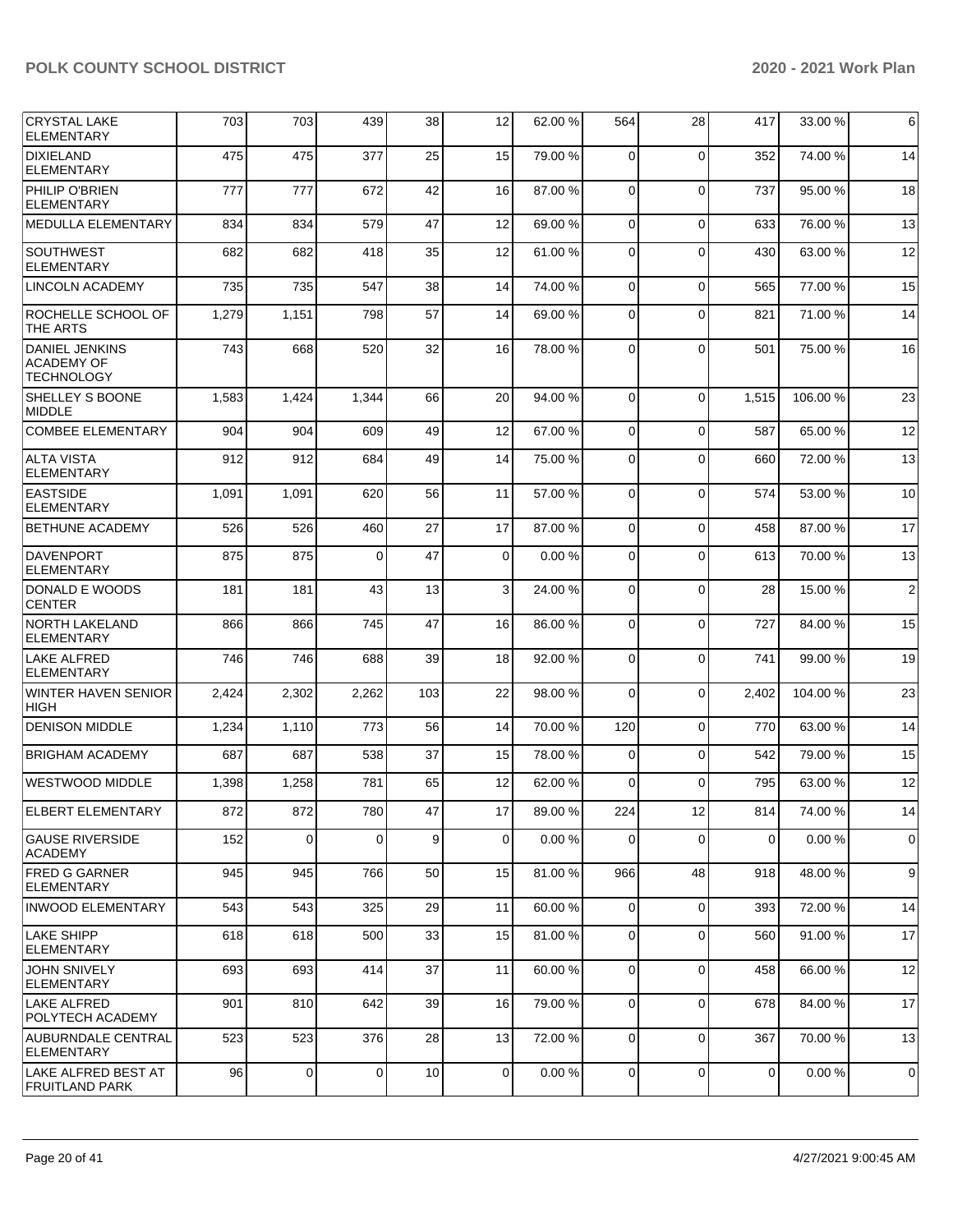| <b>WAHNETA</b><br><b>ELEMENTARY</b>                                   | 681   | 681   | 493      | 36  | 14             | 72.00 %  | 680            | 34             | 500      | 37.00 % | $\overline{7}$ |
|-----------------------------------------------------------------------|-------|-------|----------|-----|----------------|----------|----------------|----------------|----------|---------|----------------|
| <b>JEWETT MIDDLE</b><br><b>ACADEMY</b>                                | 746   | 671   | 578      | 33  | 18             | 86.00 %  | $\Omega$       | $\Omega$       | 581      | 87.00 % | 18             |
| JEWETT SCHOOL OF<br>THE ARTS                                          | 879   | 791   | 724      | 44  | 16             | 92.00 %  | $\Omega$       | $\Omega$       | 727      | 92.00 % | 17             |
| LEWIS ELEMENTARY                                                      | 620   | 620   | 436      | 34  | 13             | 70.00 %  | $\overline{0}$ | $\Omega$       | 468      | 75.00 % | 14             |
| <b>BARTOW MIDDLE</b>                                                  | 1,452 | 1,306 | 1,131    | 68  | 17             | 87.00 %  | 0              | $\Omega$       | 902      | 69.00%  | 13             |
| FORT MEADE MIDDLE<br><b>SENIOR HIGH</b>                               | 1,269 | 1,142 | 759      | 56  | 14             | 66.00 %  | 0              | $\Omega$       | 789      | 69.00 % | 14             |
| ANNA WOODBURY<br><b>ELEMENTARY</b>                                    | 288   | 288   | 215      | 14  | 15             | 74.00 %  | $\mathbf 0$    | $\Omega$       | 203      | 70.00%  | 15             |
| <b>AUBURNDALE SENIOR</b><br><b>HIGH</b>                               | 2,524 | 2,397 | 1,531    | 101 | 15             | 64.00 %  | 0              | $\Omega$       | 1,810    | 76.00 % | 18             |
| JERE L STAMBAUGH<br><b>MIDDLE</b>                                     | 1,307 | 1,176 | 985      | 58  | 17             | 84.00 %  | 0              | $\Omega$       | 968      | 82.00 % | 17             |
| LENA VISTA<br><b>ELEMENTARY</b>                                       | 1,045 | 1,045 | 849      | 56  | 15             | 81.00%   | 480            | 24             | 930      | 61.00 % | 12             |
| <b>ALTURAS ELEMENTARY</b>                                             | 427   | 427   | 352      | 23  | 15             | 82.00 %  | $\Omega$       | $\Omega$       | 351      | 82.00 % | 15             |
| <b>WALTER CALDWELL</b><br><b>ELEMENTARY</b>                           | 842   | 842   | 715      | 46  | 16             | 85.00 %  | $\Omega$       | $\Omega$       | 847      | 101.00% | 18             |
| <b>EAST AREA ADULT &amp;</b><br><b>COMMUNITY SCHOOL</b>               | 465   | 697   | $\Omega$ | 20  | $\mathbf 0$    | 0.00%    | $\mathbf 0$    | $\Omega$       | $\Omega$ | 0.00%   | $\mathbf 0$    |
| <b>POLK CITY</b><br><b>ELEMENTARY</b>                                 | 685   | 685   | 556      | 36  | 15             | 81.00%   | $\mathbf 0$    | $\Omega$       | 668      | 98.00 % | 19             |
| <b>BARTOW SENIOR HIGH</b>                                             | 4,292 | 4,077 | 2,088    | 177 | 12             | 51.00 %  | $\Omega$       | $\Omega$       | 2,307    | 57.00 % | 13             |
| <b>SOUTH CENTRAL</b><br><b>ADULT &amp; COMMUNITY</b><br><b>SCHOOL</b> | 25    | 0     | 0        | 1   | 0              | 0.00%    | 0              | $\Omega$       | 0        | 0.00%   | $\mathbf 0$    |
| <b>KATHLEEN SENIOR</b><br><b>HIGH</b>                                 | 2,978 | 2,829 | 1,924    | 127 | 15             | 68.00 %  | $\mathbf 0$    | $\Omega$       | 2,216    | 78.00 % | 17             |
| <b>BARTOW ACADEMY</b>                                                 | 584   | 584   | 507      | 30  | 17             | 87.00 %  | $\mathbf 0$    | $\Omega$       | 506      | 87.00 % | 17             |
| <b>FLORAL AVENUE</b><br><b>ELEMENTARY</b>                             | 771   | 771   | 530      | 41  | 13             | 69.00 %  | 0              | $\Omega$       | 545      | 71.00 % | 13             |
| JEAN O'DELL LIFE AND<br><b>LEARNING CENTER</b>                        | 166   | 166   | 72       | 16  | 4              | 43.00%   | $\mathbf 0$    | $\Omega$       | 37       | 22.00 % | $\overline{2}$ |
| <b>UNION ACADEMY</b>                                                  | 666   | 599   | 397      | 29  | 14             | 66.00 %  | 0              | $\Omega$       | 407      | 68.00 % | 14             |
| <b>GIBBONS STREET PRE-</b><br>K CENTER                                | 262   | 262   | 6        | 15  | $\overline{0}$ | 2.00 %   | $\overline{0}$ | $\overline{0}$ | 36       | 14.00 % | 2              |
| <b>FROSTPROOF</b><br><b>ELEMENTARY</b>                                | 583   | 583   | 396      | 33  | 12             | 68.00 %  | 0              | $\Omega$       | 442      | 76.00 % | 13             |
| HIGHLAND CITY<br><b>ELEMENTARY</b>                                    | 552   | 552   | 431      | 30  | 14             | 78.00 %  | $\mathbf 0$    | $\Omega$       | 418      | 76.00 % | 14             |
| MULBERRY SENIOR<br>HIGH                                               | 1,536 | 1,459 | 1,212    | 65  | 19             | 83.00 %  | $\mathbf 0$    | $\Omega$       | 1,320    | 90.00 % | 20             |
| PURCELL ELEMENTARY                                                    | 593   | 593   | 502      | 33  | 15             | 85.00 %  | $\overline{0}$ | $\Omega$       | 535      | 90.00 % | 16             |
| KINGSFORD<br><b>ELEMENTARY</b>                                        | 735   | 735   | 598      | 39  | 15             | 81.00 %  | 554            | 28             | 604      | 47.00 % | 9              |
| MULBERRY MIDDLE                                                       | 1,179 | 1,061 | 1,215    | 50  | 24             | 115.00 % | 0              | $\mathbf 0$    | 1,162    | 110.00% | 23             |
| <b>JANIE HOWARD</b><br><b>WILSON ELEMENTARY</b>                       | 727   | 727   | 411      | 39  | 11             | 57.00 %  | $\mathbf 0$    | $\mathbf 0$    | 373      | 51.00 % | 10             |
| <b>KATHLEEN MIDDLE</b>                                                | 1,149 | 1,034 | 756      | 50  | 15             | 73.00 %  | $\mathbf 0$    | $\mathbf 0$    | 707      | 68.00 % | 14             |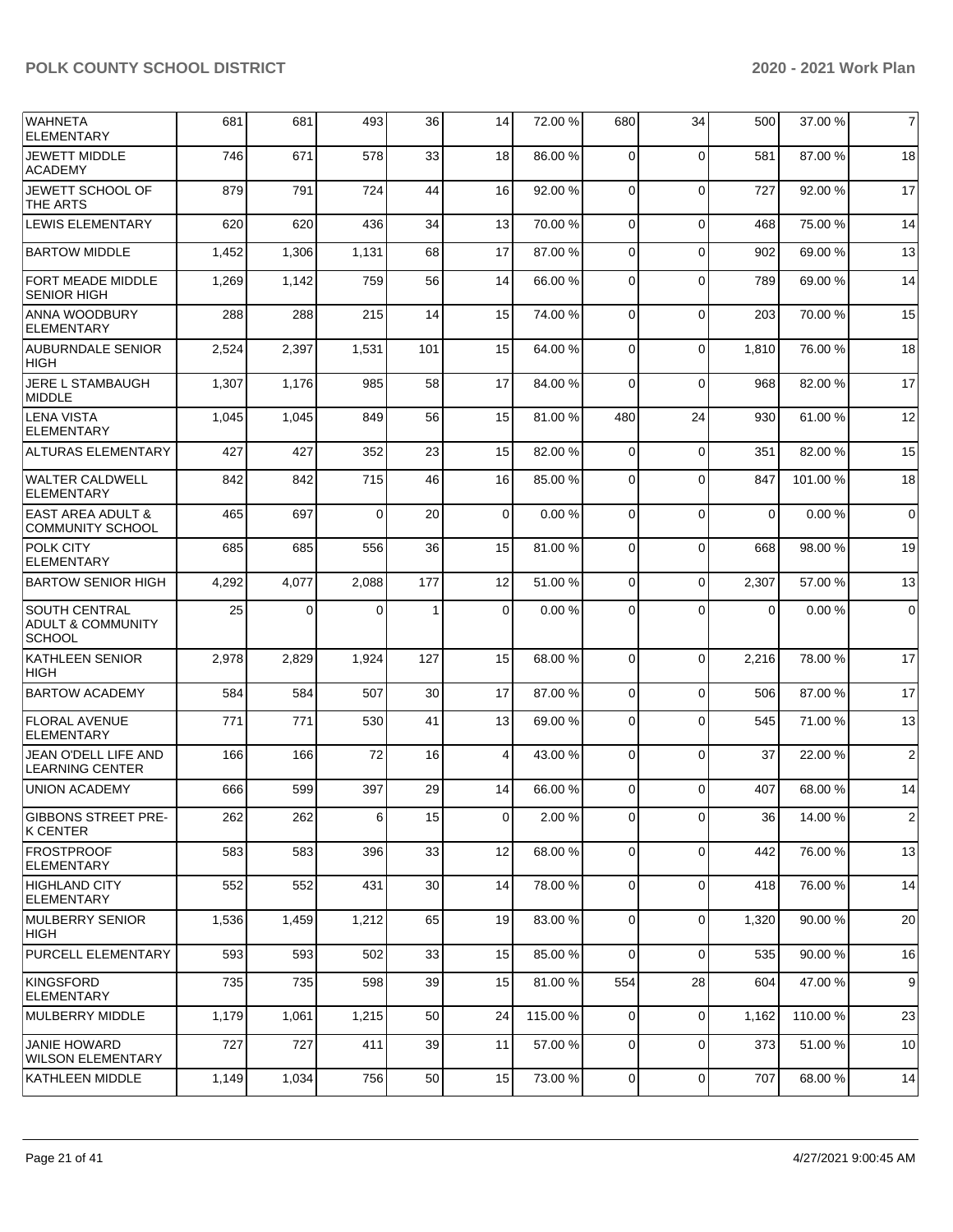| <b>KATHLEEN</b><br><b>ELEMENTARY</b>                                      | 734   | 734   | 554   | 39  | 14 | 76.00 % | $\Omega$       | $\Omega$       | 558   | 76.00 % | 14             |
|---------------------------------------------------------------------------|-------|-------|-------|-----|----|---------|----------------|----------------|-------|---------|----------------|
| <b>GRIFFIN ELEMENTARY</b>                                                 | 613   | 613   | 342   | 32  | 11 | 56.00 % | $\Omega$       | $\Omega$       | 336   | 55.00 % | 11             |
| <b>JESSE KEEN</b><br><b>ELEMENTARY</b>                                    | 769   | 769   | 646   | 42  | 15 | 84.00 % | $\Omega$       | $\Omega$       | 670   | 87.00 % | 16             |
| WINSTON ELEMENTARY                                                        | 703   | 703   | 505   | 37  | 14 | 72.00 % | $\mathbf 0$    | $\Omega$       | 559   | 80.00 % | 15             |
| <b>MAYNARD E TRAVISS</b><br>TECHNICAL COLLEGE                             | 1,113 | 1,335 | 146   | 57  | 3  | 11.00 % | $\Omega$       | $\Omega$       | 192   | 14.00 % | 3              |
| <b>MCLAUGHLIN MIDDLE</b><br><b>SCHOOL AND FINE</b><br><b>ARTS ACADEMY</b> | 1,343 | 1,208 | 539   | 60  | 9  | 45.00 % | $\Omega$       | $\Omega$       | 522   | 43.00 % | 9              |
| POLK AVENUE<br><b>ELEMENTARY</b>                                          | 656   | 656   | 541   | 34  | 16 | 82.00 % | $\Omega$       | $\Omega$       | 606   | 92.00 % | 18             |
| <b>HILLCREST</b><br><b>ELEMENTARY</b>                                     | 751   | 751   | 685   | 39  | 18 | 91.00 % | $\Omega$       | $\Omega$       | 709   | 94.00 % | 18             |
| SPOOK HILL<br><b>ELEMENTARY</b>                                           | 758   | 758   | 603   | 40  | 15 | 80.00 % | $\Omega$       | $\Omega$       | 660   | 87.00 % | 17             |
| ROOSEVELT ACADEMY                                                         | 195   | 195   | 232   | 16  | 15 | 119.00% | $\Omega$       | $\Omega$       | 227   | 116.00% | 14             |
| <b>LAKE WALES SENIOR</b><br><b>HIGH</b>                                   | 1,823 | 1,731 | 1,545 | 74  | 21 | 89.00 % | $\Omega$       | $\Omega$       | 1,440 | 83.00 % | 19             |
| <b>BABSON PARK</b><br><b>ELEMENTARY</b>                                   | 532   | 532   | 479   | 28  | 17 | 90.00 % | $\mathbf 0$    | $\Omega$       | 500   | 94.00 % | 18             |
| <b>EDGAR L PADGETT</b><br><b>ELEMENTARY</b>                               | 836   | 836   | 546   | 43  | 13 | 65.00 % | $\Omega$       | $\Omega$       | 604   | 72.00 % | 14             |
| <b>GAUSE ACADEMY OF</b><br><b>APPLIED TECHNOLOGY</b>                      | 673   | 605   | 129   | 31  | 4  | 21.00%  | $\Omega$       | $\Omega$       | 187   | 31.00 % | 6              |
| <b>CRYSTAL LAKE MIDDLE</b>                                                | 1,452 | 1,306 | 952   | 62  | 15 | 73.00 % | $\mathbf 0$    | $\Omega$       | 871   | 67.00 % | 14             |
| <b>OSCAR J POPE</b><br><b>ELEMENTARY</b>                                  | 679   | 679   | 449   | 41  | 11 | 66.00 % | $\Omega$       | $\Omega$       | 474   | 70.00 % | 12             |
| <b>HAINES CITY SENIOR</b><br><b>HIGH</b>                                  | 3,097 | 2,942 | 2,476 | 133 | 19 | 84.00 % | $\Omega$       | $\Omega$       | 3,053 | 104.00% | 23             |
| MCKEEL ACADEMY FOR<br><b>APPLIED TECHNOLOGY</b>                           | 1,832 | 1,648 | 1,529 | 73  | 21 | 93.00 % | $\Omega$       | $\Omega$       | 1,474 | 89.00 % | 20             |
| <b>SCOTT LAKE</b><br><b>ELEMENTARY</b>                                    | 921   | 921   | 747   | 48  | 16 | 81.00 % | $\Omega$       | $\Omega$       | 796   | 86.00 % | 17             |
| <b>RIDGE TECHNICAL</b><br><b>COLLEGE</b>                                  | 1,193 | 1,431 | 165   | 60  | 3  | 12.00 % | $\Omega$       | $\Omega$       | 146   | 10.00 % | $\overline{2}$ |
| <b>EAGLE LAKE</b><br><b>ELEMENTARY</b>                                    | 778   | 778   | 642   | 41  | 16 | 82.00 % | $\Omega$       | $\Omega$       | 574   | 74.00 % | 14             |
| <b>GARDEN GROVE</b><br><b>ELEMENTARY</b>                                  | 656   | 656   | 541   | 34  | 16 | 82.00 % | $\mathbf 0$    | $\overline{0}$ | 570   | 87.00 % | 17             |
| ROSABELLE W BLAKE<br><b>ACADEMY</b>                                       | 843   | 758   | 686   | 47  | 15 | 90.00 % | $\overline{0}$ | $\Omega$       | 700   | 92.00 % | 15             |
| <b>JAMES E STEPHENS</b><br><b>ELEMENTARY</b>                              | 602   | 602   | 376   | 33  | 11 | 62.00 % | $\mathbf 0$    | $\Omega$       | 415   | 69.00%  | 13             |
| LAKE GIBSON MIDDLE                                                        | 1,458 | 1,312 | 1,266 | 66  | 19 | 97.00 % | $\overline{0}$ | $\overline{0}$ | 1,268 | 97.00 % | 19             |
| LAKE GIBSON SENIOR<br><b>HIGH</b>                                         | 2,325 | 2,208 | 1,770 | 98  | 18 | 80.00 % | $\mathbf 0$    | $\Omega$       | 2.018 | 91.00%  | 21             |
| LAKELAND HIGHLANDS<br><b>MIDDLE</b>                                       | 1,465 | 1,318 | 1,236 | 66  | 19 | 94.00 % | $\mathbf 0$    | $\Omega$       | 1,257 | 95.00 % | 19             |
| <b>DUNDEE ELEMENTARY</b><br><b>ACADEMY</b>                                | 669   | 669   | 641   | 36  | 18 | 96.00 % | $\mathbf 0$    | $\Omega$       | 629   | 94.00%  | 17             |
| <b>GEORGE JENKINS</b><br><b>SENIOR HIGH</b>                               | 2,812 | 2,671 | 2,203 | 119 | 19 | 82.00 % | $\mathbf 0$    | $\overline{0}$ | 2,431 | 91.00%  | 20             |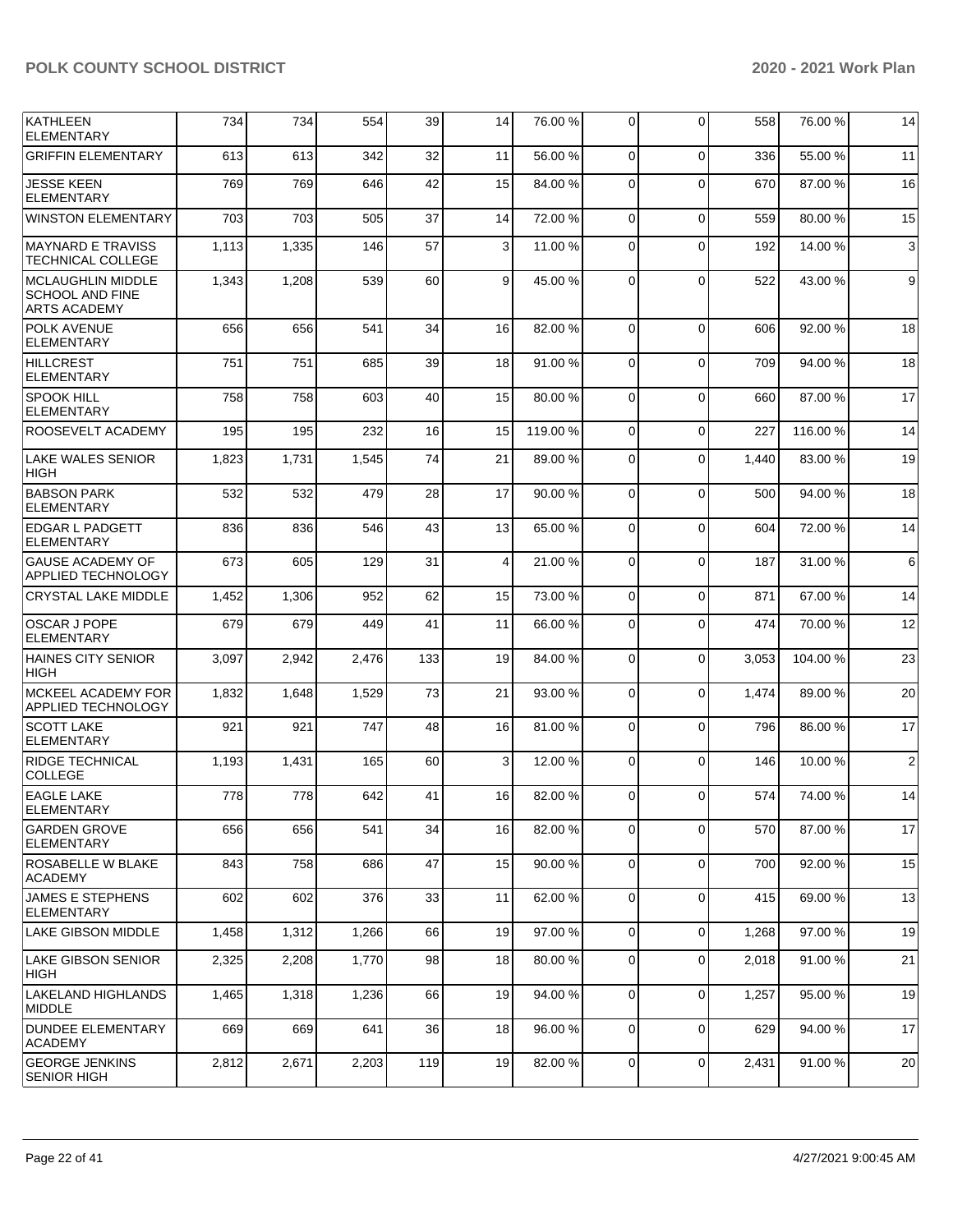| LOUGHMAN OAKS<br><b>ELEMENTARY</b>                | 1,161       | 1,161       | 1,026          | 59  | 17                      | 88.00 % | 0              | $\Omega$    | 1,131       | 97.00 %  | 19          |
|---------------------------------------------------|-------------|-------------|----------------|-----|-------------------------|---------|----------------|-------------|-------------|----------|-------------|
| <b>FROSTPROOF MIDDLE</b><br><b>SENIOR HIGH</b>    | 1,736       | 1,562       | 1,087          | 75  | 14                      | 70.00 % | $\mathbf 0$    | $\Omega$    | 1,122       | 72.00 %  | 15          |
| <b>CLARENCE BOSWELL</b><br><b>ELEMENTARY</b>      | 693         | 693         | 552            | 38  | 15                      | 80.00 % | $\mathbf 0$    | $\Omega$    | 603         | 87.00 %  | 16          |
| <b>JAMES W SIKES</b><br><b>ELEMENTARY</b>         | 981         | 981         | 855            | 52  | 16                      | 87.00 % | 0              | $\Omega$    | 861         | 88.00 %  | 17          |
| R CLEM CHURCHWELL<br><b>ELEMENTARY</b>            | 772         | 772         | 737            | 41  | 18                      | 95.00 % | $\mathbf 0$    | $\Omega$    | 889         | 115.00 % | 22          |
| <b>LAKE REGION SENIOR</b><br><b>HIGH</b>          | 2,638       | 2,506       | 1,484          | 108 | 14                      | 59.00 % | $\mathbf 0$    | $\Omega$    | 1,636       | 65.00 %  | 15          |
| <b>BILL DUNCAN</b><br><b>OPPORTUNITY CENTER</b>   | 285         | 285         | 63             | 20  | 3                       | 22.00 % | 0              | $\Omega$    | 63          | 22.00 %  | 3           |
| <b>WENDELL H WATSON</b><br><b>ELEMENTARY</b>      | 908         | 908         | 837            | 49  | 17                      | 92.00 % | $\mathbf 0$    | $\Omega$    | 865         | 95.00 %  | 18          |
| <b>VALLEYVIEW</b><br><b>ELEMENTARY</b>            | 915         | 915         | 809            | 49  | 17                      | 88.00 % | $\mathbf 0$    | $\Omega$    | 878         | 96.00 %  | 18          |
| <b>SOCRUM ELEMENTARY</b>                          | 893         | 893         | 509            | 48  | 11                      | 57.00 % | 0              | $\Omega$    | 535         | 60.00 %  | 11          |
| <b>BEN HILL GRIFFIN</b><br><b>ELEMENTARY</b>      | 546         | 546         | 438            | 28  | 16                      | 80.00%  | 0              | $\Omega$    | 452         | 83.00 %  | 16          |
| <b>DISCOVERY ACADEMY</b>                          | 1,208       | 1,087       | 971            | 53  | 18                      | 89.00 % | 0              | $\mathbf 0$ | 950         | 87.00 %  | 18          |
| <b>SLEEPY HILL MIDDLE</b>                         | 1,284       | 1,155       | 1,001          | 55  | 18                      | 87.00 % | $\mathbf 0$    | $\mathbf 0$ | 976         | 85.00 %  | 18          |
| <b>DUNDEE RIDGE MIDDLE</b>                        | 1,331       | 1,197       | 837            | 58  | 14                      | 70.00 % | 0              | $\mathbf 0$ | 828         | 69.00 %  | 14          |
| <b>BERKLEY ELEMENTARY</b>                         | 804         | 804         | 695            | 42  | 17                      | 86.00 % | 0              | $\mathbf 0$ | 777         | 97.00 %  | 19          |
| <b>PINEWOOD</b><br><b>ELEMENTARY</b>              | 786         | 786         | 652            | 42  | 16                      | 83.00 % | 0              | $\Omega$    | 723         | 92.00 %  | 17          |
| <b>SANDHILL</b><br><b>ELEMENTARY</b>              | 1,114       | 1,114       | 966            | 59  | 16                      | 87.00 % | $\mathbf 0$    | $\Omega$    | 1,011       | 91.00 %  | 17          |
| <b>RIDGEVIEW GLOBAL</b><br><b>STUDIES ACADEMY</b> | 909         | 818         | 876            | 48  | 18                      | 107.00% | 0              | $\Omega$    | 716         | 88.00 %  | 15          |
| <b>DWIGHT C SMITH</b><br><b>CENTER</b>            | 325         | $\Omega$    | $\Omega$       | 23  | $\mathbf 0$             | 0.00%   | $\mathbf 0$    | $\Omega$    | $\mathbf 0$ | 0.00%    | $\mathbf 0$ |
| <b>DR N E ROBERTS</b><br><b>ELEMENTARY</b>        | 875         | 875         | 739            | 47  | 16                      | 84.00%  | $\Omega$       | $\Omega$    | 739         | 84.00%   | 16          |
| <b>R BRUCE WAGNER</b><br>ELEMENTARY               | 984         | 984         | 810            | 53  | 15                      | 82.00 % | 0              | $\Omega$    | 862         | 88.00 %  | 16          |
| KAREN M SIEGEL<br><b>CENTER</b>                   | 259         | 259         | 165            | 25  | $\overline{\mathbf{7}}$ | 64.00%  | $\overline{0}$ | $\mathbf 0$ | 55          | 21.00%   | $\sqrt{2}$  |
| CHAIN OF LAKES<br>ELEMENTARY                      | 1,128       | 1,128       | 1,031          | 61  | 17                      | 91.00 % | $\overline{0}$ | $\Omega$    | 1,109       | 98.00 %  | 18          |
| SPESSARD HOLLAND<br><b>ELEMENTARY</b>             | 900         | 900         | 710            | 49  | 14                      | 79.00 % | 0              | $\mathbf 0$ | 713         | 79.00 %  | 15          |
| <b>RIDGE COMMUNITY</b><br>HIGH SCHOOL             | 2,967       | 2,818       | 2,931          | 126 | 23                      | 104.00% | 0              | $\mathbf 0$ | 3,570       | 127.00%  | 28          |
| <b>HIGHLANDS GROVE</b><br>ELEMENTARY              | 850         | 850         | 746            | 46  | 16                      | 88.00 % | $\mathbf 0$    | $\mathbf 0$ | 814         | 96.00 %  | 18          |
| <b>SLEEPY HILL</b><br><b>ELEMENTARY</b>           | 904         | 904         | 692            | 49  | 14                      | 76.00 % | 0              | $\mathbf 0$ | 838         | 93.00 %  | 17          |
| LAUREL ELEMENTARY                                 | 1,077       | 1,077       | 853            | 56  | 15                      | 79.00 % | $\overline{0}$ | $\mathbf 0$ | 904         | 84.00 %  | 16          |
| <b>LAKE MARION CREEK</b><br><b>SCHOOL</b>         | 1,309       | 1,178       | 668            | 57  | 12                      | 57.00 % | 0              | $\mathbf 0$ | 706         | 60.00 %  | 12          |
| Highland City Baseball<br>Park                    | $\mathbf 0$ | $\mathbf 0$ | $\overline{0}$ | 0   | $\mathbf 0$             | 0.00%   | $\mathbf 0$    | 0           | 0           | 0.00%    | 0           |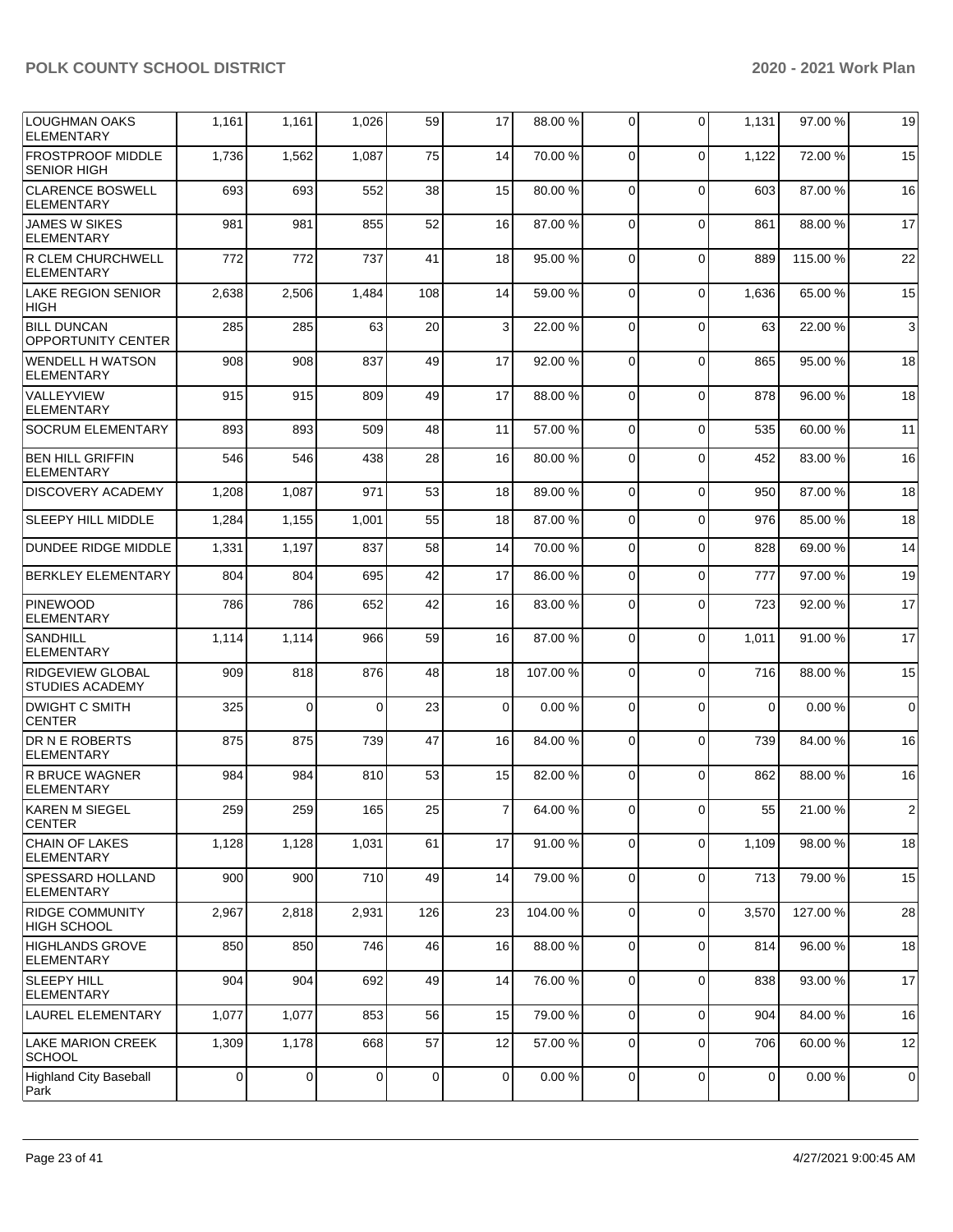|                                              | 132,532 | 127,268 | 95,383 | 6,382 | 15 I            | 74.95 %  | 4.518 | 216 | 100,532 | 76.28 %  | 15 |
|----------------------------------------------|---------|---------|--------|-------|-----------------|----------|-------|-----|---------|----------|----|
| <b>HORIZONS</b><br><b>IELEMENTARY SCHOOL</b> | 1.450   | 1,450   | 1.294  | 76 l  | 17              | 89.00 %  |       |     | 1,306   | 90.00 %  | 17 |
| <b>PALMETTO</b><br><b>IELEMENTARY SCHOOL</b> | 872     | 872     | 601    | 47    | 13 <sub>1</sub> | 69.00 %  |       |     | 601     | 69.00 %  | 13 |
| <b>TENOROC SENIOR</b>                        | 1.935   | 1,838   | 1.041  | 80    | 13 <sub>l</sub> | 57.00 %  |       |     | .257    | 68.00 %  | 16 |
| Davenport School of the<br>Arts (New)        | 1,603   | 1.442   | 1.164  | 76 l  | 15              | 81.00 %  |       |     | 1.239   | 86.00 %  | 16 |
| ICITRUS RIDGE: A<br><b>ICIVICS ACADEMY</b>   | 1.997   | 1.797   | 1,860  | 98    | 19              | 103.00 % |       |     | 2.058   | 115.00 % | 21 |

The COFTE Projected Total (100,532) for 2024 - 2025 must match the Official Forecasted COFTE Total (100,531 ) for 2024 - 2025 before this section can be completed. In the event that the COFTE Projected Total does not match the Official forecasted COFTE, then the Balanced Projected COFTE Table should be used to balance COFTE.

| Projected COFTE for 2024 - 2025 |         |  |  |  |  |  |
|---------------------------------|---------|--|--|--|--|--|
| Elementary (PK-3)               | 33,576  |  |  |  |  |  |
| Middle (4-8)                    | 37,361  |  |  |  |  |  |
| High (9-12)                     | 29,595  |  |  |  |  |  |
|                                 | 100,531 |  |  |  |  |  |

| <b>Grade Level Type</b> | <b>Balanced Projected</b><br>COFTE for 2024 - 2025 |
|-------------------------|----------------------------------------------------|
| Elementary (PK-3)       |                                                    |
| Middle (4-8)            |                                                    |
| High (9-12)             |                                                    |
|                         | 100,532                                            |

#### **Relocatable Replacement**

Number of relocatable classrooms clearly identified and scheduled for replacement in the school board adopted financially feasible 5-year district work program.

| Location                             | 2020 - 2021    | 2021 - 2022 | 2022 - 2023 | $2023 - 2024$ | $2024 - 2025$ | Year 5 Total |
|--------------------------------------|----------------|-------------|-------------|---------------|---------------|--------------|
| SOUTHWEST MIDDLE                     | 2              | 3           | $\Omega$    | 0             | 0             | 5            |
| <b>COMBEE ELEMENTARY</b>             | $\Omega$       |             |             |               | 0             | 4            |
| <b>CRYSTAL LAKE ELEMENTARY</b>       | 1              |             |             | 0             | 0             | 4            |
| DIXIELAND ELEMENTARY                 | 0              |             |             | 0             | 0             | 2            |
| <b>NORTH LAKELAND ELEMENTARY</b>     | $\mathbf 0$    |             |             | 0             | 0             | 2            |
| DANIEL JENKINS ACADEMY OF TECHNOLOGY | 0              |             | $\Omega$    | $\Omega$      | 0             | 1            |
| ALTA VISTA ELEMENTARY                | 3 <sup>1</sup> |             |             | $\Omega$      | 0             | 5            |
| <b>EASTSIDE ELEMENTARY</b>           | 0              | 3           | $\Omega$    | 0             | 3             | 6            |
| DONALD E WOODS CENTER                | $\Omega$       | $\Omega$    | 3           | 0             | $\Omega$      | 3            |
| WESTWOOD MIDDLE                      | 1              | $\Omega$    |             | $\Omega$      | 2             | 4            |
| <b>FRED G GARNER ELEMENTARY</b>      | $\Omega$       |             | $\Omega$    | $\Omega$      | 0             |              |
| INWOOD ELEMENTARY                    | $\mathbf 0$    |             |             | $\Omega$      | $\Omega$      | 2            |
| JOHN SNIVELY ELEMENTARY              | 0              |             |             | 0             |               | 7            |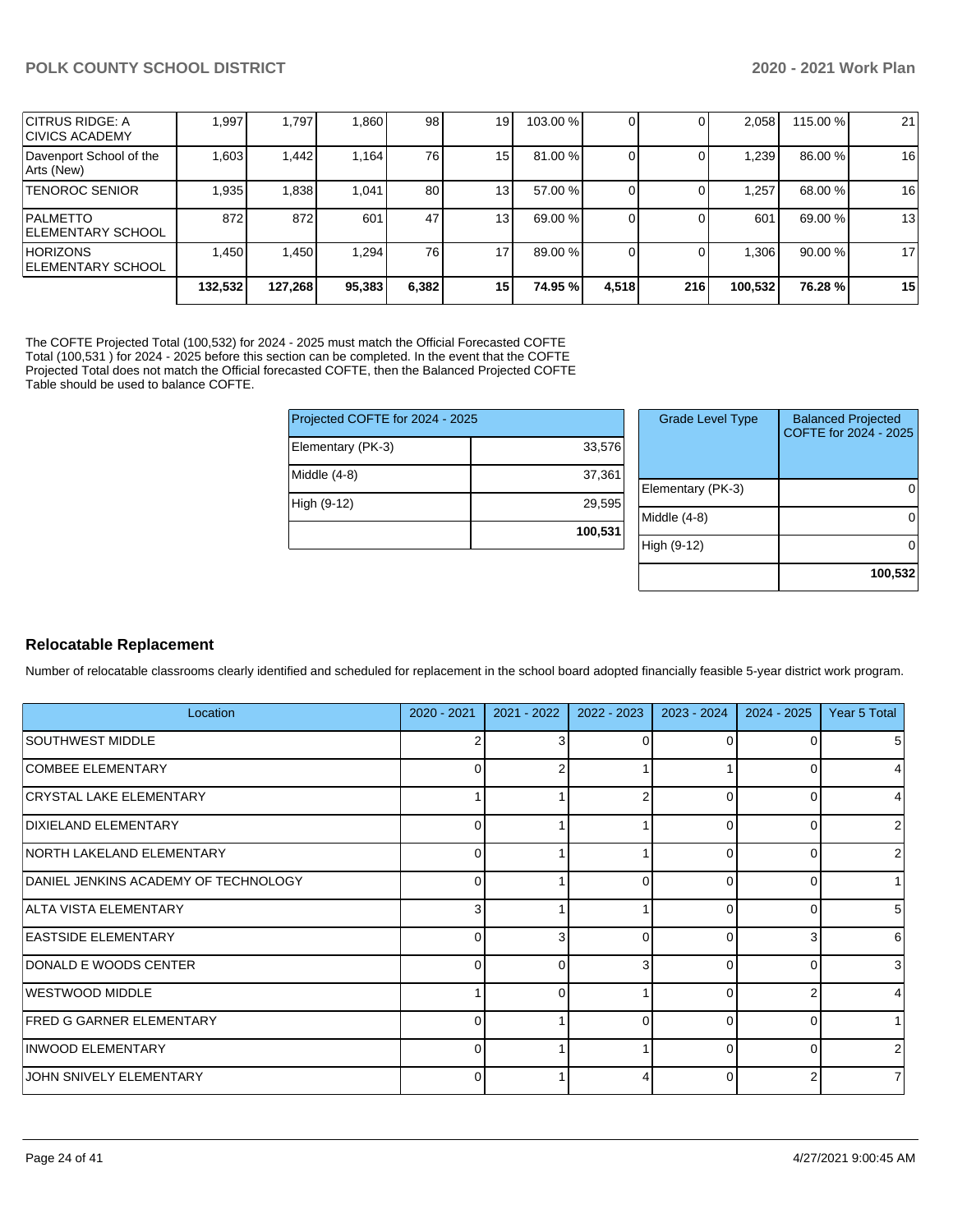| <b>WAHNETA ELEMENTARY</b>                     | 1              | 4              | 1              | $\overline{0}$ | $\overline{0}$ | 6              |
|-----------------------------------------------|----------------|----------------|----------------|----------------|----------------|----------------|
| <b>LEWIS ELEMENTARY</b>                       |                | 1              | $\Omega$       | $\Omega$       | 0              | 2              |
| ANNA WOODBURY ELEMENTARY                      | $\Omega$       | $\Omega$       |                | $\Omega$       | $\Omega$       | 1              |
| LENA VISTA ELEMENTARY                         | $\overline{2}$ | 3              |                | $\Omega$       | $\Omega$       | 6              |
| AUBURNDALE CENTRAL ELEMENTARY                 | 0              | $\Omega$       | 3              | $\Omega$       | $\Omega$       | 3              |
| <b>WALTER CALDWELL ELEMENTARY</b>             | 0              | $\mathbf 0$    |                | $\Omega$       | 2              | 3              |
| <b>EAST AREA ADULT &amp; COMMUNITY SCHOOL</b> | $\overline{2}$ | 5              | $\Omega$       | $\Omega$       | $\Omega$       | $\overline{7}$ |
| <b>POLK CITY ELEMENTARY</b>                   |                | $\mathbf 0$    | $\Omega$       | $\Omega$       | $\Omega$       |                |
| <b>BARTOW SENIOR HIGH</b>                     | 1              | $\Omega$       | $\Omega$       | $\Omega$       | $\Omega$       |                |
| <b>BARTOW MIDDLE</b>                          | 0              | $\overline{7}$ | $\Omega$       | $\Omega$       | $\Omega$       | 7              |
| <b>FLORAL AVENUE ELEMENTARY</b>               | 0              |                |                | $\Omega$       | $\Omega$       | $\overline{2}$ |
| <b>GIBBONS STREET PRE-K CENTER</b>            | 0              | 1              | $\Omega$       | $\Omega$       | $\Omega$       | 1              |
| <b>ALTURAS ELEMENTARY</b>                     | 0              |                |                | $\Omega$       | $\Omega$       | $\overline{2}$ |
| PURCELL ELEMENTARY                            | $\overline{2}$ | $\mathbf 0$    | $\Omega$       | $\Omega$       | $\Omega$       | $\overline{2}$ |
| KINGSFORD ELEMENTARY                          | $\Omega$       | 3              |                |                | $\Omega$       | 5              |
| MULBERRY MIDDLE                               | 0              | 4              | $\Omega$       | $\Omega$       | $\Omega$       | 4              |
| <b>GRIFFIN ELEMENTARY</b>                     | 1              | $\overline{2}$ | $\Omega$       | $\Omega$       | $\Omega$       | 3              |
| JESSE KEEN ELEMENTARY                         | 0              | 1              | $\Omega$       | $\Omega$       | $\Omega$       | 1              |
| <b>WINSTON ELEMENTARY</b>                     | $\Omega$       | 3              | $\Omega$       | $\Omega$       | $\Omega$       | 3              |
| HILLCREST ELEMENTARY                          | 0              | 2              | $\Omega$       | $\Omega$       | $\Omega$       | 2              |
| <b>SPOOK HILL ELEMENTARY</b>                  | 0              | 1              | $\Omega$       | $\Omega$       | $\Omega$       |                |
| <b>BABSON PARK ELEMENTARY</b>                 | 0              | $\Omega$       | 5              | $\Omega$       | $\Omega$       | 5              |
| GAUSE ACADEMY OF APPLIED TECHNOLOGY           | $\Omega$       | 1              | $\Omega$       | $\Omega$       | $\Omega$       |                |
| <b>CRYSTAL LAKE MIDDLE</b>                    | 0              | $\Omega$       | $\Omega$       | $\Omega$       | 2              | 2              |
| <b>OSCAR J POPE ELEMENTARY</b>                | 0              | $\Omega$       | $\Omega$       | $\Omega$       |                |                |
| MAYNARD E TRAVISS TECHNICAL COLLEGE           | 1              | $\overline{0}$ | $\overline{0}$ | $\overline{0}$ | $\overline{0}$ | $\mathbf{1}$   |
| MCKEEL ACADEMY FOR APPLIED TECHNOLOGY         | 0              | 2              | $\Omega$       | $\overline{0}$ | 0              | 2              |
| <b>SCOTT LAKE ELEMENTARY</b>                  | 0              | $\overline{0}$ | $\Omega$       | $\Omega$       |                | 1              |
| <b>EAGLE LAKE ELEMENTARY</b>                  | 0              | 2              | $\Omega$       | $\Omega$       | $\Omega$       | 2              |
| LAKE WALES SENIOR HIGH                        | 2              | $\Omega$       | $\Omega$       | $\Omega$       | $\Omega$       | 2              |
| JAMES E STEPHENS ELEMENTARY                   | 0              | 1              | $\Omega$       | $\Omega$       | $\Omega$       | 1              |
| LAKE GIBSON MIDDLE                            | 1              | 3              |                | $\Omega$       | $\Omega$       | 5              |
| LAKE GIBSON SENIOR HIGH                       | 0              | 2              | $\Omega$       | $\Omega$       | $\Omega$       | 2              |
| LAKELAND HIGHLANDS MIDDLE                     | $\overline{2}$ | 2              | $\overline{2}$ | $\Omega$       | $\Omega$       | 6              |
| <b>FROSTPROOF MIDDLE SENIOR HIGH</b>          | 1              | 0              | $\Omega$       | $\Omega$       | $\Omega$       | $\mathbf{1}$   |
| CLARENCE BOSWELL ELEMENTARY                   | 1              | 0              | $\Omega$       | $\overline{0}$ | $\Omega$       | 1              |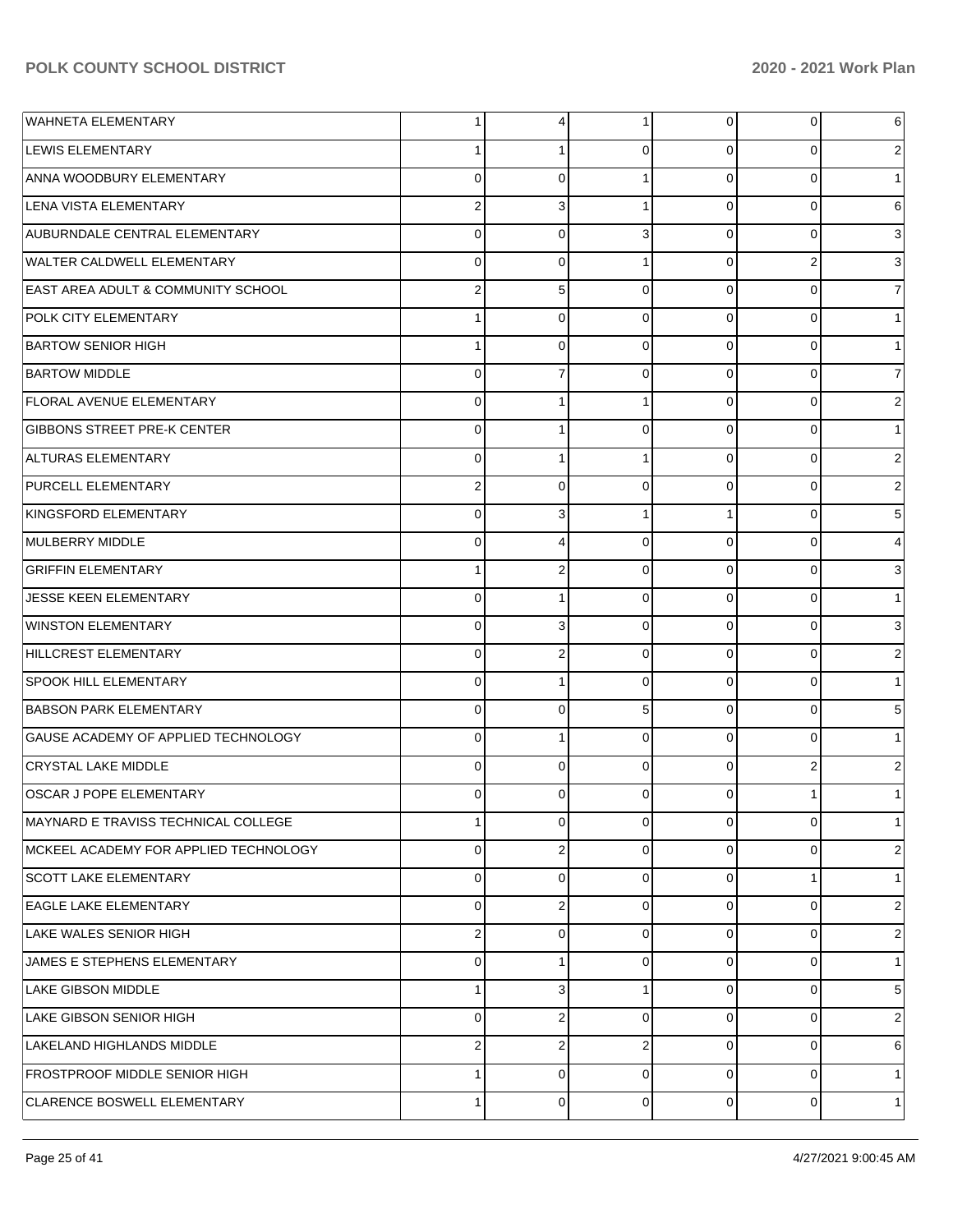| JAMES W SIKES ELEMENTARY               |                |              |          | 0        |    | 4 <sub>1</sub> |
|----------------------------------------|----------------|--------------|----------|----------|----|----------------|
| R CLEM CHURCHWELL ELEMENTARY           | 0              |              | ∩        | 0        |    |                |
| ROSABELLE W BLAKE ACADEMY              | $\Omega$       | <sup>0</sup> |          | $\Omega$ |    |                |
| GEORGE JENKINS SENIOR HIGH             | 2              | 3            |          | $\Omega$ |    | 9              |
| LOUGHMAN OAKS ELEMENTARY               | $\overline{2}$ | ∩            | ∩        | O        |    | $\overline{2}$ |
| <b>SLEEPY HILL MIDDLE</b>              |                |              | $\Omega$ | $\Omega$ |    | 2              |
| DUNDEE RIDGE MIDDLE                    | 0              | 0            |          | $\Omega$ |    |                |
| PINEWOOD ELEMENTARY                    | 0              |              | $\Omega$ | $\Omega$ |    |                |
| <b>DR N E ROBERTS ELEMENTARY</b>       | $\Omega$       | ◠            |          | $\Omega$ |    | 3              |
| KAREN M SIEGEL CENTER                  | 2              | 0            |          | $\Omega$ |    | 3              |
| <b>CHAIN OF LAKES ELEMENTARY</b>       |                |              | $\Omega$ | $\Omega$ |    |                |
| <b>SLEEPY HILL ELEMENTARY</b>          |                |              | $\Omega$ | $\Omega$ |    | $\overline{2}$ |
| HORIZONS ELEMENTARY SCHOOL             | 0              |              | $\Omega$ | 0        |    | $\overline{2}$ |
| <b>Total Relocatable Replacements:</b> | 36             | 80           | 43       |          | 13 | 174            |

# **Charter Schools Tracking**

Information regarding the use of charter schools.

| Location-Type                  | # Relocatable<br>units or<br>permanent<br>classrooms | Owner                | <b>Year Started or</b><br>Scheduled | <b>Student</b><br><b>Stations</b> | <b>Students</b><br>Enrolled | Years in<br>Contract | <b>Total Charter</b><br><b>Students</b><br>projected for<br>2024 - 2025 |
|--------------------------------|------------------------------------------------------|----------------------|-------------------------------------|-----------------------------------|-----------------------------|----------------------|-------------------------------------------------------------------------|
| <b>Bok Academy</b>             |                                                      | 27 PRIVATE           | 2008                                | 750                               | 600                         | 15                   | 600                                                                     |
| PSC Chain of Lakes Collegiate  |                                                      | 9 PRIVATE            | 2006                                | 225                               | 314                         | 11                   | 300                                                                     |
| Lakeland Montessori Middle     |                                                      | 3 LEASE RENT         | 2010                                | 66                                | 60                          | 15                   | 66                                                                      |
| New Beginnings High School     |                                                      | 29 LEASE RENT        | 2011                                | 600                               | 1,100                       | 15                   | 1,800                                                                   |
| Victory Ridge Academy          |                                                      | 19 PRIVATE           | 2006                                | 342                               | 260                         | 10                   | 335                                                                     |
| Polk Pre-Collegiate Academy    |                                                      | <b>4 LEASE RENT</b>  | 2011                                | 130                               | 122                         | 15                   | 130                                                                     |
| Magnolia Montessori Academy    |                                                      | 5 LEASE RENT         | 2013                                | 100                               | 100                         | 15                   | 130                                                                     |
| Polk State Lakeland Gateway HS |                                                      | 6 PRIVATE            | 2013                                | 100                               | 225                         | 5                    | 300                                                                     |
| Cypress Junction Montessori    |                                                      | <b>7 ILEASE RENT</b> | 2016                                | 200                               | 200                         | 5                    | 200                                                                     |
| Discovery High School          |                                                      | 16 PRIVATE           | 2016                                | 950                               | 950                         | 15                   | 1,000                                                                   |
| Hartridge Academy              |                                                      | 17 PRIVATE           | 2001                                | 44                                | 44                          | 15                   | 44                                                                      |
| Ridgeview Global Middle        |                                                      | 24 PRIVATE           | 2015                                | 220                               | 267                         | 15                   | 425                                                                     |
| Achievement Academy            |                                                      | 14 PRIVATE           | 1997                                | 157                               | 157                         | 15                   | 157                                                                     |
| <b>Berkley Accelerated</b>     |                                                      | 32 PRIVATE           | 2004                                | 525                               | 475                         | 15                   | 500                                                                     |
| <b>Berkley Elementary</b>      |                                                      | 37 SCHOOL BOARD      | 2003                                | 696                               | 696                         | 15                   | 696                                                                     |
| <b>Compass Middle</b>          |                                                      | 9 SCHOOL BOARD       | 2002                                | 185                               | 185                         | 15                   | 200                                                                     |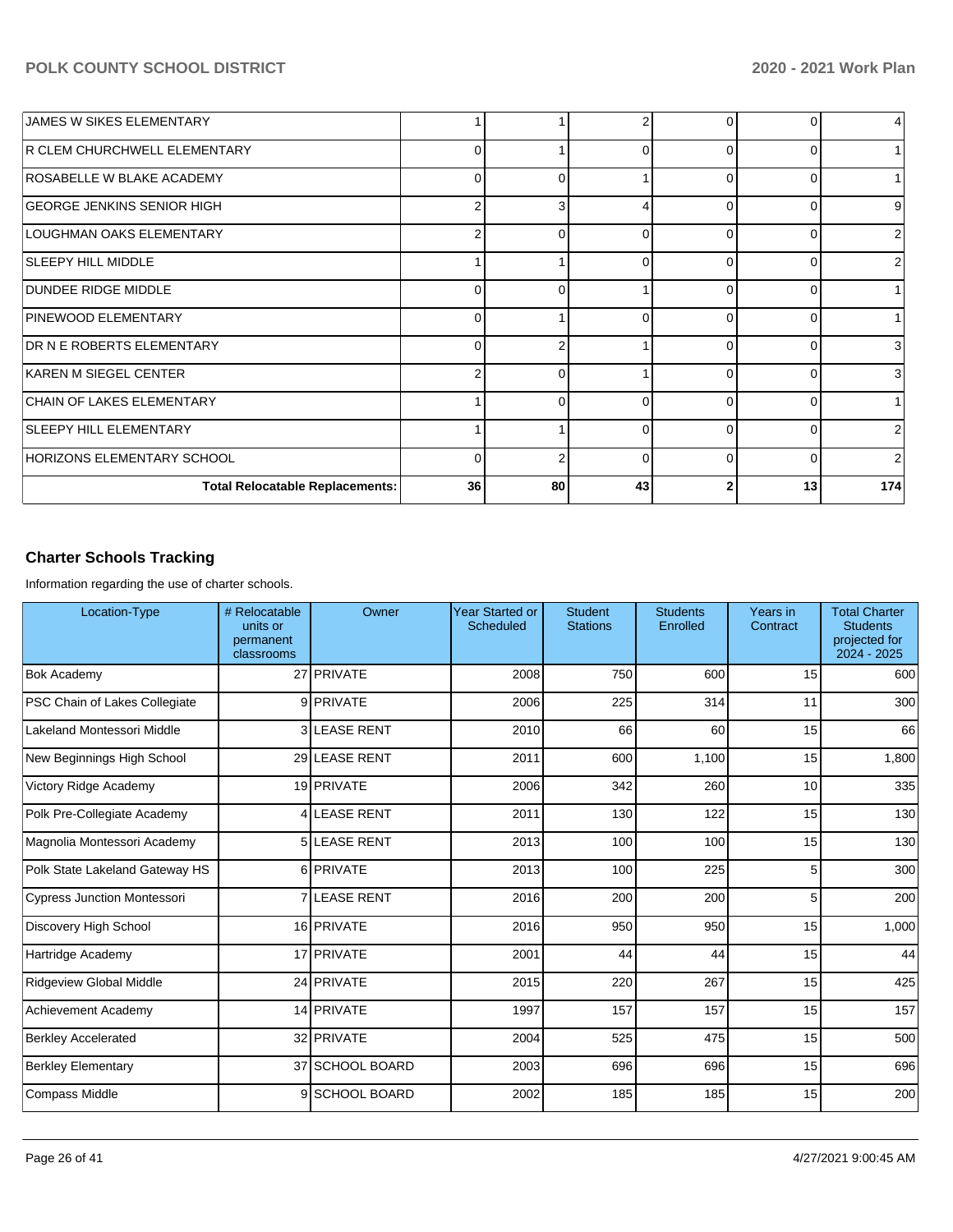| <b>Babson Park Elem</b>                     |     | 29 SCHOOL BOARD | 2004 | 474    | 474    | 15 | 474    |
|---------------------------------------------|-----|-----------------|------|--------|--------|----|--------|
| Discovery Academy                           |     | 52 SCHOOL BOARD | 2001 | 1,135  | 975    | 9  | 975    |
| Hartridge Academy                           |     | 20 LEASE RENT   | 2001 | 256    | 216    | 15 | 256    |
| <b>Hillcrest Elem</b>                       |     | 36 SCHOOL BOARD | 2004 | 695    | 686    | 15 | 751    |
| Janie Howard Wilson                         |     | 44 SCHOOL BOARD | 2004 | 335    | 425    | 10 | 500    |
| Lake Wales Senior/IB                        |     | 79 SCHOOL BOARD | 2004 | 1,873  | 1,574  | 10 | 1,600  |
| McKeel Academy of Technology                |     | 53 SCHOOL BOARD | 1998 | 1,493  | 1,532  | 15 | 1,532  |
| McKeel Academy Central                      |     | 29 PRIVATE      | 2003 | 570    | 588    | 15 | 588    |
| PSC Collegiate High School                  |     | 6 PRIVATE       | 2004 | 150    | 332    |    | 350    |
| Polk Avenue Elementary                      |     | 35 SCHOOL BOARD | 2004 | 550    | 550    | 10 | 550    |
| <b>Ridgeview Global</b>                     |     | 42 SCHOOL BOARD | 2001 | 1,125  | 1,257  | 15 | 1,257  |
| South McKeel                                |     | 61 LEASE RENT   | 2006 | 1,164  | 1,192  | 15 | 1,192  |
| Lakeland Montessori<br>Schoolhouse          |     | 12 PRIVATE      | 2004 | 200    | 200    | 15 | 500    |
| Language & Literacy Academy for<br>Learning |     | 15 LEASE RENT   | 2018 | 239    | 239    | 5  | 355    |
| <b>Bok Academy North</b>                    |     | 10 PRIVATE      | 2018 | 220    | 200    | 5  | 600    |
|                                             | 781 |                 |      | 15,769 | 16,195 |    | 18,363 |

# **Special Purpose Classrooms Tracking**

The number of classrooms that will be used for certain special purposes in the current year, by facility and type of classroom, that the district will, 1), not use for educational purposes, and 2), the co-teaching classrooms that are not open plan classrooms and will be used for educational purposes.

| School                                | <b>School Type</b> | # of Elementary<br>K-3 Classrooms | # of Middle 4-8<br><b>Classrooms</b> | # of High $9-12$<br><b>Classrooms</b> | # of $ESE$<br>Classrooms | # of Combo<br><b>Classrooms</b> | Total<br><b>Classrooms</b> |
|---------------------------------------|--------------------|-----------------------------------|--------------------------------------|---------------------------------------|--------------------------|---------------------------------|----------------------------|
| DIXIELAND ELEMENTARY                  | Educational        |                                   |                                      |                                       | 0                        |                                 | 3                          |
| PHILIP O'BRIEN ELEMENTARY             | Educational        | 0                                 |                                      | 0                                     | $\Omega$                 | n                               | 2                          |
| <b>IMEDULLA ELEMENTARY</b>            | Educational        |                                   | ი                                    | 0                                     | $\overline{0}$           |                                 | 1                          |
| <b>EASTSIDE ELEMENTARY</b>            | Educational        |                                   | 3                                    | <sup>0</sup>                          | $\Omega$                 | ∩                               | 6                          |
| DONALD E WOODS CENTER                 | Educational        | 0                                 | 6                                    | 0                                     | $\Omega$                 | 0                               | 6                          |
| WESTWOOD MIDDLE                       | Educational        |                                   |                                      | ∩                                     | $\Omega$                 |                                 | 2                          |
| GIBBONS STREET PRE-K<br><b>CENTER</b> | Educational        |                                   |                                      | 0                                     | 0                        |                                 | 8                          |
| KINGSFORD ELEMENTARY                  | Educational        | 2                                 |                                      | 0                                     | 0                        | 0                               | 3                          |
| KATHLEEN SENIOR HIGH                  | Educational        | 0                                 |                                      |                                       | $\Omega$                 |                                 | 4                          |
| KATHLEEN ELEMENTARY                   | Educational        | 2                                 |                                      | 0                                     | $\Omega$                 | O                               | 6                          |
| <b>GRIFFIN ELEMENTARY</b>             | Educational        | c                                 |                                      | <sup>0</sup>                          | $\Omega$                 |                                 | 3                          |
| WINSTON ELEMENTARY                    | Educational        | 2                                 | n                                    | 0                                     | $\Omega$                 | $\Omega$                        | 2 <sub>1</sub>             |
| <b>IFROSTPROOF ELEMENTARY</b>         | Educational        |                                   | ი                                    | 0                                     | 0                        |                                 |                            |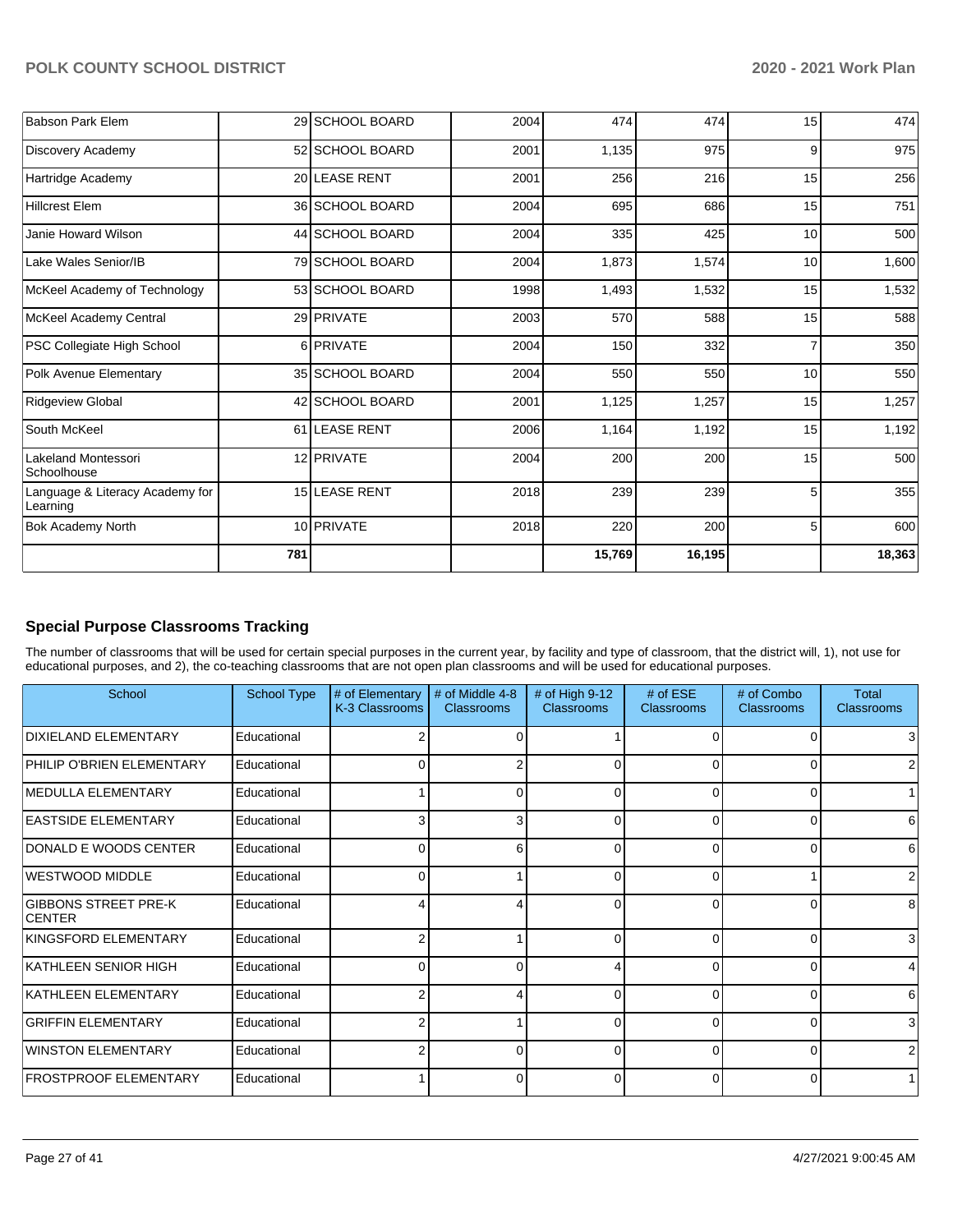| IMCLAUGHLIN MIDDLE SCHOOL<br>AND FINE ARTS ACADEMY | Educational | 0           | 6              | 0              | 0           | 0        | 6              |
|----------------------------------------------------|-------------|-------------|----------------|----------------|-------------|----------|----------------|
| <b>POLK AVENUE ELEMENTARY</b>                      | Educational |             | $\overline{0}$ | $\Omega$       | 1           | 0        | $\overline{c}$ |
| HILLCREST ELEMENTARY                               | Educational |             | $\overline{2}$ | $\Omega$       | 0           | 0        | 3              |
| <b>SPOOK HILL ELEMENTARY</b>                       | Educational | $\Omega$    | $\overline{2}$ | $\Omega$       | 0           | 0        | $\overline{c}$ |
| <b>ROOSEVELT ACADEMY</b>                           | Educational | $\Omega$    | $\mathbf 0$    |                |             | 0        | $\overline{c}$ |
| JANIE HOWARD WILSON<br><b>ELEMENTARY</b>           | Educational | 2           | 1              | $\Omega$       | 0           | 0        | 3              |
| WENDELL H WATSON<br><b>ELEMENTARY</b>              | Educational |             | 0              | $\Omega$       | 0           | 0        | $\mathbf{1}$   |
| <b>SOCRUM ELEMENTARY</b>                           | Educational | 2           | 2              | $\Omega$       | 3           | 0        | $\overline{7}$ |
| <b>BEN HILL GRIFFIN ELEMENTARY</b>                 | Educational |             | 1              | $\Omega$       |             | 0        | 3              |
| <b>GEORGE JENKINS SENIOR HIGH</b>                  | Educational | $\Omega$    | 0              | $\overline{2}$ | 0           | 0        | $\overline{c}$ |
| LOUGHMAN OAKS ELEMENTARY                           | Educational |             | 0              |                | 0           | 0        | $\overline{2}$ |
| <b>BILL DUNCAN OPPORTUNITY</b><br><b>CENTER</b>    | Educational | $\Omega$    | $\overline{2}$ | $\Omega$       | 0           | 0        | $\overline{2}$ |
| <b>DUNDEE RIDGE MIDDLE</b>                         | Educational | $\Omega$    | 1              | $\Omega$       | 0           | 0        | $\mathbf{1}$   |
| <b>SPESSARD HOLLAND</b><br><b>ELEMENTARY</b>       | Educational | $\Omega$    | 2              | $\Omega$       | 0           | 0        | $\overline{2}$ |
| Davenport School of the Arts (New)                 | Educational |             | 1              | $\Omega$       | 0           | 0        | 2              |
| SOUTHWEST MIDDLE                                   | Educational | 0           | 4              | $\Omega$       | 0           | 0        | 4              |
| CARLTON PALMORE<br><b>ELEMENTARY</b>               | Educational | 0           | 0              | $\Omega$       |             | ŋ        | $\mathbf{1}$   |
| WEST AREA ADULT SCHOOL                             | Educational | 0           | 0              |                | 0           | 0        | $\mathbf{1}$   |
| INWOOD ELEMENTARY                                  | Educational |             | 0              | $\Omega$       | 0           | 0        | $\mathbf{1}$   |
| LAKE ALFRED POLYTECH<br>ACADEMY                    | Educational | $\Omega$    | 5              | $\Omega$       | 0           | 0        | 5              |
| <b>WAHNETA ELEMENTARY</b>                          | Educational |             | 1              | $\Omega$       | $\Omega$    | 0        | $\overline{2}$ |
| JEWETT SCHOOL OF THE ARTS                          | Educational |             | 0              | $\Omega$       | 0           | 0        | $\mathbf{1}$   |
| JERE L STAMBAUGH MIDDLE                            | Educational | $\Omega$    | $\overline{2}$ | $\Omega$       | $\Omega$    | $\Omega$ | $\overline{2}$ |
| LENA VISTA ELEMENTARY                              | Educational |             |                | U              |             | ∩        | $\mathcal{P}$  |
| <b>WALTER CALDWELL</b><br><b>ELEMENTARY</b>        | Educational | 2           | 0              | $\Omega$       | 0           | 0        | $\overline{2}$ |
| EAST AREA ADULT &<br><b>COMMUNITY SCHOOL</b>       | Educational | 0           | 0              | 4              | 0           | 0        | 4              |
| <b>POLK CITY ELEMENTARY</b>                        | Educational | $\mathbf 0$ | 3              | $\mathbf 0$    | 0           | 0        | 3              |
| BARTOW SENIOR HIGH                                 | Educational | 0           | 0              | 5              | 0           | 0        | 5              |
| EDGAR L PADGETT<br><b>ELEMENTARY</b>               | Educational | 1           | $\overline{2}$ | $\mathbf 0$    | 0           | 0        | 3              |
| <b>SCOTT LAKE ELEMENTARY</b>                       | Educational | $\Omega$    | $\overline{0}$ | 1              | $\mathbf 0$ | 0        | $\mathbf{1}$   |
| RIDGE TECHNICAL COLLEGE                            | Educational | $\Omega$    | $\overline{0}$ | 14             | 1           | 0        | 15             |
| <b>EAGLE LAKE ELEMENTARY</b>                       | Educational |             | $\mathbf 0$    | $\mathbf 0$    | $\mathbf 0$ | 0        | $\mathbf{1}$   |
| <b>GARDEN GROVE ELEMENTARY</b>                     | Educational | 1           | $\mathbf 0$    | $\mathbf 0$    | 0           | 0        | $\mathbf{1}$   |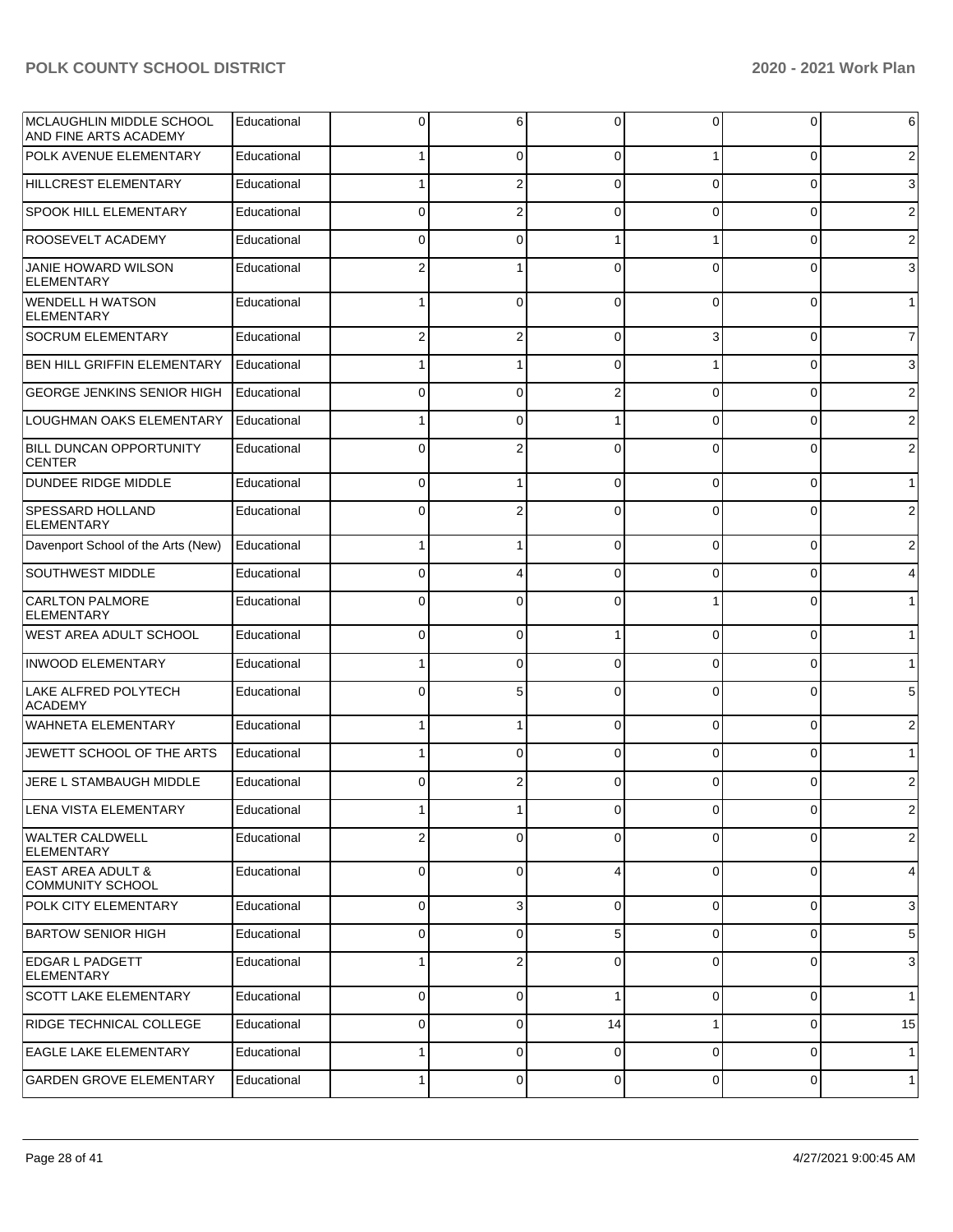| <b>JAMES E STEPHENS</b><br><b>ELEMENTARY</b>   | Educational                          |    | 4            | $\Omega$ |              | 0              | 8              |
|------------------------------------------------|--------------------------------------|----|--------------|----------|--------------|----------------|----------------|
| <b>LAKE GIBSON MIDDLE</b>                      | Educational                          | U  | 2            | $\Omega$ | 0            | $\Omega$       | $\overline{2}$ |
| LAKE GIBSON SENIOR HIGH                        | Educational                          | 0  | 0            | 2        | 0            | 01             | $\overline{2}$ |
| LAKELAND HIGHLANDS MIDDLE                      | Educational                          |    |              | $\Omega$ |              | $\Omega$       | 1 <sup>1</sup> |
| <b>DUNDEE ELEMENTARY</b><br>ACADEMY            | Educational                          |    | 0            | $\Omega$ | 0            | 01             | 1              |
| <b>FROSTPROOF MIDDLE SENIOR</b><br> HIGH       | Educational                          |    | U            | $\Omega$ |              | $\Omega$       | 1              |
| <b>R CLEM CHURCHWELL</b><br><b>IELEMENTARY</b> | Educational                          |    | 0            | $\Omega$ |              | 01             | $\mathbf{3}$   |
| <b>DR N E ROBERTS ELEMENTARY</b>               | Educational                          |    | $\Omega$     | $\Omega$ | 0            | $\Omega$       | 1              |
| IR BRUCE WAGNER ELEMENTARY                     | Educational                          |    | 0            | $\Omega$ | 0            | 01             | 1 <sup>1</sup> |
| KAREN M SIEGEL CENTER                          | Educational                          |    | <sup>0</sup> |          |              | $\Omega$       | $\overline{2}$ |
| <b>COMBEE ELEMENTARY</b>                       | Educational                          |    | $\Omega$     | $\Omega$ | <sup>n</sup> | $\Omega$       | $\overline{2}$ |
| <b>CRYSTAL LAKE ELEMENTARY</b>                 | Educational                          |    | 0            | $\Omega$ | 0            | $\overline{0}$ | 1 <sup>1</sup> |
|                                                | <b>Total Educational Classrooms:</b> | 51 | 67           | 38       |              |                | 166            |

| School                                            | <b>School Type</b> | # of Elementary<br>K-3 Classrooms | # of Middle 4-8<br>Classrooms | # of High 9-12<br><b>Classrooms</b> | # of ESE<br>Classrooms | # of Combo<br>Classrooms | <b>Total</b><br>Classrooms |
|---------------------------------------------------|--------------------|-----------------------------------|-------------------------------|-------------------------------------|------------------------|--------------------------|----------------------------|
| SHELLEY S BOONE MIDDLE                            | Co-Teaching        | $\Omega$                          | 3                             | $\Omega$                            | $\Omega$               | 0                        | 3                          |
| <b>ALTA VISTA ELEMENTARY</b>                      | Co-Teaching        |                                   |                               | $\Omega$                            | $\Omega$               | 0                        | 2                          |
| MULBERRY SENIOR HIGH                              | Co-Teaching        | $\Omega$                          | 0                             | 14                                  | $\Omega$               | 0                        | 14                         |
| KINGSFORD ELEMENTARY                              | Co-Teaching        | 2                                 |                               | $\Omega$                            | 0                      | 0                        | 3                          |
| MCLAUGHLIN MIDDLE SCHOOL<br>AND FINE ARTS ACADEMY | Co-Teaching        | $\Omega$                          | 2                             | $\Omega$                            | $\Omega$               | 0                        | 2                          |
| <b>GEORGE JENKINS SENIOR HIGH</b>                 | Co-Teaching        | $\Omega$                          | 0                             | 12                                  | $\Omega$               | $\Omega$                 | 12                         |
| <b>SLEEPY HILL MIDDLE</b>                         | Co-Teaching        | 0                                 | 2                             | $\Omega$                            |                        | 0                        | 3                          |
| PINEWOOD ELEMENTARY                               | Co-Teaching        | 0                                 | 0                             | $\Omega$                            | 0                      |                          | $\mathbf 1$                |
| <b>SOUTHWEST MIDDLE</b>                           | Co-Teaching        | $\Omega$                          |                               | $\Omega$                            | $\Omega$               | 0                        | $\mathbf{1}$               |
| <b>WAHNETA ELEMENTARY</b>                         | Co-Teaching        | 2                                 | 2                             | $\Omega$                            | $\Omega$               | 0                        | 4                          |
| <b>AUBURNDALE CENTRAL</b><br>ELEMENTARY           | Co-Teaching        |                                   | 0                             | $\Omega$                            | $\Omega$               | 0                        | $\mathbf{1}$               |
| POLK CITY ELEMENTARY                              | Co-Teaching        |                                   | 0                             | $\Omega$                            | $\Omega$               | 0                        | $\mathbf 1$                |
| <b>BARTOW SENIOR HIGH</b>                         | Co-Teaching        | $\Omega$                          | 0                             | 6                                   | $\Omega$               | 0                        | 6                          |
| <b>SCOTT LAKE ELEMENTARY</b>                      | Co-Teaching        |                                   |                               | $\Omega$                            | $\Omega$               | 0                        | $\overline{2}$             |
| <b>RIDGE TECHNICAL COLLEGE</b>                    | Co-Teaching        | 0                                 | 0                             |                                     | 0                      | 0                        | $\mathbf{1}$               |
| <b>LAKE GIBSON SENIOR HIGH</b>                    | Co-Teaching        | $\Omega$                          | $\Omega$                      |                                     | $\Omega$               | 0                        | $\mathbf{1}$               |
| R BRUCE WAGNER ELEMENTARY                         | Co-Teaching        | $\Omega$                          |                               |                                     | $\Omega$               | $\Omega$                 | $\mathbf{1}$               |
| CHAIN OF LAKES ELEMENTARY                         | Co-Teaching        | 0                                 | 0                             | ∩                                   |                        | 0                        | $\mathbf 1$                |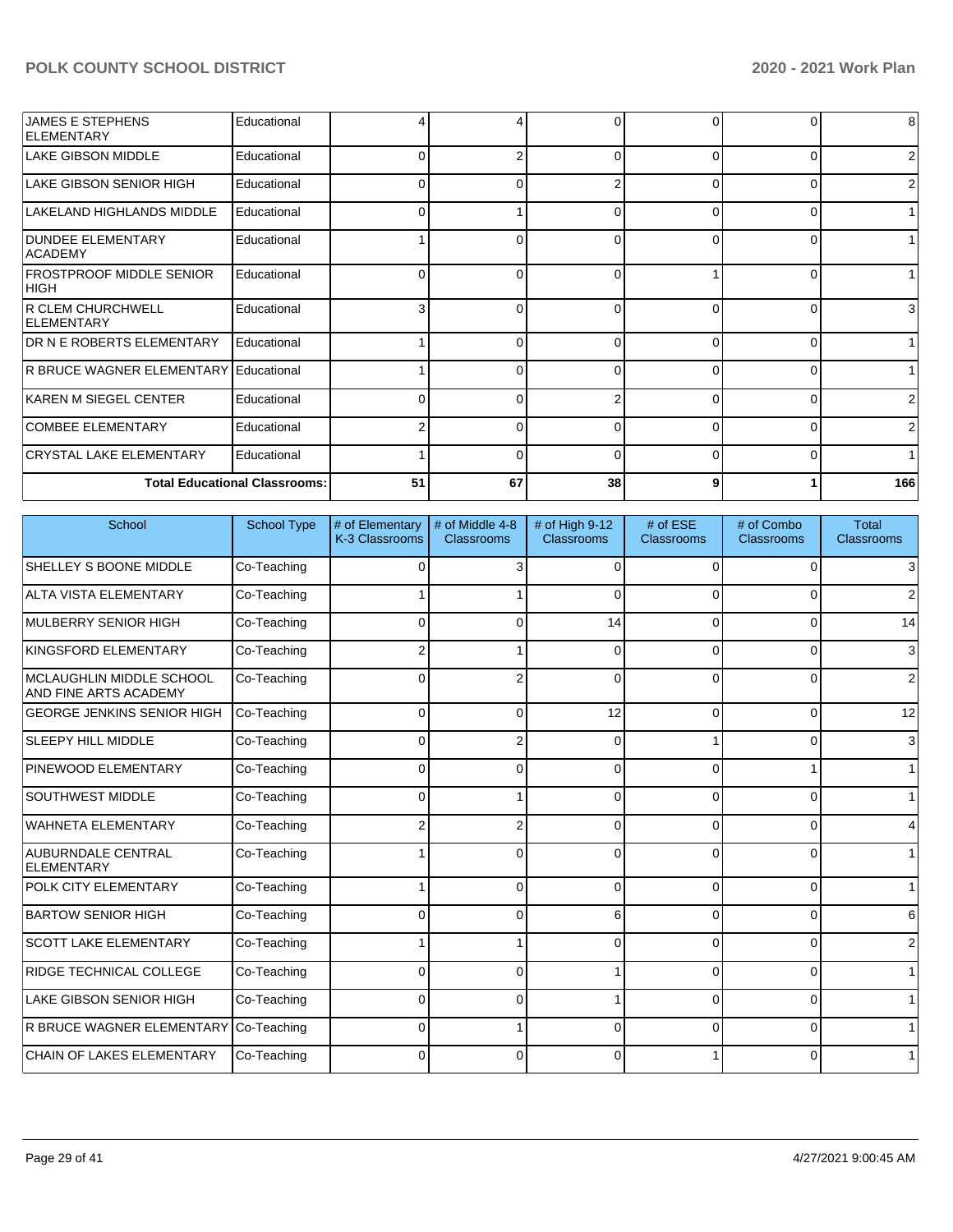| RIDGE COMMUNITY HIGH<br> SCHOOL | Co-Teaching                          |    |    |  |    |
|---------------------------------|--------------------------------------|----|----|--|----|
|                                 | <b>Total Co-Teaching Classrooms:</b> | 14 | 38 |  | 63 |

#### **Infrastructure Tracking**

**Necessary offsite infrastructure requirements resulting from expansions or new schools. This section should include infrastructure information related to capacity project schedules and other project schedules (Section 4).** 

Not Specified

**Proposed location of planned facilities, whether those locations are consistent with the comprehensive plans of all affected local governments, and recommendations for infrastructure and other improvements to land adjacent to existing facilities. Provisions of 1013.33(12), (13) and (14) and 1013.36** must be addressed for new facilities planned within the 1st three years of the plan (Section 5).

#### Not Specified

**Consistent with Comp Plan?** No

#### **Net New Classrooms**

The number of classrooms, by grade level and type of construction, that were added during the last fiscal year.

| List the net new classrooms added in the 2019 - 2020 fiscal year.                                                                                       |                              |                                 | List the net new classrooms to be added in the 2020 - 2021 fiscal<br>year. |                        |                              |                            |                                       |                        |
|---------------------------------------------------------------------------------------------------------------------------------------------------------|------------------------------|---------------------------------|----------------------------------------------------------------------------|------------------------|------------------------------|----------------------------|---------------------------------------|------------------------|
| "Classrooms" is defined as capacity carrying classrooms that are added to increase<br>capacity to enable the district to meet the Class Size Amendment. |                              |                                 | Totals for fiscal year 2020 - 2021 should match totals in Section 15A.     |                        |                              |                            |                                       |                        |
| Location                                                                                                                                                | $2019 - 2020$ #<br>Permanent | 2019 - 2020 #<br><b>Modular</b> | $2019 - 2020$ #<br>Relocatable                                             | $2019 - 2020$<br>Total | $2020 - 2021$ #<br>Permanent | $2020 - 2021$ #<br>Modular | $2020 - 2021$ #<br><b>Relocatable</b> | $2020 - 2021$<br>Total |
| Elementary (PK-3)                                                                                                                                       |                              |                                 |                                                                            |                        | 145                          |                            |                                       | 145                    |
| Middle (4-8)                                                                                                                                            |                              |                                 |                                                                            |                        | 42                           |                            |                                       | 42                     |
| High (9-12)                                                                                                                                             |                              |                                 |                                                                            |                        |                              |                            |                                       |                        |
|                                                                                                                                                         |                              |                                 |                                                                            |                        | 187                          |                            |                                       | 187                    |

### **Relocatable Student Stations**

Number of students that will be educated in relocatable units, by school, in the current year, and the projected number of students for each of the years in the workplan.

| <b>Site</b>                                    | $2020 - 2021$    | 2021 - 2022 | 2022 - 2023 | 2023 - 2024 | 2024 - 2025 | 5 Year Average |
|------------------------------------------------|------------------|-------------|-------------|-------------|-------------|----------------|
| AUBURNDALE CENTRAL ELEMENTARY                  | 110 <sup>1</sup> | 106         | 50          | 50          | 50          | 73             |
| WALTER CALDWELL ELEMENTARY                     | 276              | 276         | 276         | 276         | 276         | 276            |
| <b>IEAST AREA ADULT &amp; COMMUNITY SCHOOL</b> | 215              | 215         | 215         | 215         | 215         | 215            |
| <b>POLK CITY ELEMENTARY</b>                    | 142              | 146         | 146         | 146         | 146         | 145            |
| <b>IBARTOW SENIOR HIGH</b>                     | 1,499            | 1.350       |             |             |             | 570            |
| SOUTH CENTRAL ADULT & COMMUNITY SCHOOL         | 25 <sup>1</sup>  | 25          | 25          | 25          | 25          | 25             |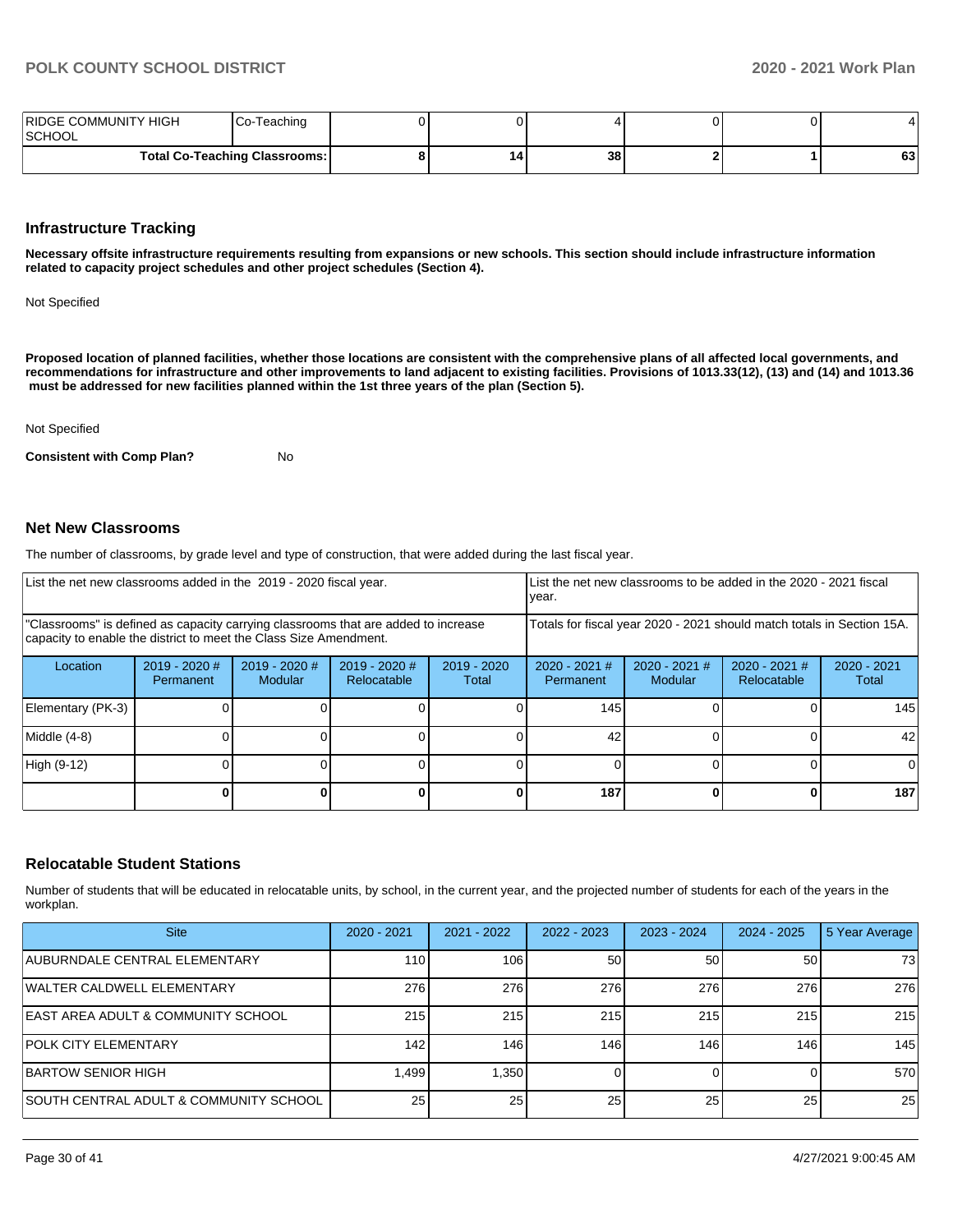| <b>BARTOW MIDDLE</b>                  | 264            | 124 | 124 | 124            | 124      | 152            |
|---------------------------------------|----------------|-----|-----|----------------|----------|----------------|
| EDGAR L PADGETT ELEMENTARY            | 18             | 0   | 0   | $\Omega$       | $\Omega$ | $\overline{4}$ |
| GAUSE ACADEMY OF APPLIED TECHNOLOGY   | 123            | 155 | 155 | 155            | 155      | 149            |
| <b>CRYSTAL LAKE MIDDLE</b>            | 198            | 153 | 153 | 153            | 153      | 162            |
| OSCAR J POPE ELEMENTARY               | 62             | 44  | 44  | 44             | 44       | 48             |
| MAYNARD E TRAVISS TECHNICAL COLLEGE   | 201            | 201 | 201 | 201            | 201      | 201            |
| MCKEEL ACADEMY FOR APPLIED TECHNOLOGY | 50             | 50  | 50  | 50             | 50       | 50             |
| <b>SCOTT LAKE ELEMENTARY</b>          | 72             | 72  | 72  | 72             | 72       | 72             |
| RIDGE TECHNICAL COLLEGE               | 557            | 537 | 537 | 537            | 537      | 541            |
| <b>EAGLE LAKE ELEMENTARY</b>          | 112            | 62  | 84  | 84             | 84       | 85             |
| <b>GARDEN GROVE ELEMENTARY</b>        | 36             | 54  | 54  | 54             | 54       | 50             |
| <b>LAKE WALES SENIOR HIGH</b>         | 115            | 115 | 115 | 115            | 115      | 115            |
| JAMES E STEPHENS ELEMENTARY           | 18             | 0   | 0   | $\Omega$       | $\Omega$ | 4              |
| <b>LAKE GIBSON MIDDLE</b>             | 232            | 232 | 232 | 232            | 232      | 232            |
| <b>LAKE GIBSON SENIOR HIGH</b>        | 350            | 350 | 350 | 350            | 350      | 350            |
| LAKELAND HIGHLANDS MIDDLE             | 240            | 240 | 240 | 240            | 240      | 240            |
| DUNDEE ELEMENTARY ACADEMY             | 54             | 54  | 54  | 54             | 54       | 54             |
| HAINES CITY SENIOR HIGH               | 520            | 150 | 100 | 50             | 50       | 174            |
| <b>FROSTPROOF MIDDLE SENIOR HIGH</b>  | 144            | 75  | 75  | 75             | 75       | 89             |
| <b>CLARENCE BOSWELL ELEMENTARY</b>    | 91             | 73  | 73  | 73             | 73       | 77             |
| JAMES W SIKES ELEMENTARY              | 374            | 374 | 100 | 100            | 100      | 210            |
| R CLEM CHURCHWELL ELEMENTARY          | 62             | 40  | 40  | 40             | 40       | 44             |
| ROSABELLE W BLAKE ACADEMY             | 112            | 112 | 112 | 112            | 112      | 112            |
| RIDGEVIEW GLOBAL STUDIES ACADEMY      | $\Omega$       | 0   | 0   | $\Omega$       | $\Omega$ | $\mathbf 0$    |
| <b>ALTURAS ELEMENTARY</b>             | 181            | 161 | 141 | 141            | 145      | 154            |
| <b>HIGHLAND CITY ELEMENTARY</b>       | 0              | 0   | 0   | 0              | 0        | $\overline{0}$ |
| MULBERRY SENIOR HIGH                  | 165            | 115 | 115 | 115            | 115      | 125            |
| PURCELL ELEMENTARY                    | 122            | 122 | 122 | 122            | 122      | 122            |
| KINGSFORD ELEMENTARY                  | 293            | 124 | 0   | $\overline{0}$ | 0        | 83             |
| MULBERRY MIDDLE                       | 22             | 22  | 22  | 22             | 22       | 22             |
| KATHLEEN SENIOR HIGH                  | 25             | 25  | 25  | 25             | 25       | 25             |
| <b>KATHLEEN MIDDLE</b>                | 0              | 37  | 0   | 0              | 0        | $\overline{7}$ |
| KATHLEEN ELEMENTARY                   | $\Omega$       | 0   | 0   | $\overline{0}$ | 0        | $\overline{0}$ |
| <b>GRIFFIN ELEMENTARY</b>             | 167            | 173 | 173 | 173            | 173      | 172            |
| JESSE KEEN ELEMENTARY                 | 144            | 144 | 144 | 144            | 144      | 144            |
| LAKE MARION CREEK SCHOOL              | $\overline{0}$ | 0   | 0   | $\overline{0}$ | 0        | 0              |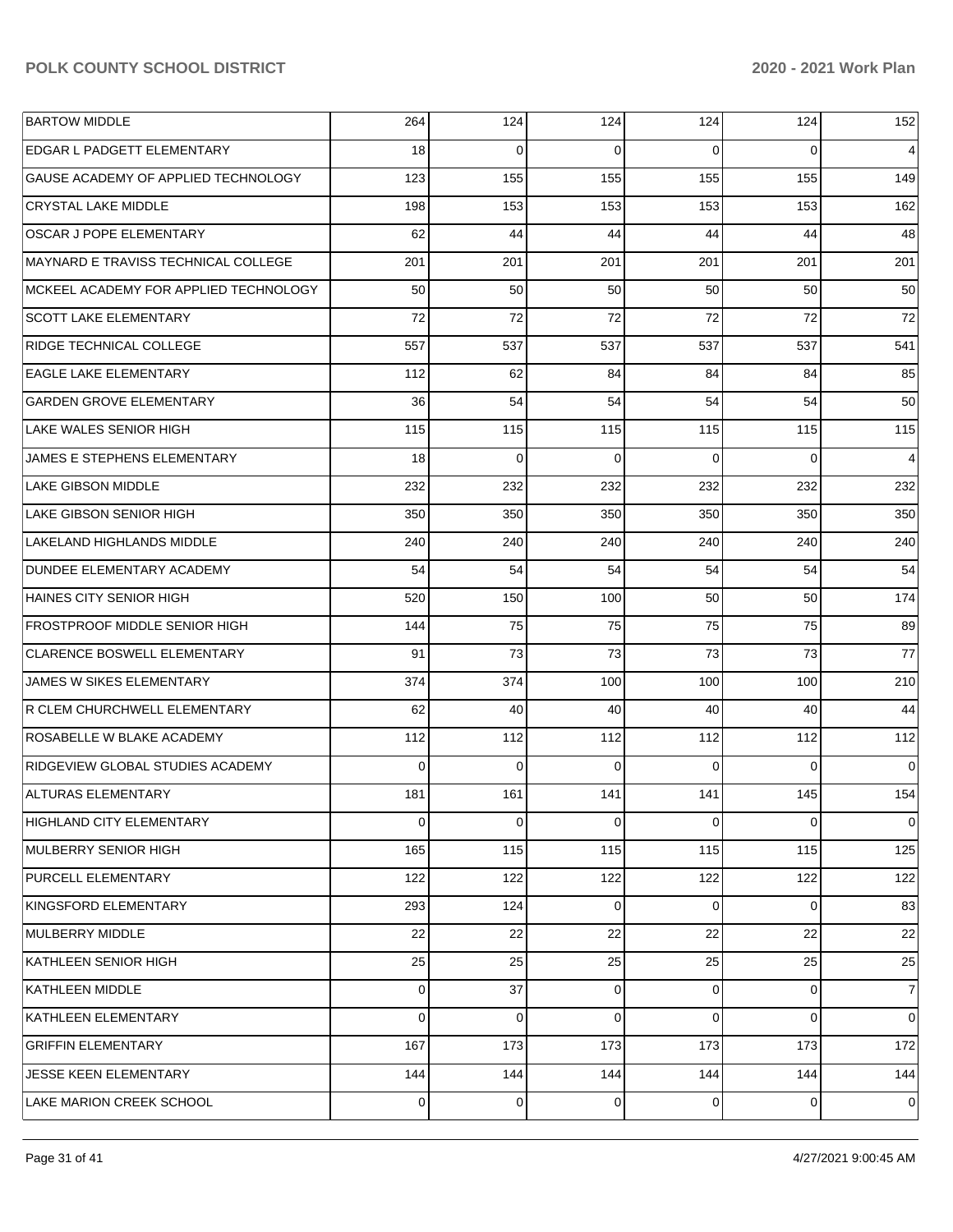| <b>COMBEE ELEMENTARY</b>             | 118         | 82             | 82       | 82             | 82          | 89             |
|--------------------------------------|-------------|----------------|----------|----------------|-------------|----------------|
| DORIS A SANDERS LEARNING CENTER      | 30          | 20             | 20       | 20             | 20          | 22             |
| <b>CRYSTAL LAKE ELEMENTARY</b>       | 139         | 121            | 85       | 85             | 85          | 103            |
| <b>DIXIELAND ELEMENTARY</b>          | 112         | 58             | 40       | 40             | 40          | 58             |
| PHILIP O'BRIEN ELEMENTARY            | 33          | 0              | 0        | $\Omega$       | $\Omega$    | $\overline{7}$ |
| MEDULLA ELEMENTARY                   | 64          | 64             | 64       | 64             | 64          | 64             |
| NORTH LAKELAND ELEMENTARY            | 254         | 254            | 254      | 254            | 254         | 254            |
| <b>SOUTHWEST ELEMENTARY</b>          | 18          | 18             | 18       | 18             | 18          | 18             |
| <b>LINCOLN ACADEMY</b>               | 62          | 62             | 62       | 62             | 62          | 62             |
| ROCHELLE SCHOOL OF THE ARTS          | $\Omega$    | $\mathbf 0$    | $\Omega$ | $\Omega$       | $\Omega$    | $\mathbf 0$    |
| DANIEL JENKINS ACADEMY OF TECHNOLOGY | 154         | 120            | 120      | 120            | 120         | 127            |
| SHELLEY S BOONE MIDDLE               | 170         | 169            | 169      | 169            | 169         | 169            |
| ALTA VISTA ELEMENTARY                | 198         | 118            | 100      | 80             | 70          | 113            |
| <b>EASTSIDE ELEMENTARY</b>           | 285         | 18             | 18       | 18             | 18          | 71             |
| <b>BETHUNE ACADEMY</b>               | 0           | 0              | 0        | $\Omega$       | $\mathbf 0$ | $\mathbf 0$    |
| DAVENPORT ELEMENTARY                 | $\Omega$    | $\mathbf 0$    | 0        | $\Omega$       | $\mathbf 0$ | 0              |
| DONALD E WOODS CENTER                | 28          | $\mathbf 0$    | 0        | $\Omega$       | $\Omega$    | 6              |
| WINTER HAVEN SENIOR HIGH             | 0           | $\mathbf 0$    | 0        | $\Omega$       | $\mathbf 0$ | 0              |
| <b>DENISON MIDDLE</b>                | 44          | 0              | 0        | $\Omega$       | $\Omega$    | 9              |
| <b>BRIGHAM ACADEMY</b>               | $\Omega$    | $\mathbf 0$    | $\Omega$ | 0              | $\Omega$    | $\mathbf 0$    |
| WESTWOOD MIDDLE                      | 275         | 317            | 317      | 317            | 317         | 309            |
| <b>ELBERT ELEMENTARY</b>             | 240         | 240            | 0        | $\Omega$       | $\Omega$    | 96             |
| <b>FRED G GARNER ELEMENTARY</b>      | 112         | 84             | 84       | 84             | 84          | 90             |
| <b>BARTOW ACADEMY</b>                | 28          | 22             | 22       | 22             | 22          | 23             |
| <b>FLORAL AVENUE ELEMENTARY</b>      | 175         | 175            | 175      | 175            | 175         | 175            |
| JEAN O'DELL LIFE AND LEARNING CENTER | 30          | $\overline{0}$ | 0        | $\overline{0}$ | 0           | 6              |
| <b>UNION ACADEMY</b>                 | 110         | 110            | 110      | 110            | 110         | 110            |
| <b>GIBBONS STREET PRE-K CENTER</b>   | 72          | 70             | 70       | 70             | 70          | 70             |
| LAKE ALFRED BEST AT FRUITLAND PARK   | $\mathbf 0$ | $\mathbf 0$    | $\Omega$ | $\overline{0}$ | $\mathbf 0$ | $\mathbf 0$    |
| <b>WAHNETA ELEMENTARY</b>            | 246         | 162            | 144      | $\overline{0}$ | $\mathbf 0$ | 110            |
| JEWETT MIDDLE ACADEMY                | $\mathbf 0$ | $\mathbf 0$    | $\Omega$ | $\Omega$       | $\mathbf 0$ | $\mathbf 0$    |
| JEWETT SCHOOL OF THE ARTS            | 172         | 150            | 150      | 150            | 150         | 154            |
| LEWIS ELEMENTARY                     | 134         | 134            | 134      | 134            | 134         | 134            |
| <b>GAUSE RIVERSIDE ACADEMY</b>       | $\mathbf 0$ | $\mathbf 0$    | 0        | $\Omega$       | $\mathbf 0$ | $\mathbf 0$    |
| FORT MEADE MIDDLE SENIOR HIGH        | 169         | 169            | 169      | 169            | 169         | 169            |
| ANNA WOODBURY ELEMENTARY             | 18          | 18             | 0        | $\overline{0}$ | 0           | 7              |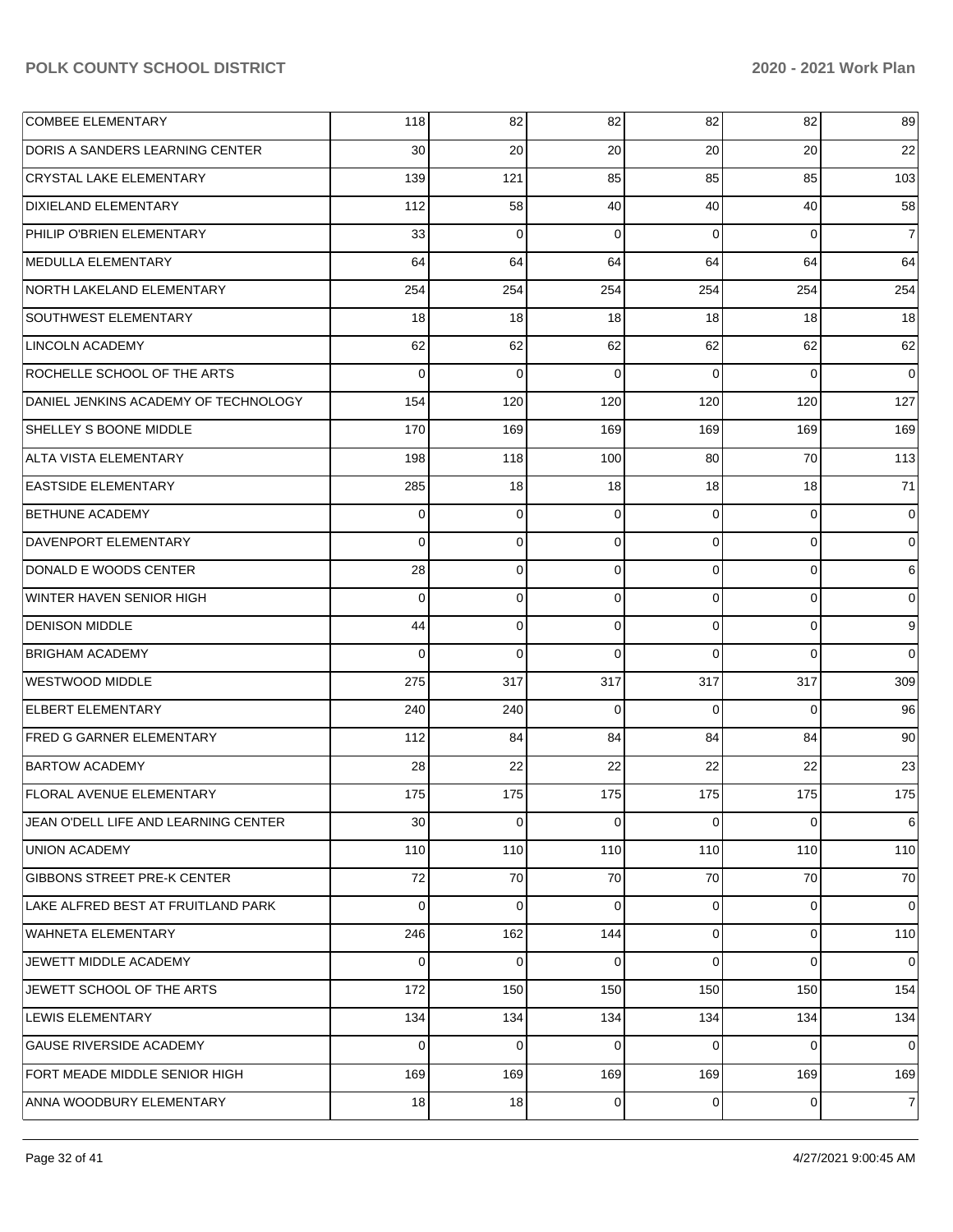| <b>AUBURNDALE SENIOR HIGH</b>                      | $\overline{0}$ | 0           | 0        | $\overline{0}$ | 0           | $\overline{0}$ |
|----------------------------------------------------|----------------|-------------|----------|----------------|-------------|----------------|
| JERE L STAMBAUGH MIDDLE                            | 20             | $\Omega$    | $\Omega$ | $\Omega$       | $\Omega$    | 4              |
| LENA VISTA ELEMENTARY                              | 333            | 351         | 351      | $\Omega$       | $\Omega$    | 207            |
| <b>WINSTON ELEMENTARY</b>                          | 110            | 110         | 110      | 110            | 110         | 110            |
| <b>FROSTPROOF ELEMENTARY</b>                       | 36             | $\mathbf 0$ | 0        | $\Omega$       | $\Omega$    | $\overline{7}$ |
| MCLAUGHLIN MIDDLE SCHOOL AND FINE ARTS<br> ACADEMY | 22             | $\Omega$    | $\Omega$ | $\Omega$       | $\Omega$    | 4              |
| POLK AVENUE ELEMENTARY                             | 138            | 138         | 138      | 138            | 138         | 138            |
| <b>HILLCREST ELEMENTARY</b>                        | 84             | 41          | 41       | 41             | 41          | 50             |
| <b>SPOOK HILL ELEMENTARY</b>                       | 98             | 98          | 98       | 98             | 98          | 98             |
| <b>ROOSEVELT ACADEMY</b>                           | 15             | 15          | 15       | 15             | 15          | 15             |
| JANIE HOWARD WILSON ELEMENTARY                     | $\Omega$       | $\Omega$    | $\Omega$ | $\Omega$       | $\Omega$    | $\overline{0}$ |
| <b>BABSON PARK ELEMENTARY</b>                      | 100            | 79          | 79       | 79             | 79          | 83             |
| WENDELL H WATSON ELEMENTARY                        | 64             | 64          | 64       | 64             | 64          | 64             |
| <b>VALLEYVIEW ELEMENTARY</b>                       | 55             | 55          | 55       | 55             | 55          | 55             |
| <b>SOCRUM ELEMENTARY</b>                           | 72             | 72          | 72       | 72             | 72          | 72             |
| <b>BEN HILL GRIFFIN ELEMENTARY</b>                 | $\Omega$       | $\Omega$    | $\Omega$ | $\Omega$       | $\Omega$    | $\overline{0}$ |
| <b>GEORGE JENKINS SENIOR HIGH</b>                  | 225            | 175         | 175      | 175            | 175         | 185            |
| LOUGHMAN OAKS ELEMENTARY                           | $\Omega$       | 41          | 41       | 41             | 41          | 33             |
| BILL DUNCAN OPPORTUNITY CENTER                     | 20             | 20          | 20       | 20             | 20          | 20             |
| <b>LAKE REGION SENIOR HIGH</b>                     | $\mathbf 0$    | $\Omega$    | $\Omega$ | $\Omega$       | $\Omega$    | $\overline{0}$ |
| <b>DISCOVERY ACADEMY</b>                           | 0              | $\Omega$    | $\Omega$ | $\Omega$       | $\Omega$    | $\overline{0}$ |
| <b>SLEEPY HILL MIDDLE</b>                          | 66             | 66          | 66       | 66             | 66          | 66             |
| <b>DUNDEE RIDGE MIDDLE</b>                         | $\Omega$       | $\Omega$    | $\Omega$ | $\Omega$       | $\Omega$    | $\overline{0}$ |
| <b>BERKLEY ELEMENTARY</b>                          | 36             | 36          | 36       | 36             | 36          | 36             |
| PINEWOOD ELEMENTARY                                | 69             | 69          | 69       | 69             | 69          | 69             |
| SANDHILL ELEMENTARY                                | 254            | 236         | 236      | 236            | 236         | 240            |
| HORIZONS ELEMENTARY SCHOOL                         | 156            | 102         | 102      | 102            | 102         | 113            |
| SPESSARD HOLLAND ELEMENTARY                        | 36             | 36          | 36       | 36             | 36          | 36             |
| Davenport School of the Arts (New)                 | $\overline{0}$ | $\mathbf 0$ | 0        | $\overline{0}$ | 0           | 0              |
| <b>Highland City Baseball Park</b>                 | 0              | $\mathbf 0$ | $\Omega$ | $\overline{0}$ | 0           | $\overline{0}$ |
| CITRUS RIDGE: A CIVICS ACADEMY                     | 345            | 145         | 145      | $\overline{0}$ | $\mathbf 0$ | 127            |
| <b>LAKELAND SENIOR HIGH</b>                        | 25             | $\mathbf 0$ | $\Omega$ | $\overline{0}$ | 0           | 5              |
| LAWTON CHILES MIDDLE ACADEMY                       | $\overline{0}$ | $\mathbf 0$ | $\Omega$ | $\Omega$       | $\Omega$    | $\overline{0}$ |
| SOUTHWEST MIDDLE                                   | 223            | 223         | 223      | 223            | 223         | 223            |
| CARLTON PALMORE ELEMENTARY                         | $\overline{0}$ | $\mathbf 0$ | 0        | $\overline{0}$ | 0           | 0              |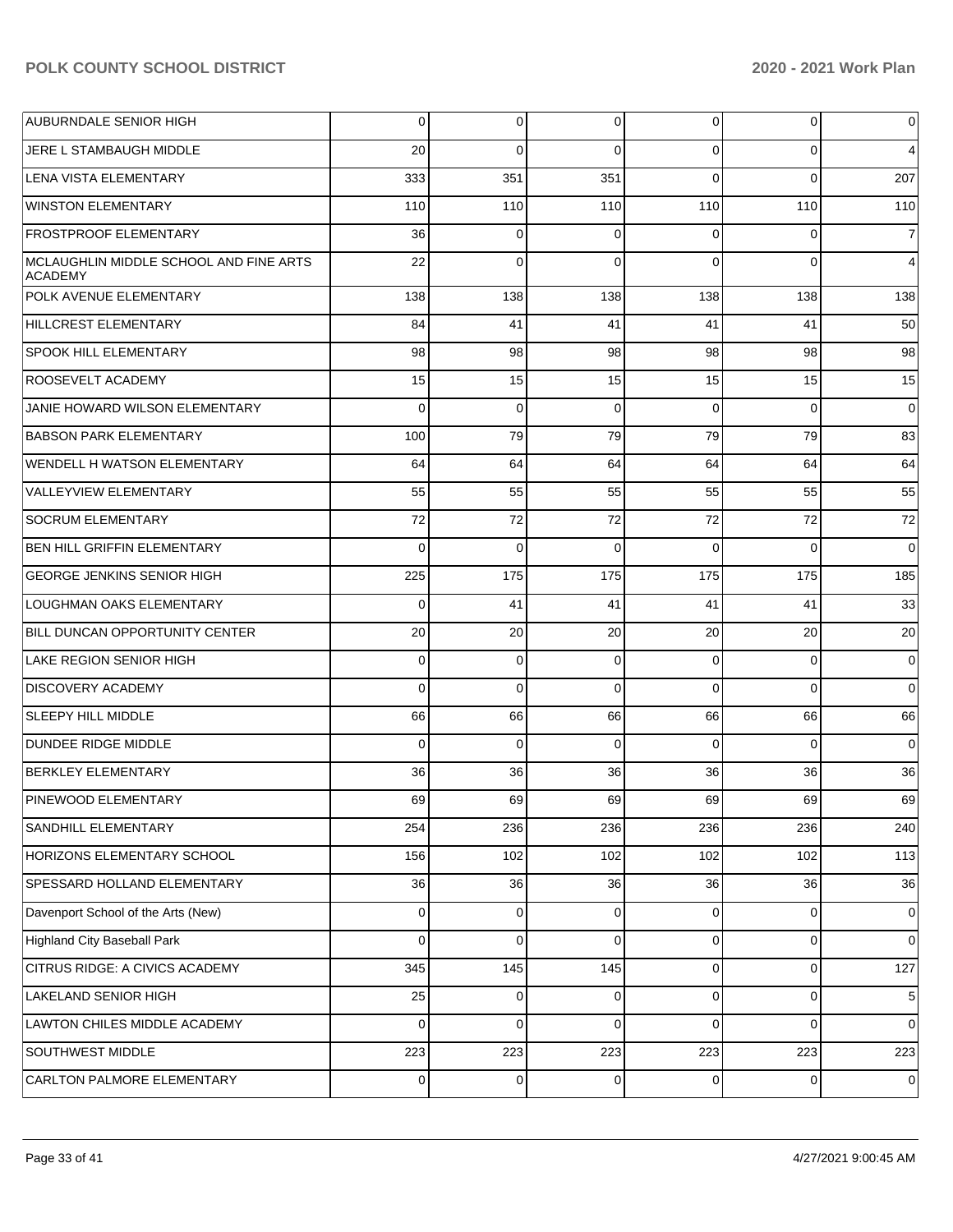| <b>WEST AREA ADULT SCHOOL</b>          | 100      | 100            | 100      | 100      | 100      | 100            |
|----------------------------------------|----------|----------------|----------|----------|----------|----------------|
| <b>CLEVELAND COURT ELEMENTARY</b>      | 58       | 40             | 40       | 40       | 40       | 44             |
| <b>INWOOD ELEMENTARY</b>               | 141      | 126            | 126      | 126      | 126      | 129            |
| LAKE SHIPP ELEMENTARY                  | $\Omega$ | $\mathbf 0$    | $\Omega$ | $\Omega$ | $\Omega$ | $\overline{0}$ |
| JOHN SNIVELY ELEMENTARY                | 241      | 241            | 241      | 241      | 241      | 241            |
| LAKE ALFRED POLYTECH ACADEMY           | $\Omega$ | $\Omega$       | $\Omega$ | $\Omega$ | $\Omega$ | $\overline{0}$ |
| LAKE ALFRED ELEMENTARY                 | 102      | 124            | 124      | 124      | 124      | 120            |
| <b>DWIGHT C SMITH CENTER</b>           | $\Omega$ | $\Omega$       | $\Omega$ | $\Omega$ | $\Omega$ | $\overline{0}$ |
| <b>DR N E ROBERTS ELEMENTARY</b>       | 22       | 59             | 42       | 42       | 42       | 41             |
| <b>R BRUCE WAGNER ELEMENTARY</b>       | 122      | 122            | 122      | 122      | 122      | 122            |
| KAREN M SIEGEL CENTER                  | 50       | 70             | 70       | 70       | 70       | 66             |
| CHAIN OF LAKES ELEMENTARY              | 406      | 388            | 388      | 388      | 388      | 392            |
| RIDGE COMMUNITY HIGH SCHOOL            | 430      | 430            | 430      | 430      | 430      | 430            |
| <b>HIGHLANDS GROVE ELEMENTARY</b>      | $\Omega$ | $\mathbf 0$    | $\Omega$ | $\Omega$ | $\Omega$ | $\overline{0}$ |
| <b>SLEEPY HILL ELEMENTARY</b>          | 54       | $\overline{0}$ | $\Omega$ | $\Omega$ | $\Omega$ | 11             |
| <b>IPALMETTO ELEMENTARY SCHOOL</b>     | $\Omega$ | $\Omega$       | $\Omega$ | $\Omega$ | $\Omega$ | $\overline{0}$ |
| <b>TENOROC SENIOR</b>                  | $\Omega$ | $\Omega$       | $\Omega$ | $\Omega$ | $\Omega$ | $\overline{0}$ |
| LAUREL ELEMENTARY                      | 196      | $\Omega$       | $\Omega$ | $\Omega$ | $\Omega$ | 39             |
| Totals for POLK COUNTY SCHOOL DISTRICT |          |                |          |          |          |                |

| <b>I TOTAIS TOP PULK COUNTY SCHOOL DISTRICT</b>   |         |        |        |         |         |        |
|---------------------------------------------------|---------|--------|--------|---------|---------|--------|
| Total students in relocatables by year.           | 15.405  | 12.935 | 10.681 | 9,971   | 9.965   | 11.791 |
| Total number of COFTE students projected by year. | 96,625  | 97,843 | 99.035 | 100.096 | 100.531 | 98.826 |
| Percent in relocatables by year.                  | $16 \%$ | 13%    | $11\%$ | $10 \%$ | 10 %    | 12%    |

# **Leased Facilities Tracking**

Exising leased facilities and plans for the acquisition of leased facilities, including the number of classrooms and student stations, as reported in the educational plant survey, that are planned in that location at the end of the five year workplan.

| Location                          | # of Leased<br><b>IClassrooms 2020 -</b><br>2021 | <b>FISH Student</b><br><b>Stations</b> | Owner             | # of Leased<br>Classrooms 2024 -<br>2025 | <b>FISH Student</b><br><b>Stations</b> |
|-----------------------------------|--------------------------------------------------|----------------------------------------|-------------------|------------------------------------------|----------------------------------------|
| <b>UNION ACADEMY</b>              |                                                  |                                        |                   |                                          |                                        |
| <b>POLK AVENUE ELEMENTARY</b>     |                                                  |                                        |                   |                                          | 0                                      |
| LAKELAND SENIOR HIGH              |                                                  |                                        | 0 Lake Bonny Park |                                          | 66                                     |
| LAWTON CHILES MIDDLE ACADEMY      |                                                  |                                        |                   |                                          |                                        |
| <b>SOUTHWEST MIDDLE</b>           |                                                  |                                        |                   |                                          |                                        |
| <b>CARLTON PALMORE ELEMENTARY</b> |                                                  |                                        |                   |                                          |                                        |
| <b>IWEST AREA ADULT SCHOOL</b>    |                                                  |                                        |                   |                                          | 0                                      |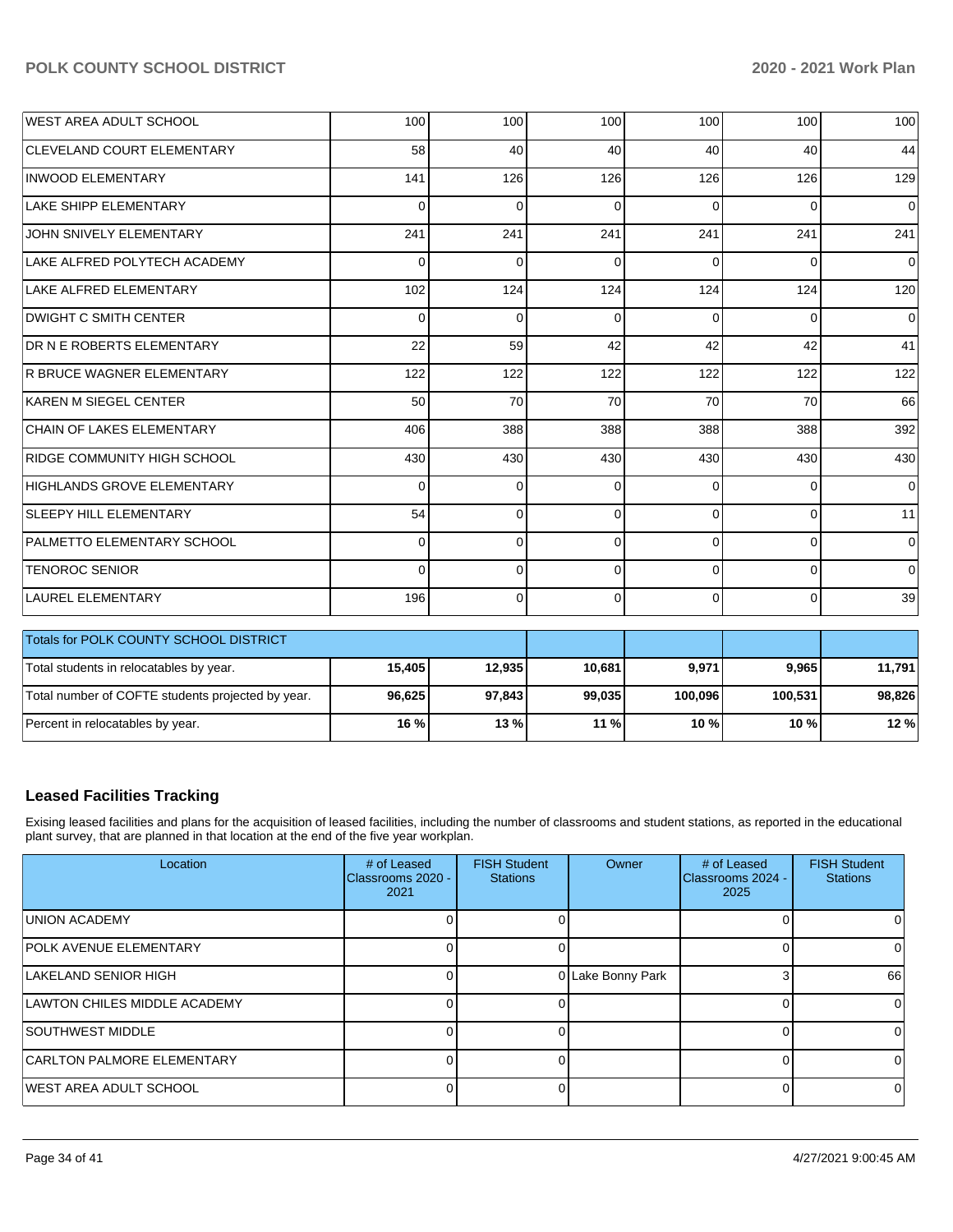| <b>CLEVELAND COURT ELEMENTARY</b>    | $\overline{0}$ | $\overline{0}$ | 0              | 0           |
|--------------------------------------|----------------|----------------|----------------|-------------|
| <b>COMBEE ELEMENTARY</b>             | 0              | 0              | 0              | 0           |
| DORIS A SANDERS LEARNING CENTER      | $\Omega$       | 0              | 0              | 0           |
| CRYSTAL LAKE ELEMENTARY              | 0              | 0              | 0              | 0           |
| <b>DIXIELAND ELEMENTARY</b>          | $\Omega$       | 0              | 0              | 0           |
| PHILIP O'BRIEN ELEMENTARY            | 0              | 0              | 0              | 0           |
| MEDULLA ELEMENTARY                   | $\Omega$       | 0              | 0              | 0           |
| NORTH LAKELAND ELEMENTARY            | 0              | 0              | 0              | 0           |
| SOUTHWEST ELEMENTARY                 | $\Omega$       | 0              | 0              | 0           |
| <b>LINCOLN ACADEMY</b>               | 0              | 0              | 0              | 0           |
| ROCHELLE SCHOOL OF THE ARTS          | $\Omega$       | 0              | 0              | 0           |
| DANIEL JENKINS ACADEMY OF TECHNOLOGY | $\Omega$       | 0              | 0              | 0           |
| SHELLEY S BOONE MIDDLE               | $\Omega$       | 0              | 0              | 0           |
| ALTA VISTA ELEMENTARY                | $\Omega$       | 0              | 0              | 0           |
| <b>EASTSIDE ELEMENTARY</b>           | 0              | 0              | 0              | 0           |
| <b>BETHUNE ACADEMY</b>               | 0              | 0              | 0              | 0           |
| DAVENPORT ELEMENTARY                 | $\Omega$       | 0              | 0              | 0           |
| DONALD E WOODS CENTER                | $\Omega$       | 0              | 0              | 0           |
| WINTER HAVEN SENIOR HIGH             | $\Omega$       | 0              | 0              | 0           |
| <b>DENISON MIDDLE</b>                | $\Omega$       | 0              | 0              | 0           |
| <b>BRIGHAM ACADEMY</b>               | 0              | 0              | 0              | 0           |
| WESTWOOD MIDDLE                      | $\Omega$       | 0              | 0              | 0           |
| <b>ELBERT ELEMENTARY</b>             | 0              | 0              | 0              | 0           |
| <b>FRED G GARNER ELEMENTARY</b>      | $\Omega$       | $\Omega$       | 0              |             |
| <b>INWOOD ELEMENTARY</b>             |                | 0              | ŋ              | 0           |
| <b>LAKE SHIPP ELEMENTARY</b>         | $\overline{0}$ | $\overline{0}$ | $\overline{0}$ | 0           |
| JOHN SNIVELY ELEMENTARY              | $\Omega$       | $\Omega$       | 0              | 0           |
| LAKE ALFRED POLYTECH ACADEMY         | $\Omega$       | $\Omega$       | 0              | $\mathbf 0$ |
| LAKE ALFRED ELEMENTARY               | $\Omega$       | $\Omega$       | 0              | 0           |
| LAKE ALFRED BEST AT FRUITLAND PARK   | $\Omega$       | $\Omega$       | 0              | 0           |
| <b>WAHNETA ELEMENTARY</b>            | $\Omega$       | $\Omega$       | 0              | 0           |
| JEWETT MIDDLE ACADEMY                | $\Omega$       | $\Omega$       | 0              | 0           |
| JEWETT SCHOOL OF THE ARTS            | $\Omega$       | $\Omega$       | 0              | 0           |
| <b>LEWIS ELEMENTARY</b>              | $\Omega$       | $\Omega$       | 0              | $\mathbf 0$ |
| <b>GAUSE RIVERSIDE ACADEMY</b>       | $\Omega$       | $\Omega$       | 0              | 0           |
| FORT MEADE MIDDLE SENIOR HIGH        | 0              | 0              | 0              | 0           |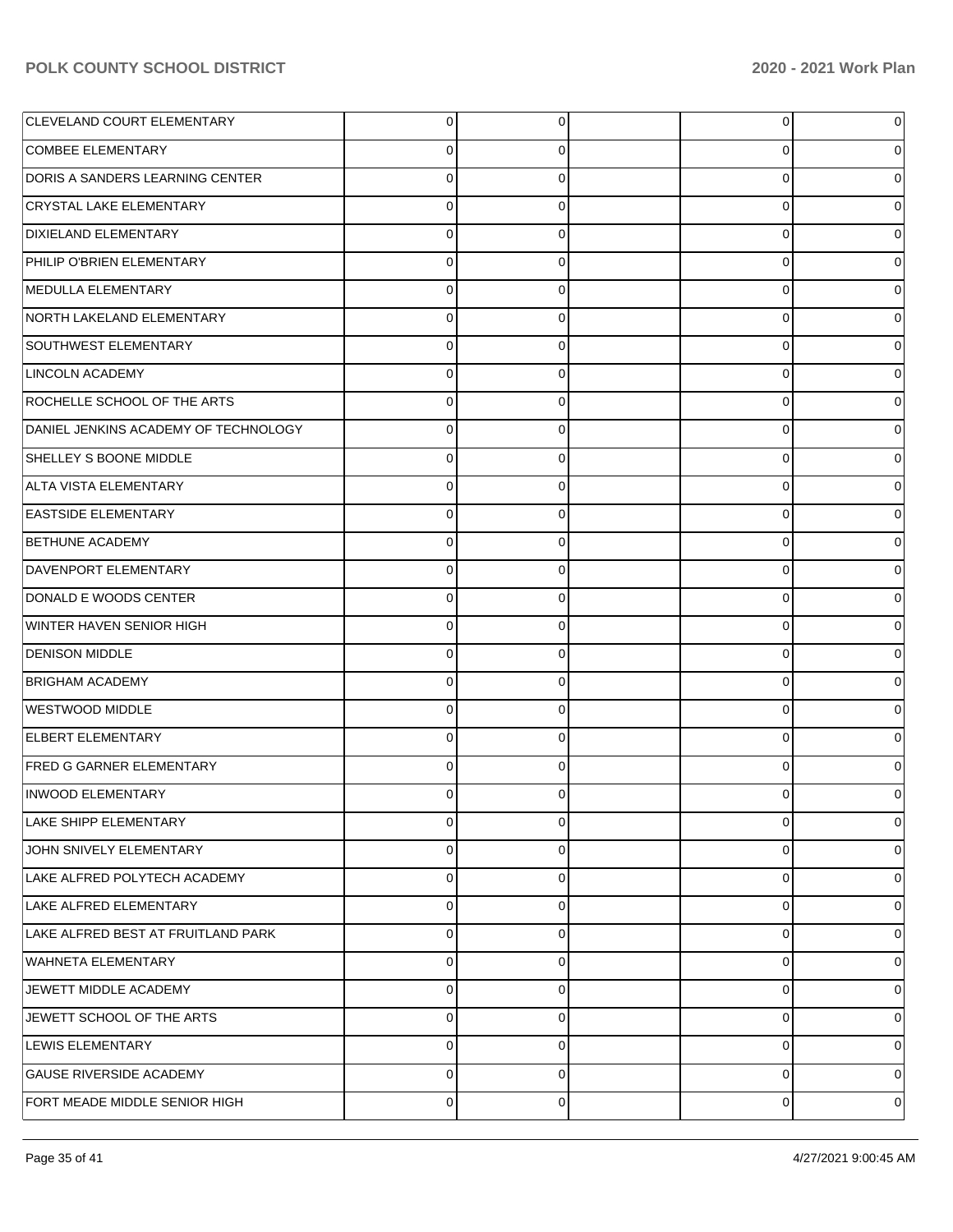| ANNA WOODBURY ELEMENTARY                          | $\overline{0}$ | 0              |                    | 0        | $\overline{0}$ |
|---------------------------------------------------|----------------|----------------|--------------------|----------|----------------|
| <b>AUBURNDALE SENIOR HIGH</b>                     | $\Omega$       | 0              |                    | 0        | $\overline{0}$ |
| JERE L STAMBAUGH MIDDLE                           | $\Omega$       | $\Omega$       |                    | 0        | $\overline{0}$ |
| LENA VISTA ELEMENTARY                             | $\Omega$       | $\Omega$       |                    | 0        | $\overline{0}$ |
| AUBURNDALE CENTRAL ELEMENTARY                     | $\Omega$       | $\Omega$       |                    | 0        | $\overline{0}$ |
| <b>WALTER CALDWELL ELEMENTARY</b>                 | $\Omega$       | 0              |                    | 0        | $\overline{0}$ |
| <b>EAST AREA ADULT &amp; COMMUNITY SCHOOL</b>     | $\Omega$       | $\Omega$       |                    | 0        | $\overline{0}$ |
| POLK CITY ELEMENTARY                              | $\Omega$       | 0              |                    | 0        | $\overline{0}$ |
| SOUTH CENTRAL ADULT & COMMUNITY SCHOOL            | $\Omega$       | $\Omega$       |                    | 0        | $\overline{0}$ |
| <b>BARTOW MIDDLE</b>                              | $\Omega$       | $\Omega$       |                    | 0        | $\overline{0}$ |
| <b>BARTOW ACADEMY</b>                             | $\Omega$       | $\Omega$       |                    | 0        | $\overline{0}$ |
| <b>FLORAL AVENUE ELEMENTARY</b>                   | $\Omega$       | 0              |                    | 0        | $\overline{0}$ |
| JEAN O'DELL LIFE AND LEARNING CENTER              | $\Omega$       | $\Omega$       |                    | 0        | $\overline{0}$ |
| <b>GIBBONS STREET PRE-K CENTER</b>                | $\Omega$       | 0              |                    | 0        | $\overline{0}$ |
| ALTURAS ELEMENTARY                                | $\Omega$       | $\Omega$       |                    | 0        | $\overline{0}$ |
| HIGHLAND CITY ELEMENTARY                          | $\Omega$       | $\Omega$       |                    | 0        | $\overline{0}$ |
| MULBERRY SENIOR HIGH                              | $\Omega$       | $\Omega$       |                    | 0        | $\overline{0}$ |
| <b>PURCELL ELEMENTARY</b>                         | $\Omega$       | 0              |                    | 0        | $\overline{0}$ |
| KINGSFORD ELEMENTARY                              | $\Omega$       | $\Omega$       |                    | 0        | $\overline{0}$ |
| MULBERRY MIDDLE                                   | $\Omega$       | $\Omega$       |                    | 0        | $\overline{0}$ |
| KATHLEEN SENIOR HIGH                              | $\mathbf 0$    |                | 0 Sun n' Fun, Inc. | 24       | 550            |
| KATHLEEN MIDDLE                                   | $\Omega$       | 0              |                    | 0        | $\overline{0}$ |
| KATHLEEN ELEMENTARY                               | $\Omega$       | $\Omega$       |                    | 0        | $\overline{0}$ |
| <b>GRIFFIN ELEMENTARY</b>                         | $\Omega$       | 0              |                    | 0        | $\overline{0}$ |
| JESSE KEEN ELEMENTARY                             | $\Omega$       | 0              |                    | O        | 0              |
| <b>WINSTON ELEMENTARY</b>                         | $\mathbf 0$    | $\overline{0}$ |                    | 0        | 0              |
| <b>FROSTPROOF ELEMENTARY</b>                      | $\mathbf 0$    | $\Omega$       |                    | 0        | $\overline{0}$ |
| MCLAUGHLIN MIDDLE SCHOOL AND FINE ARTS<br>ACADEMY | $\Omega$       | $\Omega$       |                    | $\Omega$ | $\overline{0}$ |
| <b>HILLCREST ELEMENTARY</b>                       | $\Omega$       | $\Omega$       |                    | $\Omega$ | $\overline{0}$ |
| <b>SPOOK HILL ELEMENTARY</b>                      | $\Omega$       | $\Omega$       |                    | $\Omega$ | $\overline{0}$ |
| <b>ROOSEVELT ACADEMY</b>                          | $\Omega$       | $\Omega$       |                    | $\Omega$ | $\overline{0}$ |
| JANIE HOWARD WILSON ELEMENTARY                    | $\Omega$       | $\Omega$       |                    | $\Omega$ | $\overline{0}$ |
| <b>BABSON PARK ELEMENTARY</b>                     | $\Omega$       | $\Omega$       |                    | $\Omega$ | $\overline{0}$ |
| <b>EDGAR L PADGETT ELEMENTARY</b>                 | $\Omega$       | $\Omega$       |                    | $\Omega$ | $\overline{0}$ |
|                                                   |                |                |                    |          |                |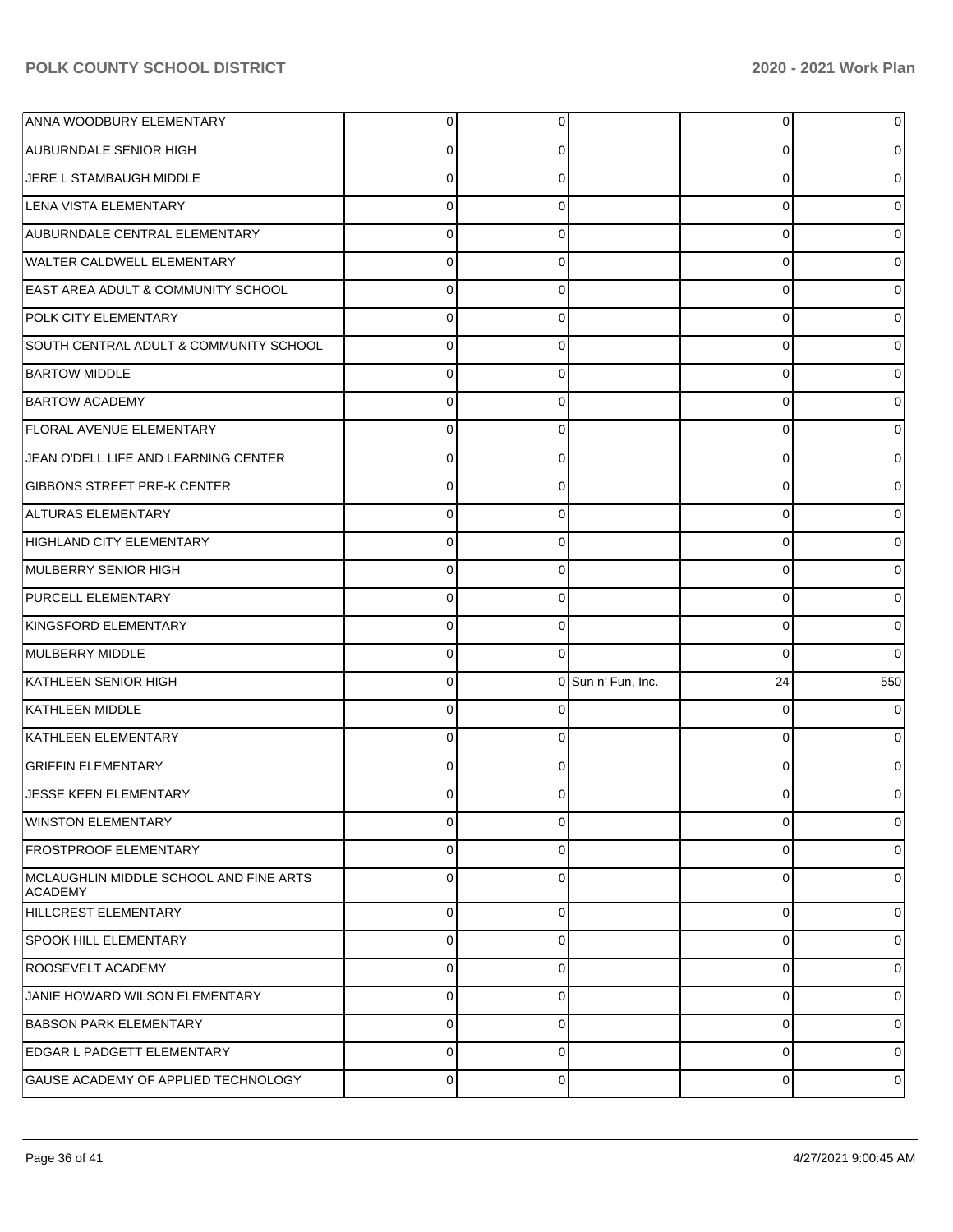| <b>CRYSTAL LAKE MIDDLE</b>            | $\overline{0}$ | 0        | 0        | 0              |
|---------------------------------------|----------------|----------|----------|----------------|
| <b>OSCAR J POPE ELEMENTARY</b>        | 0              | 0        | O        |                |
| MAYNARD E TRAVISS TECHNICAL COLLEGE   | $\mathbf 0$    | $\Omega$ | $\Omega$ | 0              |
| MCKEEL ACADEMY FOR APPLIED TECHNOLOGY | $\mathbf 0$    | 0        | 0        | 0              |
| <b>SCOTT LAKE ELEMENTARY</b>          | $\mathbf 0$    | $\Omega$ | 0        | 0              |
| RIDGE TECHNICAL COLLEGE               | $\mathbf 0$    | ∩        | 0        | 0              |
| <b>EAGLE LAKE ELEMENTARY</b>          | $\mathbf 0$    | $\Omega$ | 0        | O              |
| <b>GARDEN GROVE ELEMENTARY</b>        | $\mathbf 0$    | 0        | 0        | 0              |
| LAKE WALES SENIOR HIGH                | $\mathbf 0$    | $\Omega$ | 0        | O              |
| JAMES E STEPHENS ELEMENTARY           | $\mathbf 0$    | 0        | 0        | 0              |
| <b>LAKE GIBSON MIDDLE</b>             | $\mathbf 0$    | $\Omega$ | 0        | 0              |
| LAKE GIBSON SENIOR HIGH               | $\mathbf 0$    | 0        | 0        | 0              |
| LAKELAND HIGHLANDS MIDDLE             | $\mathbf 0$    | $\Omega$ | 0        | 0              |
| DUNDEE ELEMENTARY ACADEMY             | $\mathbf 0$    | 0        | 0        | 0              |
| <b>FROSTPROOF MIDDLE SENIOR HIGH</b>  | $\mathbf 0$    | ∩        | 0        | O              |
| <b>CLARENCE BOSWELL ELEMENTARY</b>    | $\mathbf 0$    | 0        | 0        | 0              |
| JAMES W SIKES ELEMENTARY              | $\mathbf 0$    | ∩        | 0        | 0              |
| R CLEM CHURCHWELL ELEMENTARY          | $\mathbf 0$    | 0        | 0        | 0              |
| <b>ROSABELLE W BLAKE ACADEMY</b>      | $\mathbf 0$    | $\Omega$ | 0        | 0              |
| <b>WENDELL H WATSON ELEMENTARY</b>    | $\mathbf 0$    | 0        | 0        | 0              |
| VALLEYVIEW ELEMENTARY                 | $\mathbf 0$    | ∩        | 0        | 0              |
| <b>SOCRUM ELEMENTARY</b>              | $\mathbf 0$    | ∩        | 0        | 0              |
| <b>BEN HILL GRIFFIN ELEMENTARY</b>    | $\mathbf 0$    | ∩        | 0        |                |
| <b>GEORGE JENKINS SENIOR HIGH</b>     | $\mathbf 0$    | ∩        | 0        |                |
| LOUGHMAN OAKS ELEMENTARY              | 0              |          |          | 0              |
| BILL DUNCAN OPPORTUNITY CENTER        | $\mathbf 0$    | 0        | 0        | $\overline{0}$ |
| <b>LAKE REGION SENIOR HIGH</b>        | 0              | 0        | 0        | 0              |
| <b>DISCOVERY ACADEMY</b>              | 0              | $\Omega$ | 0        | 0              |
| <b>SLEEPY HILL MIDDLE</b>             | 0              | 0        | 0        | $\overline{0}$ |
| DUNDEE RIDGE MIDDLE                   | 0              | 0        | 0        | 0              |
| <b>BERKLEY ELEMENTARY</b>             | 0              | 0        | 0        | $\overline{0}$ |
| PINEWOOD ELEMENTARY                   | 0              | $\Omega$ | $\Omega$ | 0              |
| <b>SANDHILL ELEMENTARY</b>            | $\pmb{0}$      | 0        | 0        | $\overline{0}$ |
| RIDGEVIEW GLOBAL STUDIES ACADEMY      | $\pmb{0}$      | 0        | 0        | 0              |
| <b>DWIGHT C SMITH CENTER</b>          | $\pmb{0}$      | 0        | 0        | $\overline{0}$ |
| DR N E ROBERTS ELEMENTARY             | $\mathbf 0$    | 0        | 0        | 0              |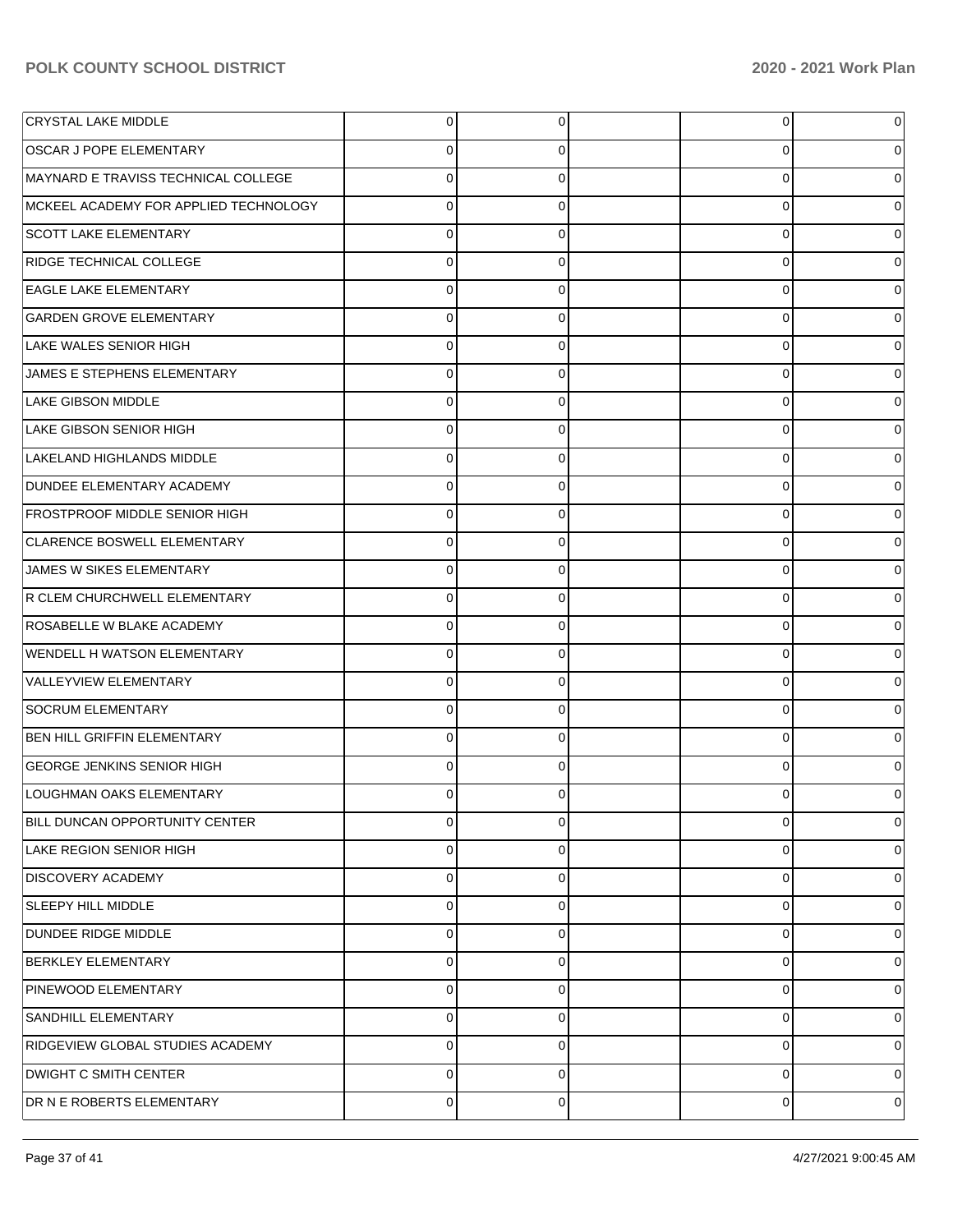| R BRUCE WAGNER ELEMENTARY          | 0           |          |          | $\overline{0}$ |
|------------------------------------|-------------|----------|----------|----------------|
| KAREN M SIEGEL CENTER              | $\Omega$    |          | ∩        | $\overline{0}$ |
| CHAIN OF LAKES ELEMENTARY          | $\mathbf 0$ | $\Omega$ | $\Omega$ | $\overline{0}$ |
| <b>RIDGE COMMUNITY HIGH SCHOOL</b> | $\Omega$    |          | U        | 0              |
| HIGHLANDS GROVE ELEMENTARY         | 0           |          | n        | 0              |
| <b>SLEEPY HILL ELEMENTARY</b>      | 0           | C        | ∩        | $\overline{0}$ |
| LAUREL ELEMENTARY                  | $\Omega$    | n        | ∩        | $\Omega$       |
| LAKE MARION CREEK SCHOOL           | $\Omega$    | ſ        | n        | 0              |
| <b>TENOROC SENIOR</b>              | $\Omega$    |          | O        | $\Omega$       |
| <b>PALMETTO ELEMENTARY SCHOOL</b>  | $\Omega$    |          | O        | $\overline{0}$ |
| HORIZONS ELEMENTARY SCHOOL         | $\Omega$    |          | U        | $\Omega$       |
| SPESSARD HOLLAND ELEMENTARY        | $\mathbf 0$ |          | n        | $\overline{0}$ |
| HAINES CITY SENIOR HIGH            | 0           |          | O        | $\overline{0}$ |
| Davenport School of the Arts (New) | $\Omega$    |          | n        | $\overline{0}$ |
| <b>Highland City Baseball Park</b> | $\Omega$    |          | $\Omega$ | $\overline{0}$ |
| CITRUS RIDGE: A CIVICS ACADEMY     | $\Omega$    | $\Omega$ | $\Omega$ | $\overline{0}$ |
| <b>BARTOW SENIOR HIGH</b>          | $\mathbf 0$ | ∩        | $\Omega$ | $\Omega$       |
|                                    | 0           |          | 27       | 616            |

# **Failed Standard Relocatable Tracking**

Relocatable units currently reported by school, from FISH, and the number of relocatable units identified as 'Failed Standards'.

Nothing reported for this section.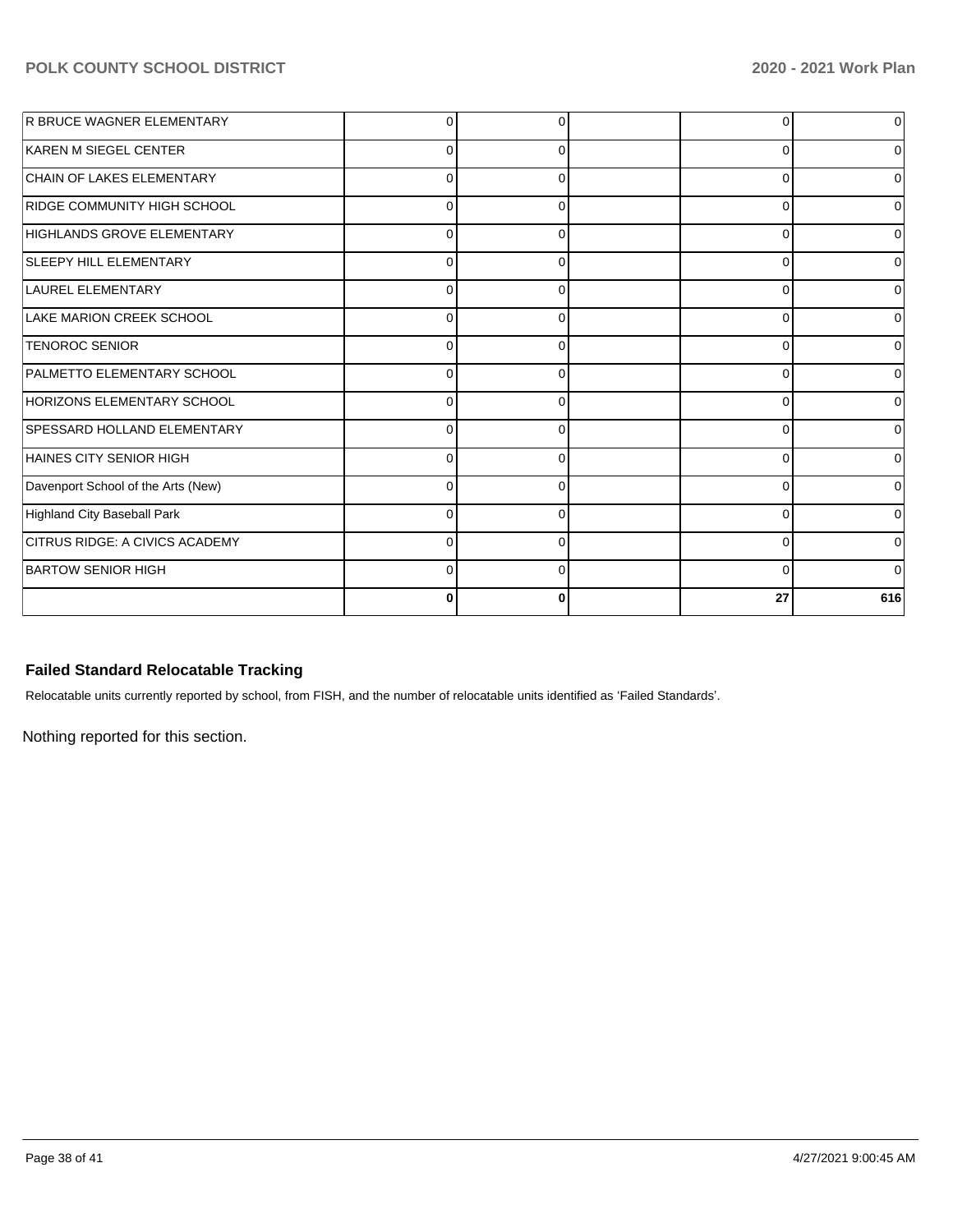# **Planning**

#### **Class Size Reduction Planning**

**Plans approved by the school board that reduce the need for permanent student stations such as acceptable school capacity levels, redistricting, busing, year-round schools, charter schools, magnet schools, public-private partnerships, multitrack scheduling, grade level organization, block scheduling, or other alternatives.**

The Polk County School Board has been and continues to be a leader in the awarding of charter status to applicants which meet the statutory requirements as well as being receptive to public-private partnerships. As an ongoing process, a utilization of schools will be completed on a room by room basis with the results being shared with the Superintendent, Principal and the Regional Assistant Superintendent, having supervision responsibility for the school. This utilization will also include site visits to increase the utilization of the school(s) to the DOE utilization percentages. Rezoning to achieve the best utilization of space is one consideration; not only as new schools or additions come on line but also when additions to schools are added or on as needed basis depending on the life cycles of existing neighborhoods and the construction of new developments. The usage of year round schools is an option but is used infrequently and the use of double sessions is an emergency option only. The District continually reviews scheduling models to increase efficiency but State mandated programs as well as Federal mandated programs must be taken into account and do affect the usage of buildings. Changing demographics as well as programs needed to prepare students for successful passage of required testings puts an additional strain on district facilities

#### **School Closure Planning**

**Plans for the closure of any school, including plans for disposition of the facility or usage of facility space, and anticipated revenues.** 

There are two school sites planned to close in the next 3 years. There is a classroom addition planned for Ben Hill Griffin Elementary. When it is completed, Frostproof Elementary will close and PK-3 students there will move to Ben Hill Griffin. It will become a PK-5 school. A new elementary school will be constructed on Bailey Rd in Lakeland. Kingsford Elementary will close when the new school is completed. The new school will also have enough capacity to help to relieve overcrowding at James Sikes Elementary.

# **Long Range Planning**

#### **Ten-Year Maintenance**

District projects and locations regarding the projected need for major renovation, repair, and maintenance projects within the district in years 6-10 beyond the projects plans detailed in the five years covered by the work plan.

Nothing reported for this section.

#### **Ten-Year Capacity**

Schedule of capital outlay projects projected to ensure the availability of satisfactory student stations for the projected student enrollment in K-12 programs for the future 5 years beyond the 5-year district facilities work program.

Nothing reported for this section.

#### **Ten-Year Planned Utilization**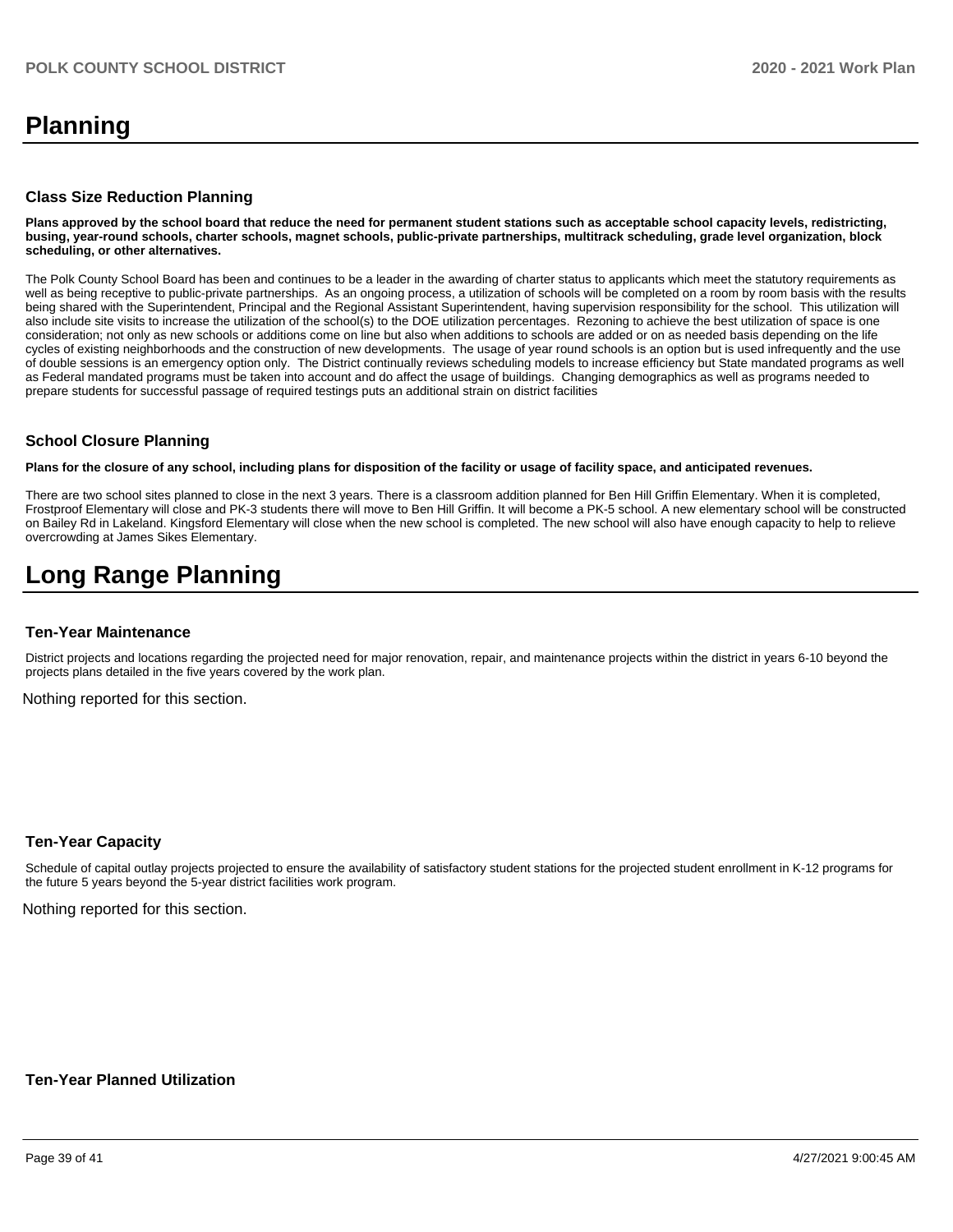Schedule of planned capital outlay projects identifying the standard grade groupings, capacities, and planned utilization rates of future educational facilities of the district for both permanent and relocatable facilities.

| <b>Grade Level Projections</b>  | <b>FISH</b><br>Student<br><b>Stations</b> | <b>Actual 2019 -</b><br>2020 FISH<br>Capacity | Actual<br>$2019 -$<br>2020<br><b>COFTE</b> | Actual 2019 - 2020<br><b>Utilization</b> | Actual 2020 - 2021 / 2029 - 2030 new<br>Student Capacity to be added/removed | Projected 2029<br>2030 COFTE | Projected 2029 -<br>2030 Utilization |
|---------------------------------|-------------------------------------------|-----------------------------------------------|--------------------------------------------|------------------------------------------|------------------------------------------------------------------------------|------------------------------|--------------------------------------|
| Elementary - District<br>Totals | 53.941                                    | 53.941                                        | 42,196.70                                  | 78.23 %                                  |                                                                              |                              | 0.00 %                               |
| Middle - District Totals        | 38.418                                    | 34,562                                        | 27.656.74                                  | 80.02 %                                  |                                                                              |                              | 0.00 %                               |
| High - District Totals          | 34.256                                    | 32.537                                        | 24.537.26                                  | 75.41 %                                  |                                                                              |                              | 0.00 %                               |
| Other - ESE, etc                | 5.939                                     | 6.228                                         | 992.34                                     | 15.93 %                                  |                                                                              |                              | 0.00 %                               |
|                                 | 132,554                                   | 127,268                                       | 95,383.04                                  | 74.95 %                                  |                                                                              |                              | 0.00%                                |

**Combination schools are included with the middle schools for student stations, capacity, COFTE and utilization purposes because these facilities all have a 90% utilization factor. Use this space to explain or define the grade groupings for combination schools.** 

No comments to report.

#### **Ten-Year Infrastructure Planning**

**Proposed Location of Planned New, Remodeled, or New Additions to Facilities in 06 thru 10 out years (Section 28).**

Nothing reported for this section.

Plans for closure of any school, including plans for disposition of the facility or usage of facility space, and anticipated revenues in the 06 thru 10 out **years (Section 29).**

Nothing reported for this section.

#### **Twenty-Year Maintenance**

District projects and locations regarding the projected need for major renovation, repair, and maintenance projects within the district in years 11-20 beyond the projects plans detailed in the five years covered by the work plan.

Nothing reported for this section.

### **Twenty-Year Capacity**

Schedule of capital outlay projects projected to ensure the availability of satisfactory student stations for the projected student enrollment in K-12 programs for the future 11-20 years beyond the 5-year district facilities work program.

Nothing reported for this section.